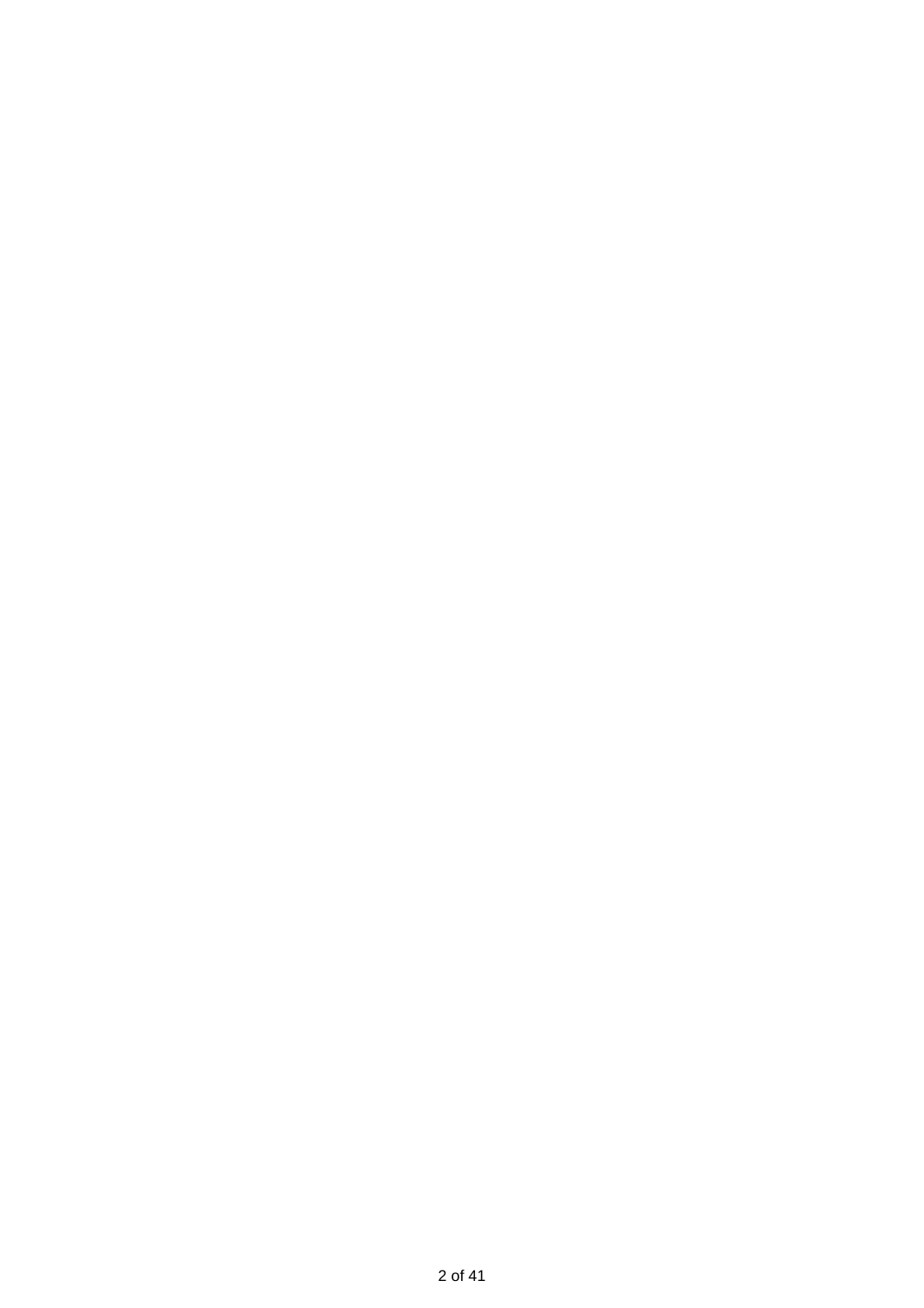| Page 18, Q1. If you have a Church leader or worker who has been good for single Christians, please tell us<br>about what they have done which might provide inspiration to others. |                                                                                                                                                                                                                                                                                                                                                                                                                                                           |                       |  |
|------------------------------------------------------------------------------------------------------------------------------------------------------------------------------------|-----------------------------------------------------------------------------------------------------------------------------------------------------------------------------------------------------------------------------------------------------------------------------------------------------------------------------------------------------------------------------------------------------------------------------------------------------------|-----------------------|--|
| $\mathbf{1}$                                                                                                                                                                       | they have been there to listen to concerns and worries                                                                                                                                                                                                                                                                                                                                                                                                    | Oct 22, 2012 3:25 PM  |  |
| $\overline{2}$                                                                                                                                                                     | Kate, who has recently retired from her role as children's worker, worked<br>diligently at teaching our children and encouraging her team of volunteers<br>over many years, demonstrating a well-lived single life in action.                                                                                                                                                                                                                             | Oct 18, 2012 12:43 PM |  |
| 3                                                                                                                                                                                  | My Church is more family orientated. The issue of how singles struggle is<br>rarely addressed.                                                                                                                                                                                                                                                                                                                                                            | Oct 8, 2012 4:14 AM   |  |
| $\overline{\mathbf{4}}$                                                                                                                                                            |                                                                                                                                                                                                                                                                                                                                                                                                                                                           | Sep 25, 2012 11:40 AM |  |
| 5                                                                                                                                                                                  | Unfortunetely I cannot comment on this because that was not my<br>experience.                                                                                                                                                                                                                                                                                                                                                                             | Sep 24, 2012 2:35 PM  |  |
| $\,6$                                                                                                                                                                              | We have very few single people in our church (we have people who are on<br>their own eg widowed but I feel they are viewed differently)                                                                                                                                                                                                                                                                                                                   | Sep 23, 2012 4:09 AM  |  |
| $\overline{7}$                                                                                                                                                                     | My pastor is an inspirational leader and I know that if I did need to talk to him<br>then I could. I am blessed in that I see my singleness as a gift from God and<br>so I don't feel a need to get advice on it.                                                                                                                                                                                                                                         | Sep 21, 2012 9:04 AM  |  |
| 8                                                                                                                                                                                  | They have used their past experiences to come to you with advice that is so<br>relevant to everything you're thinking and feeling. You can come to them and<br>be completely honest without feeling judged. They are sympathetic to your<br>feelings and can relate completely to what you are experiencing and they<br>stear you away from bad things by reminding you what it was like for them<br>when they did the same.                              | Sep 19, 2012 3:27 PM  |  |
| $\boldsymbol{9}$                                                                                                                                                                   | My church leader and worker have shown empathy and interest in my life<br>and single life. Have also shared insight and encouragement.                                                                                                                                                                                                                                                                                                                    | Sep 19, 2012 8:56 AM  |  |
| 10                                                                                                                                                                                 | I couldn't care less                                                                                                                                                                                                                                                                                                                                                                                                                                      | Sep 18, 2012 8:08 AM  |  |
| 11                                                                                                                                                                                 | A previous pastor always went out of his way to talk to single people and<br>invite them to his family home regularly. I know it was a sacrifice to open up<br>his home several times a week, but it made a huge difference.                                                                                                                                                                                                                              | Sep 17, 2012 2:17 PM  |  |
| 12                                                                                                                                                                                 | In a different church a girl in late 30s leading ministry and talks on singleness                                                                                                                                                                                                                                                                                                                                                                         | Sep 17, 2012 2:17 PM  |  |
| 13                                                                                                                                                                                 | inviting folks around - but in mixed groups, so it's not all obviously singles                                                                                                                                                                                                                                                                                                                                                                            | Sep 16, 2012 2:33 PM  |  |
| 14                                                                                                                                                                                 | We user to have a group of 20s and 30s. It was closed down when people in<br>families found they were too busy                                                                                                                                                                                                                                                                                                                                            | Sep 16, 2012 5:00 AM  |  |
| 15                                                                                                                                                                                 | They highlight singleness as an acceptable state to be in rather than the<br>perpetual goal is to be married.                                                                                                                                                                                                                                                                                                                                             | Sep 15, 2012 1:30 PM  |  |
| 16                                                                                                                                                                                 | This is not directly answering the question, but I do remember a question-<br>and-answer session run while I was at university, and many of the questions<br>were to do with sex and relationships. I remember that my minister, who was<br>on the answering panel, gave some very helpful answers to the questions<br>asked. For example, to the question of the most 'Christian' way to conduct a<br>relationship, he simply gave the answer 'Slowly!'. | Sep 14, 2012 12:17 PM |  |
| 17                                                                                                                                                                                 | unable to answer                                                                                                                                                                                                                                                                                                                                                                                                                                          | Sep 13, 2012 2:32 PM  |  |
| 18                                                                                                                                                                                 | Again, not specifically for single Christians, but on the third Thursday of                                                                                                                                                                                                                                                                                                                                                                               | Sep 12, 2012 2:26 AM  |  |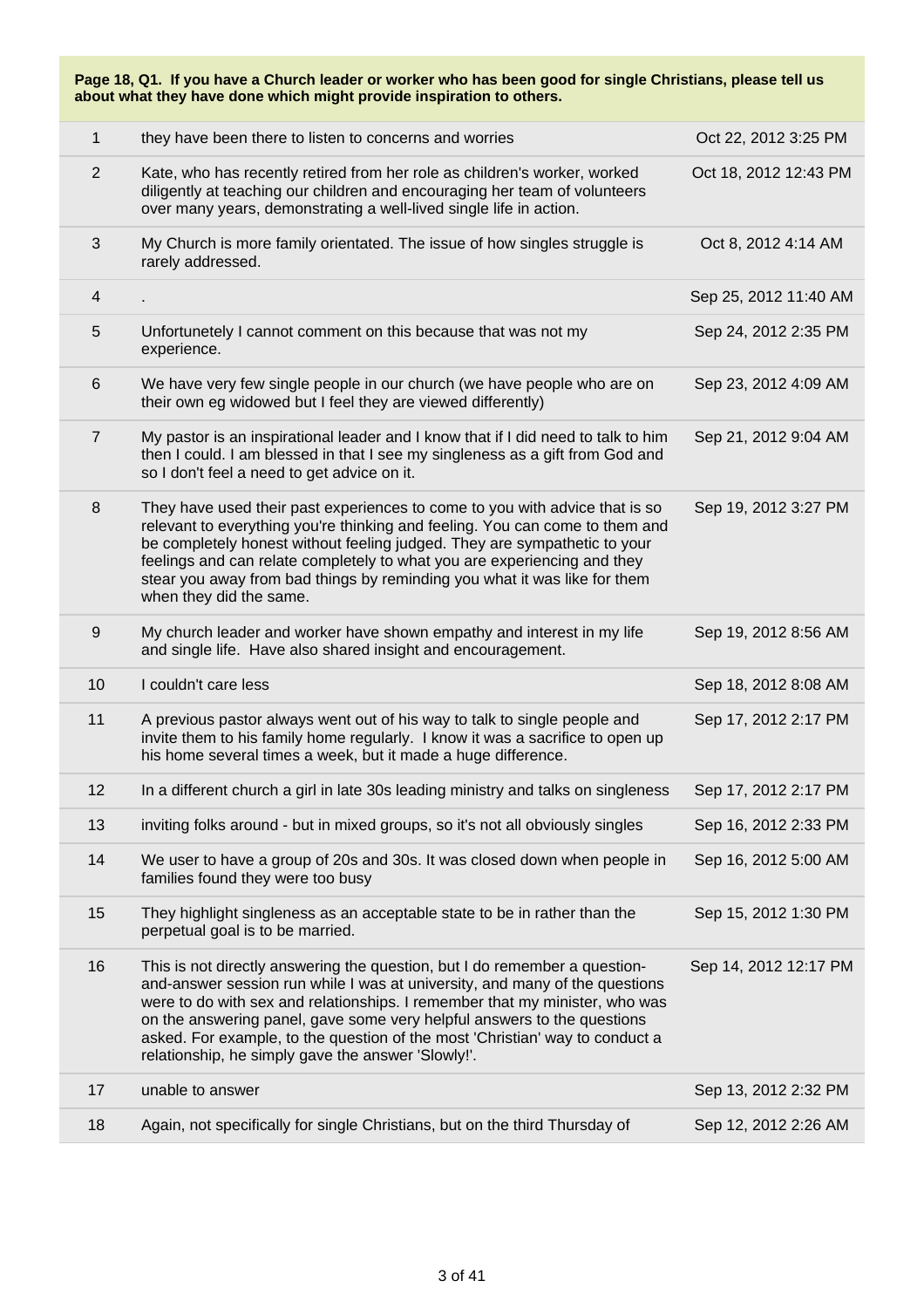| Page 18, Q1. If you have a Church leader or worker who has been good for single Christians, please tell us<br>about what they have done which might provide inspiration to others. |                                                                                                                                                                                                                                                                                                                                                                                                                                                                                                                                                                                                                                                                                                                                                                                                |                       |  |
|------------------------------------------------------------------------------------------------------------------------------------------------------------------------------------|------------------------------------------------------------------------------------------------------------------------------------------------------------------------------------------------------------------------------------------------------------------------------------------------------------------------------------------------------------------------------------------------------------------------------------------------------------------------------------------------------------------------------------------------------------------------------------------------------------------------------------------------------------------------------------------------------------------------------------------------------------------------------------------------|-----------------------|--|
|                                                                                                                                                                                    | every month they have beers and curry, or comedy nights in the local area.<br>It's open to all and is great fun.                                                                                                                                                                                                                                                                                                                                                                                                                                                                                                                                                                                                                                                                               |                       |  |
| 19                                                                                                                                                                                 | Providing lots of social occasions for people to mix and get to know each<br>other.                                                                                                                                                                                                                                                                                                                                                                                                                                                                                                                                                                                                                                                                                                            | Sep 10, 2012 3:34 PM  |  |
| 20                                                                                                                                                                                 | Unfortunately I can't think of one.                                                                                                                                                                                                                                                                                                                                                                                                                                                                                                                                                                                                                                                                                                                                                            | Sep 10, 2012 12:19 PM |  |
| 21                                                                                                                                                                                 | One of our leaders was very good at getting people of a similar age together<br>for social and spiritual events that were relaxed and comfortable, which<br>provides room for single people to meet. The Churches don't provide enough<br>single events!                                                                                                                                                                                                                                                                                                                                                                                                                                                                                                                                       | Sep 8, 2012 6:32 PM   |  |
| 22                                                                                                                                                                                 | Shown others that their is more to life than relationships                                                                                                                                                                                                                                                                                                                                                                                                                                                                                                                                                                                                                                                                                                                                     | Sep 8, 2012 6:13 PM   |  |
| 23                                                                                                                                                                                 | Encouragement from the Word of God, a great influencer with wisdom and<br>an inspiration to me.                                                                                                                                                                                                                                                                                                                                                                                                                                                                                                                                                                                                                                                                                                | Sep 7, 2012 3:55 PM   |  |
| 24                                                                                                                                                                                 | Ran a 5 week relationship course which provided a lot of guidance.                                                                                                                                                                                                                                                                                                                                                                                                                                                                                                                                                                                                                                                                                                                             | Sep 6, 2012 5:49 AM   |  |
| 25                                                                                                                                                                                 | caring                                                                                                                                                                                                                                                                                                                                                                                                                                                                                                                                                                                                                                                                                                                                                                                         | Sep 6, 2012 5:38 AM   |  |
| 26                                                                                                                                                                                 | It is wonderful to have a female single curate as she kind of models that life<br>can be fulfilled and happy with plenty of friends as a single. She also<br>sometimes invites other single ladies over to hang out watching a film or the<br>olympics - creating opportunities for for community. We also have a female<br>vicar in our parish (but who works for the diocese) who is really comfortable<br>with being single and models how great staying single can be and actively<br>encourages single girls to take up opportunies that are easy for marrieds eg<br>taking yourself out for dinner, going travelling etc. She often has lodgers that<br>are single girls so she can invest in encouraging them to be confident to do<br>things on their own (without a partner).         | Sep 4, 2012 2:30 PM   |  |
| 27                                                                                                                                                                                 | I, myself, try and be good for other singles. As a leader of the church I feel it<br>is important for people to know that I am single - not so that they can find me<br>a husband!!! but so that they can see that I am perfectly capable of living,<br>working, and leading church without needing one. Its not to say that I<br>wouldn't want one, but its not a husband that makes me good or bad at<br>leading in a church. People often come to me for relationship advice, I think<br>because I am a good listening, but also because I'm not married - they think I<br>understand a bit better about how it really feels to be single. But I do think<br>we need more people who are advocates for single christians - whether they<br>are single themselves or not, everyone was once! | Sep 4, 2012 7:10 AM   |  |
| 28                                                                                                                                                                                 | Arranged single weekend away about singleness                                                                                                                                                                                                                                                                                                                                                                                                                                                                                                                                                                                                                                                                                                                                                  | Sep 2, 2012 2:59 PM   |  |
| 29                                                                                                                                                                                 | I'm afraid I can't remember Pastor Mitchell was very good; he made<br>everyone feel included.                                                                                                                                                                                                                                                                                                                                                                                                                                                                                                                                                                                                                                                                                                  | Sep 1, 2012 3:08 PM   |  |
| 30                                                                                                                                                                                 | As part of a serious on relationships, a single member of the church was<br>asked to speak in the issue                                                                                                                                                                                                                                                                                                                                                                                                                                                                                                                                                                                                                                                                                        | Sep 1, 2012 7:34 AM   |  |
| 31                                                                                                                                                                                 | They engage in conversations to understand the issues They address the<br>subject, particularly for women in the talks They empathise with the pain of<br>not having children They deal of messy break ups of girlfriend and boyfriend<br>wisely They live in community houses that support housing needs of singles,<br>This is truly sacrificial in many ways, It gives a family living environment for                                                                                                                                                                                                                                                                                                                                                                                      | Sep 1, 2012 2:09 AM   |  |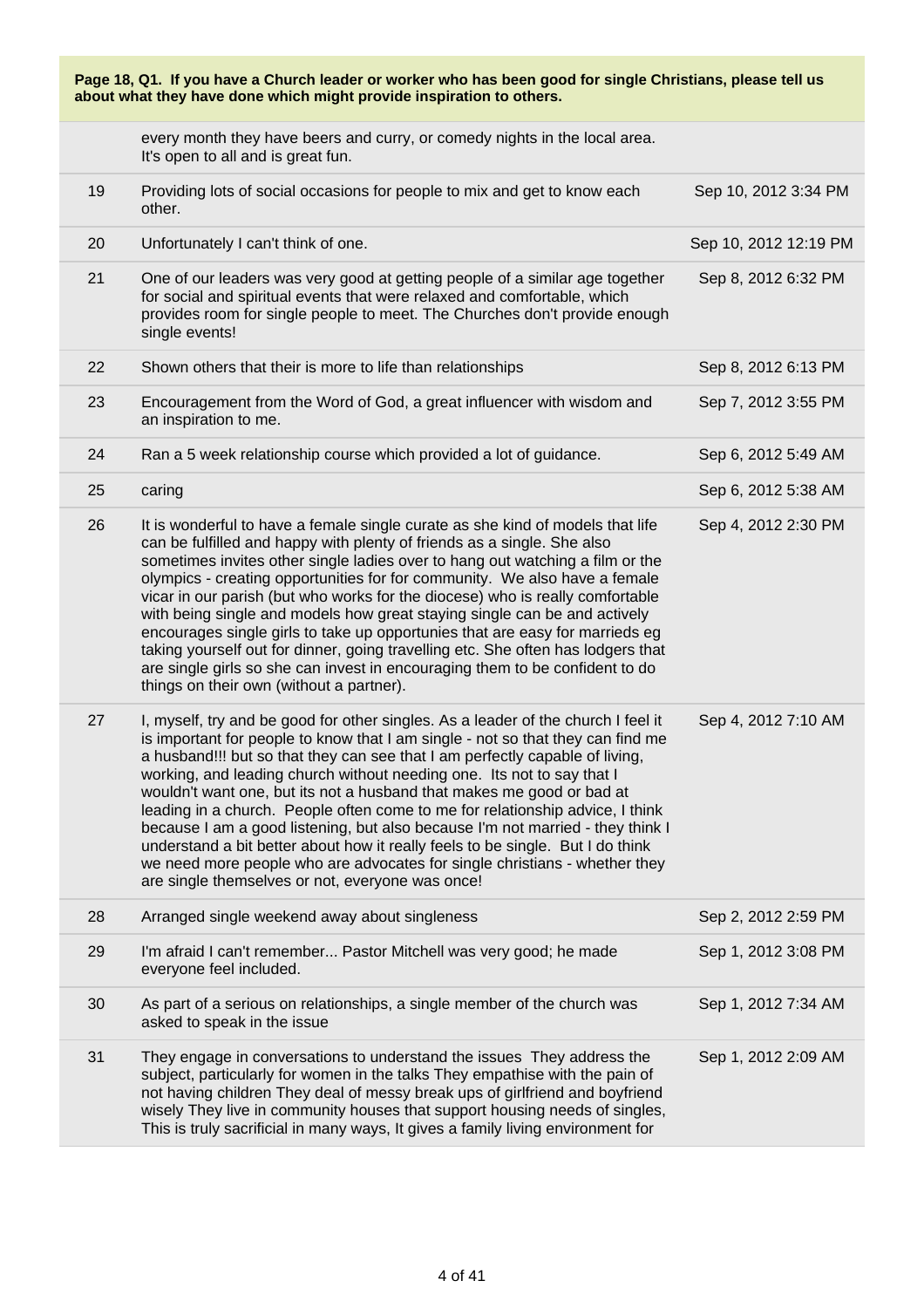| Page 18, Q1. If you have a Church leader or worker who has been good for single Christians, please tell us<br>about what they have done which might provide inspiration to others. |                                                                                                                                                                                                                                                                                                                                                                                                                                                     |                       |  |
|------------------------------------------------------------------------------------------------------------------------------------------------------------------------------------|-----------------------------------------------------------------------------------------------------------------------------------------------------------------------------------------------------------------------------------------------------------------------------------------------------------------------------------------------------------------------------------------------------------------------------------------------------|-----------------------|--|
|                                                                                                                                                                                    | singles and massively reduces the cost of single living. Really great idea.<br>People are not aware of the financial stresses surrounding being single esp<br>re buying a house unless you have parental contributions as I have. They<br>have a alot of social gatherings                                                                                                                                                                          |                       |  |
| 32                                                                                                                                                                                 | It's never been an issue!                                                                                                                                                                                                                                                                                                                                                                                                                           | Aug 30, 2012 2:14 PM  |  |
| 33                                                                                                                                                                                 | A particular officer in the church, is single through her artier leaving after she<br>gave birth to twins. She has worked and brought up these children on her<br>own and she encourages you through the spiritual and natural struggles. e<br>has bee a practical help with finances, as this is her professional fields. She<br>will always support with challenges with the children and support in prayer<br>and signposting to other services. | Aug 30, 2012 11:53 AM |  |
| 34                                                                                                                                                                                 | Never known it.                                                                                                                                                                                                                                                                                                                                                                                                                                     | Aug 29, 2012 8:44 AM  |  |
| 35                                                                                                                                                                                 | none                                                                                                                                                                                                                                                                                                                                                                                                                                                | Aug 29, 2012 7:26 AM  |  |
| 36                                                                                                                                                                                 | Generally I know that my pastors and my church want the absolute best for<br>me. This is demonstrated by their constant love and attention.                                                                                                                                                                                                                                                                                                         | Aug 26, 2012 6:10 PM  |  |
| 37                                                                                                                                                                                 | They have met up with me regulary to chat about how my life is going. They<br>have told me their personal testimony about his relationship with his wife to<br>encourage me that all works out in the end.                                                                                                                                                                                                                                          | Aug 26, 2012 4:26 PM  |  |
| 38                                                                                                                                                                                 | We have YFC volunteers who work closly with our youth. I feel their values<br>are very inspirational to our young people                                                                                                                                                                                                                                                                                                                            | Aug 25, 2012 9:22 AM  |  |
| 39                                                                                                                                                                                 | I have asked my vicar to get out there and find me a husband and he really<br>gets singlesness and thinks the church doesn't do enough- so he is going to<br>help! He's awesome!                                                                                                                                                                                                                                                                    | Aug 24, 2012 8:22 AM  |  |
| 40                                                                                                                                                                                 | ??                                                                                                                                                                                                                                                                                                                                                                                                                                                  | Aug 24, 2012 4:49 AM  |  |
| 41                                                                                                                                                                                 | Our Minister talks to the guys about why they aren't married yet, and sure<br>enough, three months later they get engaged. It's uncanny.                                                                                                                                                                                                                                                                                                            | Aug 23, 2012 9:46 PM  |  |
| 42                                                                                                                                                                                 | When my friend was a curate she spoke very positively on community<br>expressed in different ways - through family, marriage, friendships & as<br>equally important.                                                                                                                                                                                                                                                                                | Aug 23, 2012 4:04 PM  |  |
| 43                                                                                                                                                                                 | It's all about someone being open, honest and genuinely caring. There is<br>nothing more off putting than someone who is smug and happy in their<br>relationship and can't imagine or accept both the struggles and positives of<br>being single.                                                                                                                                                                                                   | Aug 23, 2012 8:26 AM  |  |
| 44                                                                                                                                                                                 | No applicable                                                                                                                                                                                                                                                                                                                                                                                                                                       | Aug 22, 2012 3:05 PM  |  |
| 45                                                                                                                                                                                 | gave me advice                                                                                                                                                                                                                                                                                                                                                                                                                                      | Aug 21, 2012 5:10 AM  |  |
| 46                                                                                                                                                                                 | Being in a Choir was helpful in building healthy relationships. We don't have<br>a choir leader now.                                                                                                                                                                                                                                                                                                                                                | Aug 18, 2012 4:10 AM  |  |
| 47                                                                                                                                                                                 | They're not afraid to talk about it with you or bring it up. I think some people<br>feel is it a taboo or presume you might be unhappy/upset about being single.                                                                                                                                                                                                                                                                                    | Aug 17, 2012 5:38 PM  |  |
| 48                                                                                                                                                                                 | haha, none                                                                                                                                                                                                                                                                                                                                                                                                                                          | Aug 17, 2012 3:04 PM  |  |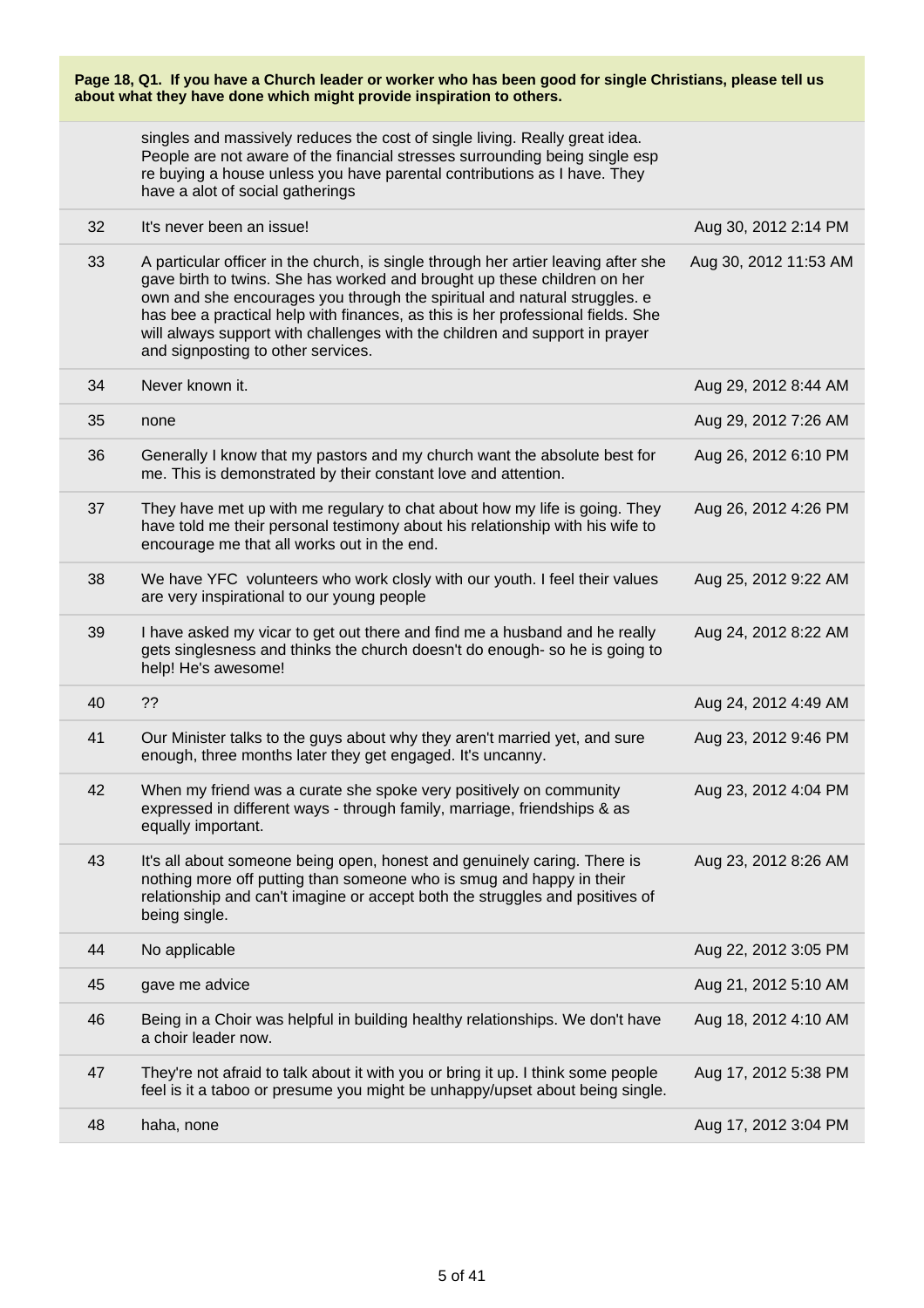| Page 18, Q1. If you have a Church leader or worker who has been good for single Christians, please tell us<br>about what they have done which might provide inspiration to others. |                                                                                                                                                                                                                                                                                                                                                                                                                                                                        |                       |  |
|------------------------------------------------------------------------------------------------------------------------------------------------------------------------------------|------------------------------------------------------------------------------------------------------------------------------------------------------------------------------------------------------------------------------------------------------------------------------------------------------------------------------------------------------------------------------------------------------------------------------------------------------------------------|-----------------------|--|
| 49                                                                                                                                                                                 | there in lies a problem, to separate anyone on the grounds of singleness (<br>however well meant the reason) builds hedges between people, in a family<br>the treatment of all is the same                                                                                                                                                                                                                                                                             | Aug 17, 2012 5:22 AM  |  |
| 50                                                                                                                                                                                 | Vicar, gave good post divorce advice.                                                                                                                                                                                                                                                                                                                                                                                                                                  | Aug 17, 2012 12:53 AM |  |
| 51                                                                                                                                                                                 | They always ask what it is like from a single person's point of view, in order<br>to make balanced decisions.                                                                                                                                                                                                                                                                                                                                                          | Aug 17, 2012 12:43 AM |  |
| 52                                                                                                                                                                                 | Why have a Church Leader for single Christians? My Parish Priest is the<br>person that any one of us (regardless of whether single or not) can discuss<br>anything with in confidence.                                                                                                                                                                                                                                                                                 | Aug 16, 2012 1:56 AM  |  |
| 53                                                                                                                                                                                 | social events - purely for the sake of having fun and building relationships.                                                                                                                                                                                                                                                                                                                                                                                          | Aug 15, 2012 1:42 PM  |  |
| 54                                                                                                                                                                                 | eh, again, nothing to add here!!                                                                                                                                                                                                                                                                                                                                                                                                                                       | Aug 13, 2012 6:51 PM  |  |
| 55                                                                                                                                                                                 | set up a singles group various events Spring Harvest                                                                                                                                                                                                                                                                                                                                                                                                                   | Aug 13, 2012 10:13 AM |  |
| 56                                                                                                                                                                                 | It's really female friends, single or married, who have helped me by not<br>behaving in different ways if they were married or in relationships, by praying<br>with me and for me, by not talking down to me, etc.                                                                                                                                                                                                                                                     | Aug 12, 2012 10:31 AM |  |
| 57                                                                                                                                                                                 | Talked about having singles round for tea, but not making it into an event just<br>carrying on as if it were a normal meal time etc, make them feel at<br>home, alongside everyone else in the family and not the focus of the attention<br>as the guest.                                                                                                                                                                                                              | Aug 9, 2012 12:18 PM  |  |
| 58                                                                                                                                                                                 | Our last and present vicars are both single. Never has been a problem                                                                                                                                                                                                                                                                                                                                                                                                  | Aug 8, 2012 9:48 AM   |  |
| 59                                                                                                                                                                                 | I have received very blunt advice regarding certain situations with the<br>opposite sex which in the long run has saved me a lot of hurt. In that<br>instance, my pastor was more concerned for my feelings and emotional well<br>being than marrying me off to someone who would not have been right for<br>me. That is what is needed, waiting is good and I would rather be waiting<br>than in a relationship that I had settled for out of fear of being unmarrief | Aug 7, 2012 5:33 PM   |  |
| 60                                                                                                                                                                                 | Our pastor supported a ministry to organise activities for single people.<br>However, our finance/committe believed that it was not cost effective<br>because the ministry did not make any couple.                                                                                                                                                                                                                                                                    | Aug 7, 2012 2:56 PM   |  |
| 61                                                                                                                                                                                 | they listen very well and dont try to put pressure on. but the bible is the final<br>word, remember, jesus had great commpasion on all mankind when on<br>earth. the women in adultery is a great example.                                                                                                                                                                                                                                                             | Aug 7, 2012 9:04 AM   |  |
| 62                                                                                                                                                                                 | We had a sermon from a single (and happy!) older church member, which<br>was really helpful and provoked discussion on a topic that's often taboo.                                                                                                                                                                                                                                                                                                                     | Aug 7, 2012 6:19 AM   |  |
| 63                                                                                                                                                                                 | OAP who is encouraging that I will eventually find the right person for me                                                                                                                                                                                                                                                                                                                                                                                             | Aug 7, 2012 1:52 AM   |  |
| 64                                                                                                                                                                                 | Dedicated under 8s children's worker takes an interest in my family as a<br>whole (mum plus two preschoolers) and is keen to help me any way as a<br>single mum                                                                                                                                                                                                                                                                                                        | Aug 6, 2012 10:24 AM  |  |
| 65                                                                                                                                                                                 | Been open and quite graphic about boundaries, and also the best kind of<br>Godly relationship                                                                                                                                                                                                                                                                                                                                                                          | Aug 6, 2012 2:02 AM   |  |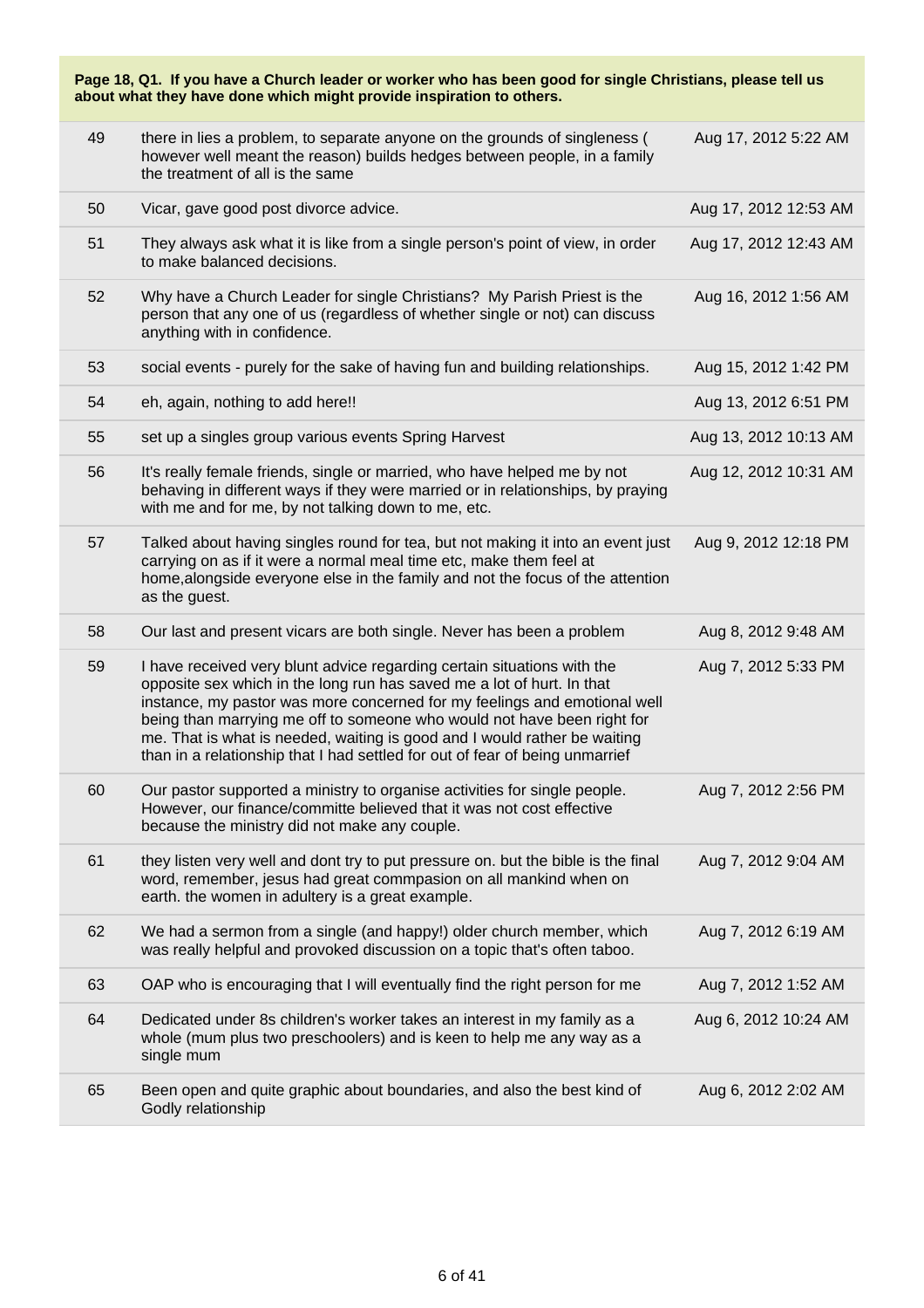| 66 | N/A                                                                                                                                                                                                                                                                                                                                                                      | Aug 6, 2012 1:12 AM   |
|----|--------------------------------------------------------------------------------------------------------------------------------------------------------------------------------------------------------------------------------------------------------------------------------------------------------------------------------------------------------------------------|-----------------------|
| 67 | Just to love and accept people for what and who they are.                                                                                                                                                                                                                                                                                                                | Aug 5, 2012 3:16 AM   |
| 68 | Although I have never sought particular guidance regarding being single and<br>I don't think she has expressedly offered any, our current Officer, Christine,<br>is in her 50s and still single. I suppose because of this, I feel that I could<br>speak to her about this topic should I need to.                                                                       | Aug 4, 2012 11:55 AM  |
| 69 | N/A                                                                                                                                                                                                                                                                                                                                                                      | Aug 3, 2012 4:17 PM   |
| 70 | There is one leader who ran a series of talks on relationships. In one of the<br>sessions, before talking, he prayed for those who were struggling with<br>singleness - this was encouraging and I think it should be done more - this<br>was on a church holiday and has never happened in a church service<br>despite there being talks on relationships and marriage. | Aug 1, 2012 4:04 PM   |
| 71 | They talked to me, and invited me to things without other intention. Treated<br>me as me and not me with the label of 'single'. Questions about having a<br>significant other in my life where not the topic of conversation                                                                                                                                             | Aug 1, 2012 2:17 PM   |
| 72 | One to one chats from time to time.                                                                                                                                                                                                                                                                                                                                      | Aug 1, 2012 1:17 PM   |
| 73 | One of our church workers is single, ages 31, but she also recently prayed to<br>get married, something which made us think that she feels the same as us<br>single christians.                                                                                                                                                                                          | Jul 31, 2012 9:56 AM  |
| 74 | one person tried to get me involved in the youthwork that was good for the<br>church and for a lonely person                                                                                                                                                                                                                                                             | Jul 30, 2012 1:59 PM  |
| 75 | I have never seen such a leader in our church.                                                                                                                                                                                                                                                                                                                           | Jul 30, 2012 12:52 PM |
| 76 | One of the best approaches I'm aware of is All Souls, who did run workshops<br>and weekends away with an open-ended age window. They always worked<br>to make the events inclusive without ever mentioning any agenda on<br>singleness.                                                                                                                                  | Jul 30, 2012 6:24 AM  |
| 77 | We have been admonished and encouraged by our Pastor to embrace and<br>enjoy our singleness. We keep monthly women's meeting which focuses on<br>different things such as image, self esteem, identity, purity/sexual ethics,<br>forgiveness, sexuality & sexual behaviour, communication skills etc.                                                                    | Jul 29, 2012 2:11 PM  |
| 78 | My senior Pastor has started to address the matter from the pulpit.                                                                                                                                                                                                                                                                                                      | Jul 29, 2012 1:50 PM  |
| 79 | We did Bible studies on singleness and what happens when we find the one.<br>We are able to talk about singleness etc                                                                                                                                                                                                                                                    | Jul 29, 2012 12:00 PM |
| 80 | None                                                                                                                                                                                                                                                                                                                                                                     | Jul 29, 2012 8:16 AM  |
| 81 | Haven't had one. What can they do anyways? If God is not helping, it won't<br>be any use. Men are just hopeless.                                                                                                                                                                                                                                                         | Jul 27, 2012 12:48 PM |
| 82 | One single man organised the Christians singles night once a fortnight, but<br>he has now met someone and is getting married in August.                                                                                                                                                                                                                                  | Jul 26, 2012 1:44 PM  |
| 83 | Shown from the Bible what being single is and it's aadvantages.                                                                                                                                                                                                                                                                                                          | Jul 25, 2012 4:52 PM  |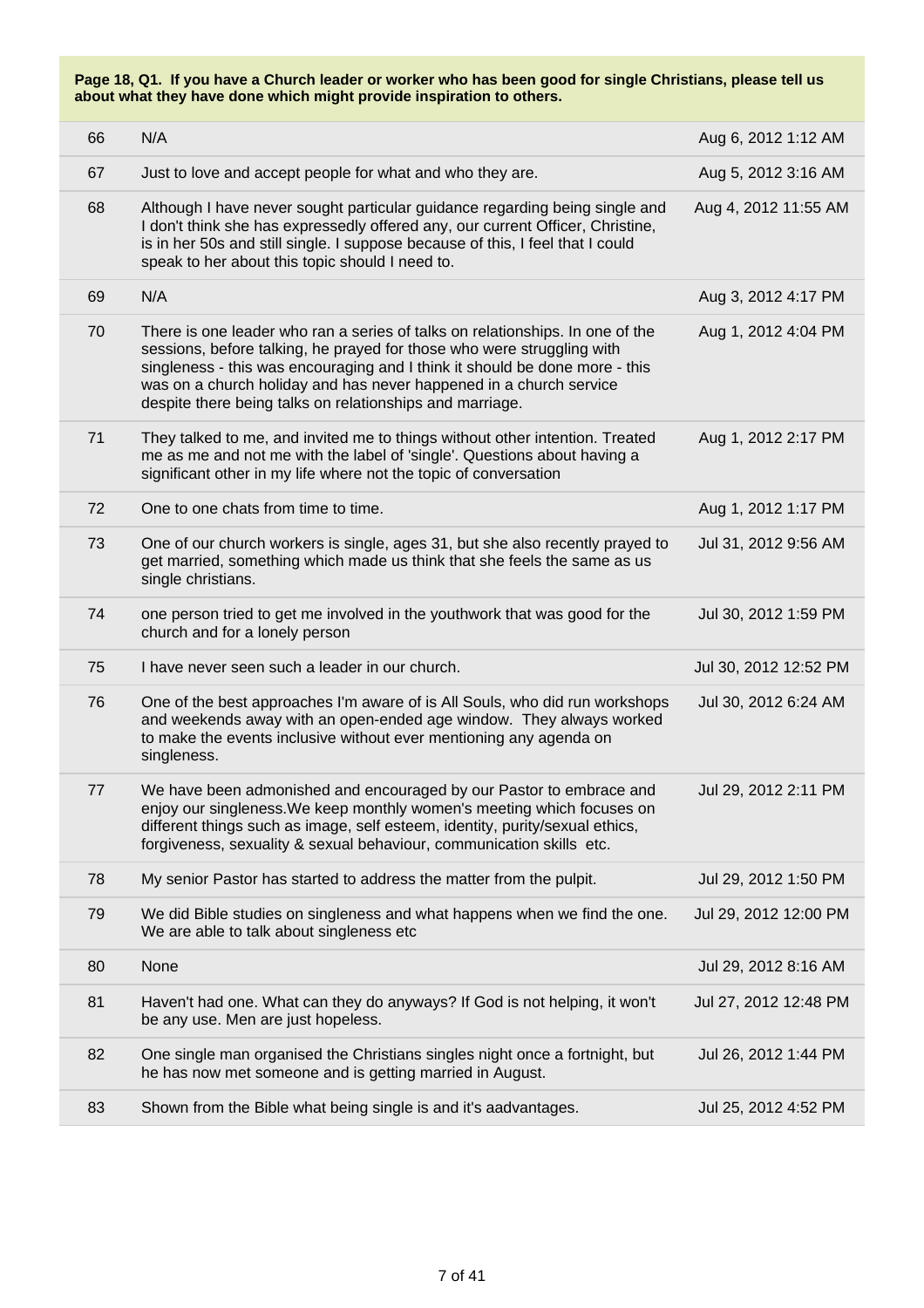| 84 | No this is the area that they lack in.                                                                                                                                                                                                                                                                                                                                                                                                                                                                                                                                                                                                                                                                                                                                                                                                                                                                                                                       | Jul 24, 2012 1:18 PM  |
|----|--------------------------------------------------------------------------------------------------------------------------------------------------------------------------------------------------------------------------------------------------------------------------------------------------------------------------------------------------------------------------------------------------------------------------------------------------------------------------------------------------------------------------------------------------------------------------------------------------------------------------------------------------------------------------------------------------------------------------------------------------------------------------------------------------------------------------------------------------------------------------------------------------------------------------------------------------------------|-----------------------|
| 85 | The free forum for single Christians as part of the love and relationships<br>summit was a good start. They didn't run it but the younger single people<br>took it and ran with it. Having the courage to let them do this, and to provide<br>guidance and oversee the process was good. Some people invited non-<br>Christian friends to this. I don't know what the result was, but it was a good<br>starting point to be further developed.                                                                                                                                                                                                                                                                                                                                                                                                                                                                                                               | Jul 24, 2012 4:51 AM  |
| 86 | They are willing to sit down and listen to what you have to say and will offer<br>any advice that they feel is necessary to the situation - Bibical and otherwise.                                                                                                                                                                                                                                                                                                                                                                                                                                                                                                                                                                                                                                                                                                                                                                                           | Jul 24, 2012 3:48 AM  |
| 87 | They have always been open, honest and frank with me. And incredibly<br>helpful and understanding.                                                                                                                                                                                                                                                                                                                                                                                                                                                                                                                                                                                                                                                                                                                                                                                                                                                           | Jul 24, 2012 1:45 AM  |
| 88 | They have encouraged me to deal with all the unfinished things in my life<br>and to seek God fully when looking into relationships                                                                                                                                                                                                                                                                                                                                                                                                                                                                                                                                                                                                                                                                                                                                                                                                                           | Jul 23, 2012 4:53 PM  |
| 89 | As previous. We are advised to bring a possible suitor to church where they<br>can be welcomed by the other members, and checked out by some people<br>of the same gender and the church leader, in a low key friendly way. This<br>also helps them to see us in a social and community/family context so we<br>can learn more about each other. One chap attended a singles conference<br>at our church. Pastor drove him home as lived in similar area. Feedback was<br>"run for your life". because the man was looking for "someone who fit's the<br>package" for his stage of life at 50 years old. He wanted to marry me for a<br>tax break. He also had no intention of having in relationship with God. I<br>stayed with him for a while, but pastor was right. After a stressful few months<br>I ended it. He stalked me for by phone and text using different numbers and<br>tried to manipulate me into getting back with him. PHEW. Good escape! | Jul 23, 2012 5:55 AM  |
| 90 | They have dealt with the issue of masterbation and homosexulality honestly<br>and openly in a question and answer session which was backed up by<br>excellent research and honesty.                                                                                                                                                                                                                                                                                                                                                                                                                                                                                                                                                                                                                                                                                                                                                                          | Jul 21, 2012 2:17 PM  |
| 91 | they have asked about my experience and what is helpful and unhelpul they<br>have led talks in church and got individuals to share their perspective                                                                                                                                                                                                                                                                                                                                                                                                                                                                                                                                                                                                                                                                                                                                                                                                         | Jul 21, 2012 4:19 AM  |
| 92 | Personal insights in how they dealt with it. How they felt before they found<br>the one they are now married to.                                                                                                                                                                                                                                                                                                                                                                                                                                                                                                                                                                                                                                                                                                                                                                                                                                             | Jul 20, 2012 4:22 PM  |
| 93 | see 18                                                                                                                                                                                                                                                                                                                                                                                                                                                                                                                                                                                                                                                                                                                                                                                                                                                                                                                                                       | Jul 20, 2012 3:15 PM  |
| 94 | I don't think people should be focussing on singleness - just seeking after<br>God. Matt Chandler, Philip Yancey, J John, Rico Tice are all excellent<br>Church leaders and inspirational.                                                                                                                                                                                                                                                                                                                                                                                                                                                                                                                                                                                                                                                                                                                                                                   | Jul 20, 2012 3:31 AM  |
| 95 | None                                                                                                                                                                                                                                                                                                                                                                                                                                                                                                                                                                                                                                                                                                                                                                                                                                                                                                                                                         | Jul 19, 2012 1:26 PM  |
| 96 | they do house calls, will visit you at home, pray with you, praise the lord so<br>much more?praise the lord, thankyou, for our church, its a blessing?                                                                                                                                                                                                                                                                                                                                                                                                                                                                                                                                                                                                                                                                                                                                                                                                       | Jul 19, 2012 10:42 AM |
| 97 | See no 16                                                                                                                                                                                                                                                                                                                                                                                                                                                                                                                                                                                                                                                                                                                                                                                                                                                                                                                                                    | Jul 19, 2012 5:47 AM  |
| 98 | I am the only single in a house Church numbering between 13 and 17 (me<br>making the odd number!) I am totally included                                                                                                                                                                                                                                                                                                                                                                                                                                                                                                                                                                                                                                                                                                                                                                                                                                      | Jul 18, 2012 2:05 PM  |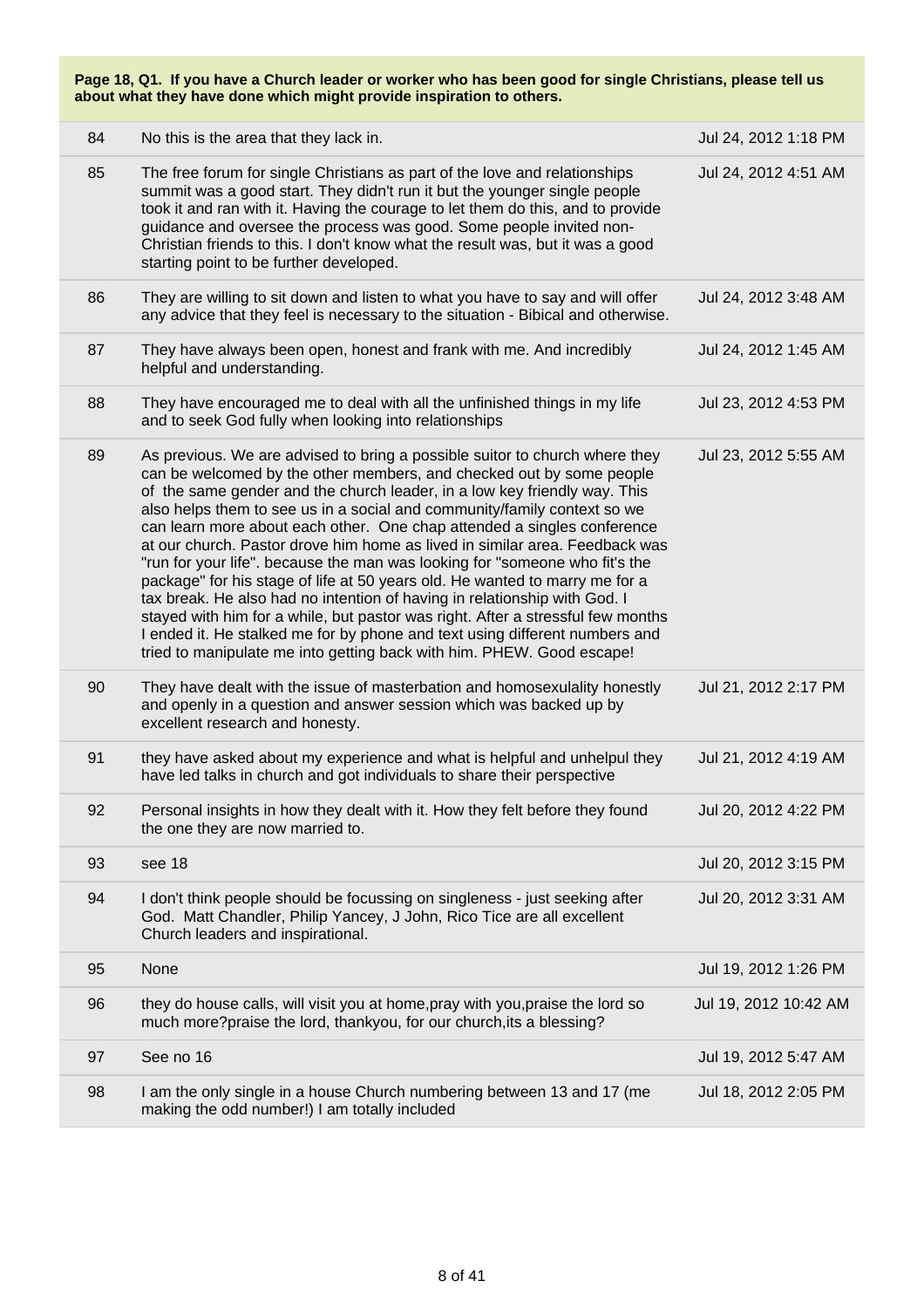| 99  | no.                                                                                                                                                                                                                                                                                                                             | Jul 18, 2012 9:33 AM  |
|-----|---------------------------------------------------------------------------------------------------------------------------------------------------------------------------------------------------------------------------------------------------------------------------------------------------------------------------------|-----------------------|
| 100 | We've a TnT (Twenties and Thirties) group that is good for fellowship, and I<br>was encouraged that the 1-2-1 Bible Study "mentor" the church found me,<br>whilst uneven in authority, was someone I gel with.                                                                                                                  | Jul 17, 2012 3:49 PM  |
| 101 | My previous church had a pastoral worker who was very good for single<br>christians. She listened, advised, counselled, challenged and cared about<br>people. Ultimately drawing people into a deeper relationship with God and<br>hopefully other people and friendships.                                                      | Jul 17, 2012 1:47 PM  |
| 102 | I dont know                                                                                                                                                                                                                                                                                                                     | Jul 17, 2012 12:49 PM |
| 103 | Our own pastor is going through a separation from his wife, but he has<br>practised what he preaches and has stood firm in his faith, unshaken by<br>what has happened to him. He has been a source of inspiration to us and<br>has encouraged us to trust the Lord in our circumstances and for our future.                    | Jul 17, 2012 12:48 PM |
| 104 | A particular support in not being afraid about singleness and being able to<br>see the blessings that come from developing new shills. Particlar support in<br>being able to cope with my own company and not being dependant on<br>having somebody else around. The ability to be dependant on faith rather<br>than a partner. | Jul 17, 2012 10:07 AM |
| 105 | a church leader has many responsiballities we should not overburden them<br>with more                                                                                                                                                                                                                                           | Jul 17, 2012 5:44 AM  |
| 106 | Started social groups and tried to include new members of the congregation                                                                                                                                                                                                                                                      | Jul 17, 2012 5:07 AM  |
| 107 | n/a                                                                                                                                                                                                                                                                                                                             | Jul 16, 2012 4:56 PM  |
| 108 | He was single for a long time and talks about it often so doesnt suggest its<br>easy to find a partner                                                                                                                                                                                                                          | Jul 16, 2012 2:23 PM  |
| 109 | Previous Officers, were so good that they created socials to ensure that<br>everyone was included.                                                                                                                                                                                                                              | Jul 16, 2012 2:06 PM  |
| 110 | This is a very personal subject and examples might not work in other settings                                                                                                                                                                                                                                                   | Jul 16, 2012 12:29 PM |
| 111 | All our church leaders are very good - despite the majority being married, as<br>I believe it is meant to be.                                                                                                                                                                                                                   | Jul 16, 2012 7:00 AM  |
| 112 | projects for single people. in an indirect manner.                                                                                                                                                                                                                                                                              | Jul 15, 2012 1:54 PM  |
| 113 | N/a                                                                                                                                                                                                                                                                                                                             | Jul 15, 2012 12:01 PM |
| 114 | N/a                                                                                                                                                                                                                                                                                                                             | Jul 14, 2012 12:24 PM |
| 115 | NOT APPLICABLE.                                                                                                                                                                                                                                                                                                                 | Jul 14, 2012 3:55 AM  |
| 116 | Have not had that good fortune.                                                                                                                                                                                                                                                                                                 | Jul 13, 2012 6:01 AM  |
| 117 | No comment.                                                                                                                                                                                                                                                                                                                     | Jul 12, 2012 9:21 PM  |
| 118 | They have given good honest advise                                                                                                                                                                                                                                                                                              | Jul 12, 2012 1:32 PM  |
| 119 | There isn't one at my church                                                                                                                                                                                                                                                                                                    | Jul 12, 2012 12:06 PM |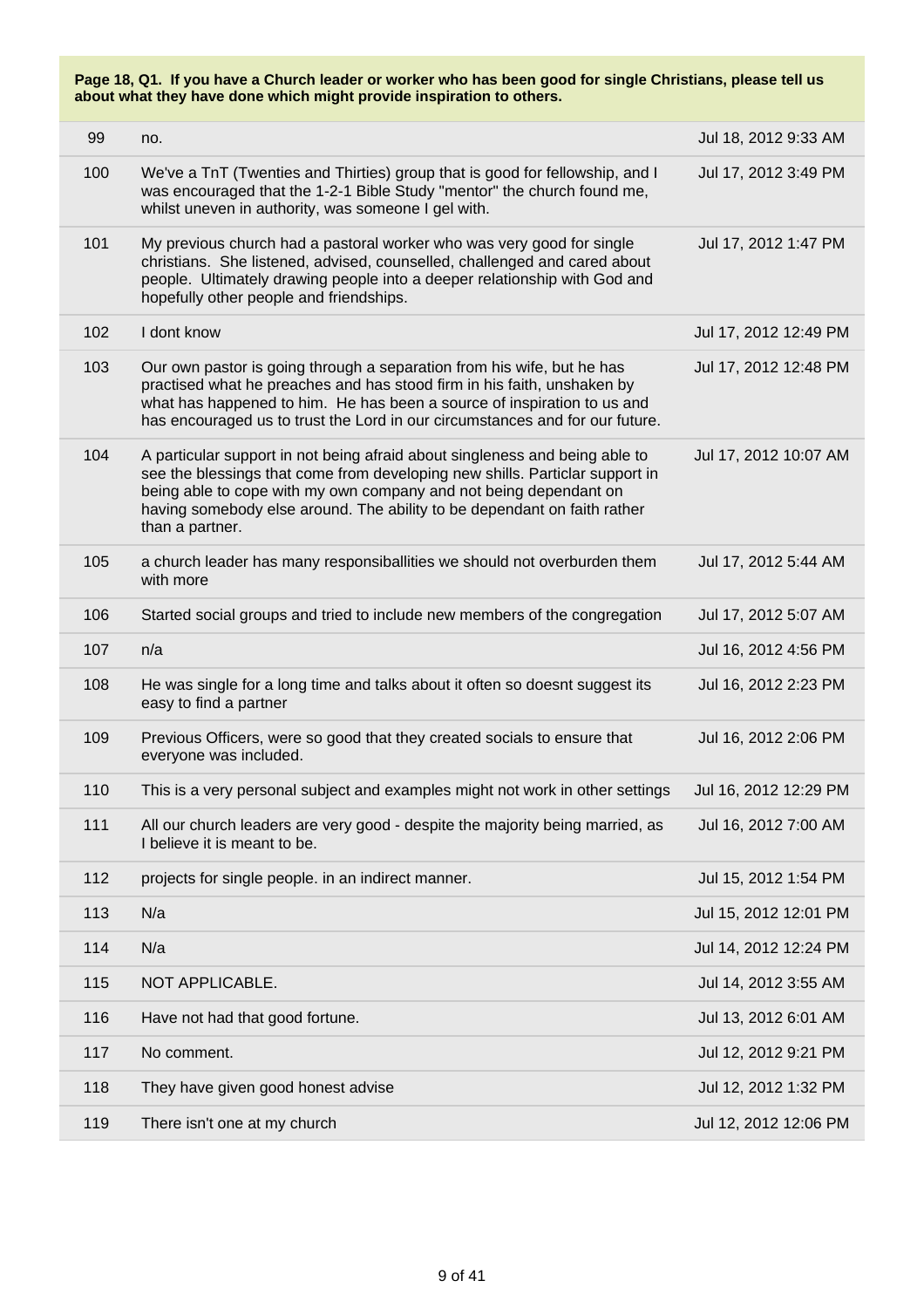| 120 | N/A                                                                                                                                                                                                                                                                                                                                                                                                                                                                                                                                                                                                                                                                                             | Jul 12, 2012 8:58 AM  |
|-----|-------------------------------------------------------------------------------------------------------------------------------------------------------------------------------------------------------------------------------------------------------------------------------------------------------------------------------------------------------------------------------------------------------------------------------------------------------------------------------------------------------------------------------------------------------------------------------------------------------------------------------------------------------------------------------------------------|-----------------------|
| 121 |                                                                                                                                                                                                                                                                                                                                                                                                                                                                                                                                                                                                                                                                                                 | Jul 11, 2012 2:06 PM  |
| 122 | Instigated social events which weren't just for singles but for anyone eg after<br>church on Sundays - a walk, or meal together at someone's home, or trip to<br>an event. It allowed anyone to go, so singles weren't stigmatised but also<br>had the opportunity to make friends                                                                                                                                                                                                                                                                                                                                                                                                              | Jul 11, 2012 11:14 AM |
| 123 | yes                                                                                                                                                                                                                                                                                                                                                                                                                                                                                                                                                                                                                                                                                             | Jul 11, 2012 7:03 AM  |
| 124 | Rev Paul Vaswani.has been inspirational with his work with single young<br>adults He has a great sense of humour and love of music and the big<br>outdoors                                                                                                                                                                                                                                                                                                                                                                                                                                                                                                                                      | Jul 10, 2012 5:58 PM  |
| 125 | Don't have a Singles worker, all people are treated the same                                                                                                                                                                                                                                                                                                                                                                                                                                                                                                                                                                                                                                    | Jul 10, 2012 1:51 PM  |
| 126 | One of the curates at my previous church did talk of setting up a singles<br>group, but it didn't happen!                                                                                                                                                                                                                                                                                                                                                                                                                                                                                                                                                                                       | Jul 10, 2012 9:23 AM  |
| 127 | pray and encourage us                                                                                                                                                                                                                                                                                                                                                                                                                                                                                                                                                                                                                                                                           | Jul 10, 2012 9:18 AM  |
| 128 | She was single herself and started a singles group in the church, having<br>Sunday lunches and trips out. The only problem is that the age range is<br>rather older than me!                                                                                                                                                                                                                                                                                                                                                                                                                                                                                                                    | Jul 8, 2012 2:50 PM   |
| 129 | They are careful to use inclusive language themselves and encourage and<br>educate others to as well                                                                                                                                                                                                                                                                                                                                                                                                                                                                                                                                                                                            | Jul 8, 2012 12:43 PM  |
| 130 | I personally have got myself involved with CSNW over the last 2/3 years. I<br>took the initiative to start a monthly pub night in the Chorley area and a Qtrly<br>Curry Night. I have met and made friends with other christian singles from<br>Preston, Southport, Chorley and South Manchester. As a result, I have also<br>been able to invite my single friends from my own church to these events.<br>The leaders at my church have done nothing for the singles in the church but<br>this is not an issue and does not appear to be a problem. We have a group<br>set up for 50+'s and this includes singles in that age group. The rest of us<br>'tap' into CSNW as & when we choose to. | Jul 8, 2012 3:56 AM   |
| 131 | I have no information on this issue.                                                                                                                                                                                                                                                                                                                                                                                                                                                                                                                                                                                                                                                            | Jul 7, 2012 9:54 AM   |
| 132 | One person in last church did give sermon on singleness                                                                                                                                                                                                                                                                                                                                                                                                                                                                                                                                                                                                                                         | Jul 7, 2012 8:26 AM   |
| 133 | I believe if the Church leaders talk more about the Holy Spirit and His gifts<br>and fruit will be easier to the body of Christ to have new experiences with the<br>Lord. If we gave 100% of our heart to Jesus, He will help us in every detail in<br>our lifes.                                                                                                                                                                                                                                                                                                                                                                                                                               | Jul 7, 2012 7:21 AM   |
| 134 | They have encouraged me to keep finding someone even though I am<br>already 41.                                                                                                                                                                                                                                                                                                                                                                                                                                                                                                                                                                                                                 | Jul 7, 2012 7:06 AM   |
| 135 | We have a singles group that we share a lot including socialising supporting<br>eachother in everything.                                                                                                                                                                                                                                                                                                                                                                                                                                                                                                                                                                                        | Jul 7, 2012 6:16 AM   |
| 136 | nothig to ad                                                                                                                                                                                                                                                                                                                                                                                                                                                                                                                                                                                                                                                                                    | Jul 7, 2012 5:06 AM   |
| 137 | When I was going through the awful process of divorce my church leaders                                                                                                                                                                                                                                                                                                                                                                                                                                                                                                                                                                                                                         | Jul 6, 2012 4:48 PM   |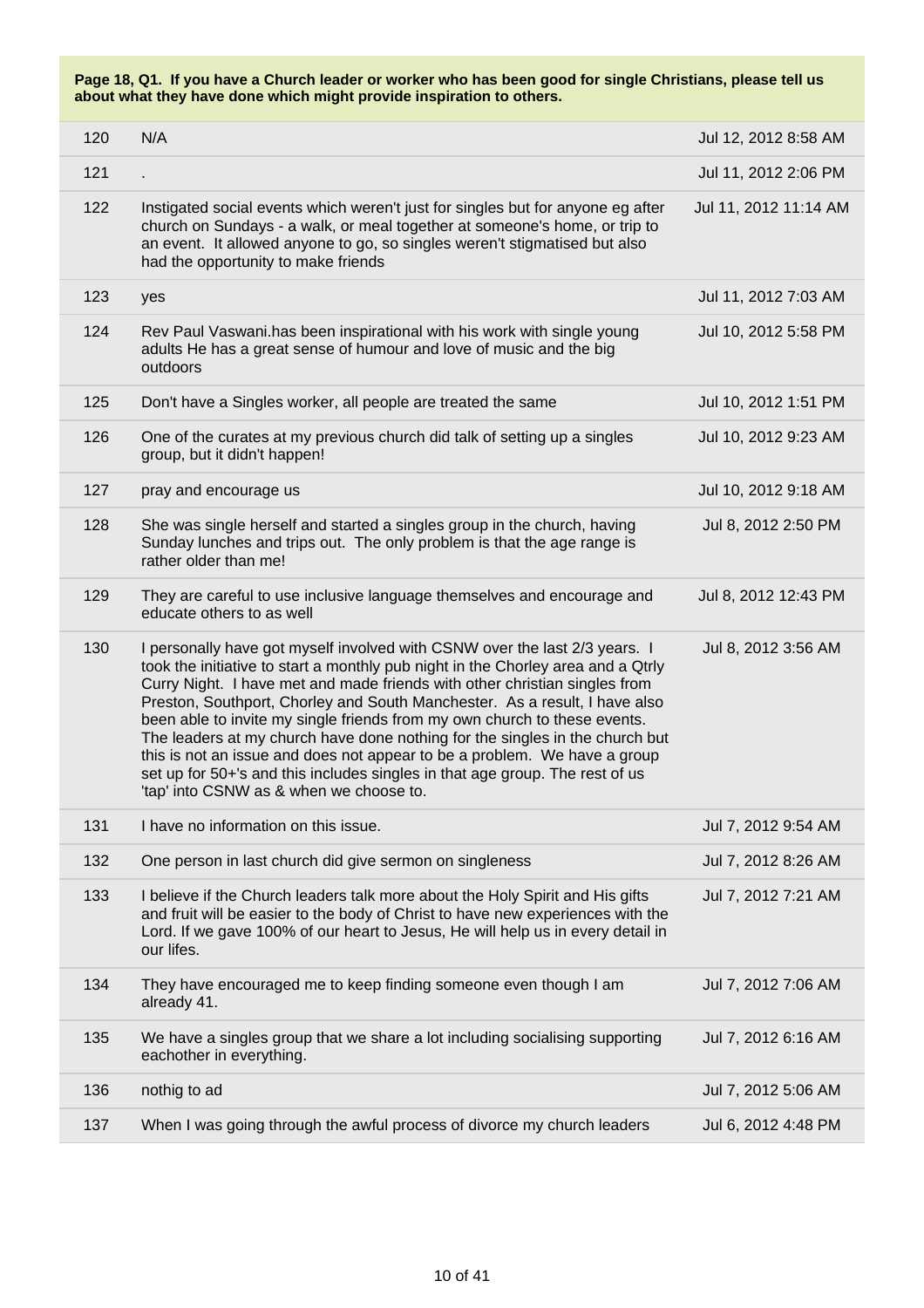| Page 18, Q1. If you have a Church leader or worker who has been good for single Christians, please tell us<br>about what they have done which might provide inspiration to others. |                                                                                                                                                                                                                                                                                                                                                                                                                                                               |                      |
|------------------------------------------------------------------------------------------------------------------------------------------------------------------------------------|---------------------------------------------------------------------------------------------------------------------------------------------------------------------------------------------------------------------------------------------------------------------------------------------------------------------------------------------------------------------------------------------------------------------------------------------------------------|----------------------|
|                                                                                                                                                                                    | would come to my home to offer help and were a great help to me.                                                                                                                                                                                                                                                                                                                                                                                              |                      |
| 138                                                                                                                                                                                | The previous Elder I shared all with gave me the sense he was earnest<br>about my life beyond just Church attendance - I felt I could confidently<br>discuss my lifestyle challenges with him and he understood and encouraged<br>me.                                                                                                                                                                                                                         | Jul 6, 2012 3:25 PM  |
| 139                                                                                                                                                                                | Listened!                                                                                                                                                                                                                                                                                                                                                                                                                                                     | Jul 5, 2012 2:53 PM  |
| 140                                                                                                                                                                                | No, I counsel myself.                                                                                                                                                                                                                                                                                                                                                                                                                                         | Jul 5, 2012 3:42 AM  |
| 141                                                                                                                                                                                | There are a couple of staff at the church who are very good with people like<br>me, widowed and older but I feel for younger singles who feel neglected by a<br>church which is very family orientated.                                                                                                                                                                                                                                                       | Jul 5, 2012 3:14 AM  |
| 142                                                                                                                                                                                | The pastor teachings                                                                                                                                                                                                                                                                                                                                                                                                                                          | Jul 4, 2012 12:01 PM |
| 143                                                                                                                                                                                | not applicable                                                                                                                                                                                                                                                                                                                                                                                                                                                | Jul 4, 2012 6:56 AM  |
| 144                                                                                                                                                                                | He empathises                                                                                                                                                                                                                                                                                                                                                                                                                                                 | Jul 4, 2012 12:49 AM |
| 145                                                                                                                                                                                | just gets on with it and doesnt make singleness an issue                                                                                                                                                                                                                                                                                                                                                                                                      | Jul 4, 2012 12:48 AM |
| 146                                                                                                                                                                                | One member of the leadership team has met with me on a few occasions for<br>chats, some of which has involved discussing singleness and relationships,<br>and his advice has been very helpful and supportive                                                                                                                                                                                                                                                 | Jul 4, 2012 12:02 AM |
| 147                                                                                                                                                                                | My church leader accepts that singles have a sex drive. When I had a<br>friendship with a guy that I was tempted to develop into something further,<br>my pastor was really helpful. Instead of loading me down with doctrine I<br>already knew he encouraged me to consider what would ultimately be the<br>most loving way to treat the man - i.e. the way God would want me to act<br>towards him. Hard to explain hear but got me focused on Jesus again. | Jul 3, 2012 4:16 PM  |
| 148                                                                                                                                                                                | By being alive and enjoying life as a Christian, by getting to know everyone,<br>making friendships and meeting and marrying someone in the church<br>community involved in some other mission.                                                                                                                                                                                                                                                               | Jul 3, 2012 3:16 PM  |
| 149                                                                                                                                                                                | Pastoral care.                                                                                                                                                                                                                                                                                                                                                                                                                                                | Jul 3, 2012 12:45 PM |
| 150                                                                                                                                                                                | pastors acknowledge and greet by first name regularly single ppl. thought<br>about long term issues (ie; when created the singles website who was going<br>to take resp for it for the next year and follow up. who was technical support<br>etc etc                                                                                                                                                                                                          | Jul 3, 2012 10:30 AM |
| 151                                                                                                                                                                                | A above getting to know people as individuals inviting them for meals                                                                                                                                                                                                                                                                                                                                                                                         | Jul 3, 2012 10:09 AM |
| 152                                                                                                                                                                                | no immediate thoughts                                                                                                                                                                                                                                                                                                                                                                                                                                         | Jul 3, 2012 8:38 AM  |
| 153                                                                                                                                                                                | This hasn't really arisen for me but I'm confident that Matt and Emma<br>would be brilliant, because they are in their 30s, have children, and are great<br>with everyone!!! We also have several young and old single people who<br>come to our church - so they must be doing something right!!! We even<br>have 3 married women who regularly come to church, including one with<br>young children, but their husbands don't attend                        | Jul 3, 2012 8:13 AM  |
| 154                                                                                                                                                                                | Our Youth Worker has been brilliant at getting along side people and                                                                                                                                                                                                                                                                                                                                                                                          | Jul 3, 2012 3:43 AM  |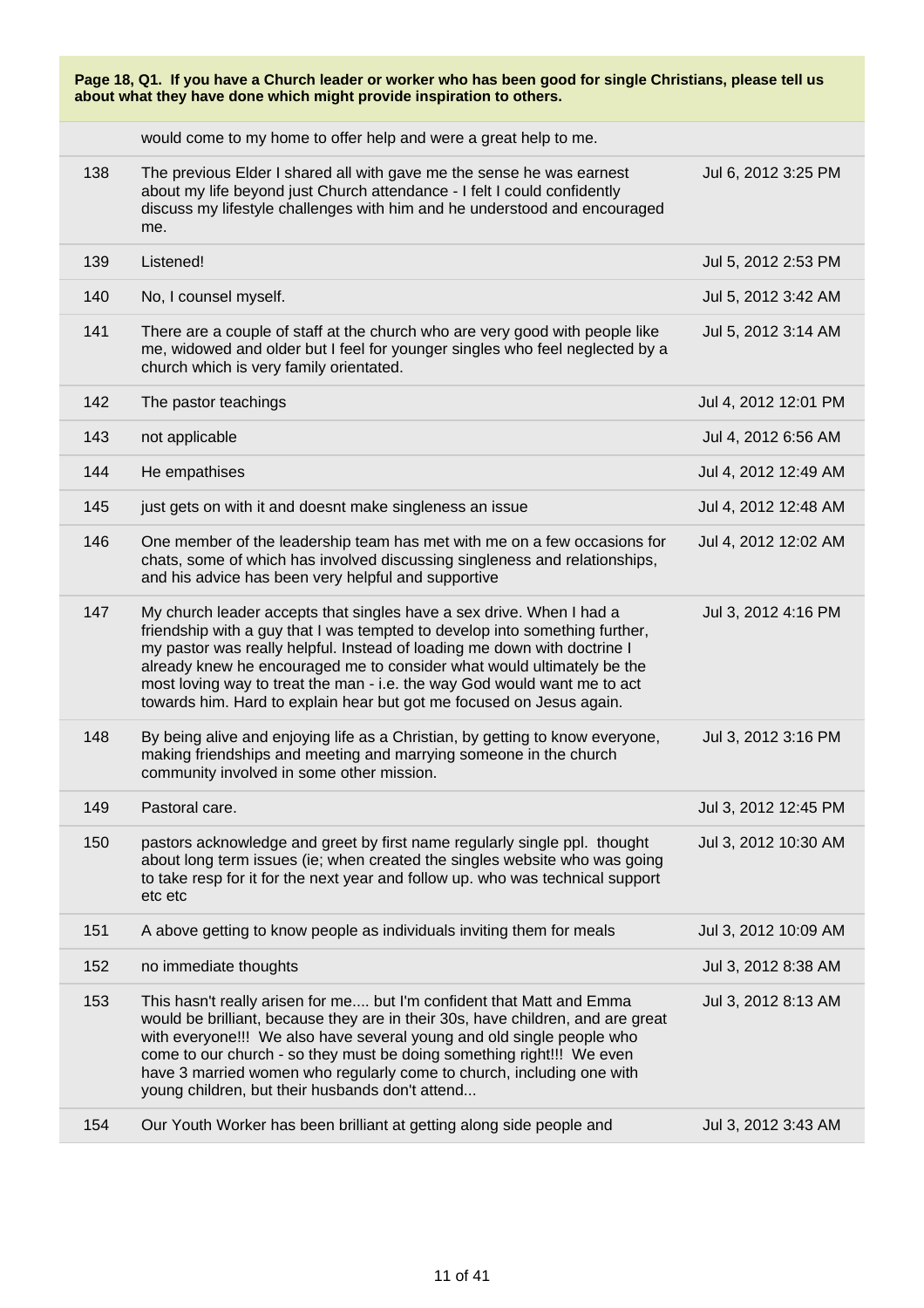|                                                                      |  | Page 18, Q1. If you have a Church leader or worker who has been good for single Christians, please tell us |
|----------------------------------------------------------------------|--|------------------------------------------------------------------------------------------------------------|
| about what they have done which might provide inspiration to others. |  |                                                                                                            |

accepting them at face value, coming from a mixed family background himself he knows the issues people face.

| 155 | N/A                                                                                                                                                                                                                                                                                                                                                                                                                                                                                                                                                                                                                                    | Jul 3, 2012 3:06 AM  |
|-----|----------------------------------------------------------------------------------------------------------------------------------------------------------------------------------------------------------------------------------------------------------------------------------------------------------------------------------------------------------------------------------------------------------------------------------------------------------------------------------------------------------------------------------------------------------------------------------------------------------------------------------------|----------------------|
| 156 | Church secretary, happily married, is very supportive of all the church family<br>members including me. Church treasurer is single like me and we have been<br>mutually supportive during difficult times - discussing things on an emotional<br>level - unlike typical men!                                                                                                                                                                                                                                                                                                                                                           | Jul 3, 2012 3:04 AM  |
| 157 | A couple who I met several years ago had a heart for single people and used<br>to hire a venue for once monthly meetings. Neither were pastors of their own<br>church but felt there was a need. The group was well attended but the<br>couple moved the venue was sold on and the singles night disbanded.                                                                                                                                                                                                                                                                                                                            | Jul 3, 2012 1:23 AM  |
| 158 | As mentioned previously, there is a genuine respect for single Christians in<br>the congregation. Sometimes there are sermons which are very pertinent to<br>married couples/familes and those are sometimes hard to take (there is a<br>very strong Bible teaching ministry), but I know the senior minister well<br>enough to go and say that it was hard as a single person to listen to that<br>particular sermon. On the other hand, it's a privilege to be in a church where<br>the Bible is expounded in depth. I've just been listening again to a sermon<br>on divorce and remarriage and the depth of insight is so helpful. | Jul 2, 2012 3:09 PM  |
| 159 | I heard of one pastor who facilitated dates for singles he knew wellno<br>strings attached just introductions. The people I heard about seemed to find<br>it helpful and it took away some of the barriers to women feeling as though<br>they had to approach the men                                                                                                                                                                                                                                                                                                                                                                  | Jul 2, 2012 3:02 PM  |
| 160 | There was a meal at a singles house which was lovely but there were only 3<br>of us!                                                                                                                                                                                                                                                                                                                                                                                                                                                                                                                                                   | Jul 2, 2012 2:58 PM  |
| 161 | Sorry unable to                                                                                                                                                                                                                                                                                                                                                                                                                                                                                                                                                                                                                        | Jul 2, 2012 2:07 PM  |
| 162 | One excellent sermon on singleness last year. (I've been in this church 14<br>years!)                                                                                                                                                                                                                                                                                                                                                                                                                                                                                                                                                  | Jul 2, 2012 1:34 PM  |
| 163 | Again my vicar David McDougall.                                                                                                                                                                                                                                                                                                                                                                                                                                                                                                                                                                                                        | Jul 2, 2012 12:45 PM |
| 164 | The women's group at one church I attended did do a session on singleness<br>once which was well meant. It really highlighted the misunderstanding<br>between those that had been married since young and their misconceptions.<br>Though sadly didn't take a good route to addressing them. Can't remember<br>the speaker though.                                                                                                                                                                                                                                                                                                     | Jul 2, 2012 12:37 PM |
| 165 | Arranging excellent singles conferences where people are encouraged to<br>ask question and where alll issues affecting singles are addressed candidly<br>and from a biblical refernce point                                                                                                                                                                                                                                                                                                                                                                                                                                            | Jul 2, 2012 12:04 PM |
| 166 | A priest who was supportive of us setting up a social group for single church-<br>goers                                                                                                                                                                                                                                                                                                                                                                                                                                                                                                                                                | Jul 2, 2012 11:53 AM |
| 167 | I have experienced church workers who have encouraged single Christians<br>to life full lives in every way and to develop their talents within and outside<br>the church.                                                                                                                                                                                                                                                                                                                                                                                                                                                              | Jul 2, 2012 11:40 AM |
| 168 | Someone who perhaps, has encouraged single Christians to be involved                                                                                                                                                                                                                                                                                                                                                                                                                                                                                                                                                                   | Jul 2, 2012 10:47 AM |
|     |                                                                                                                                                                                                                                                                                                                                                                                                                                                                                                                                                                                                                                        |                      |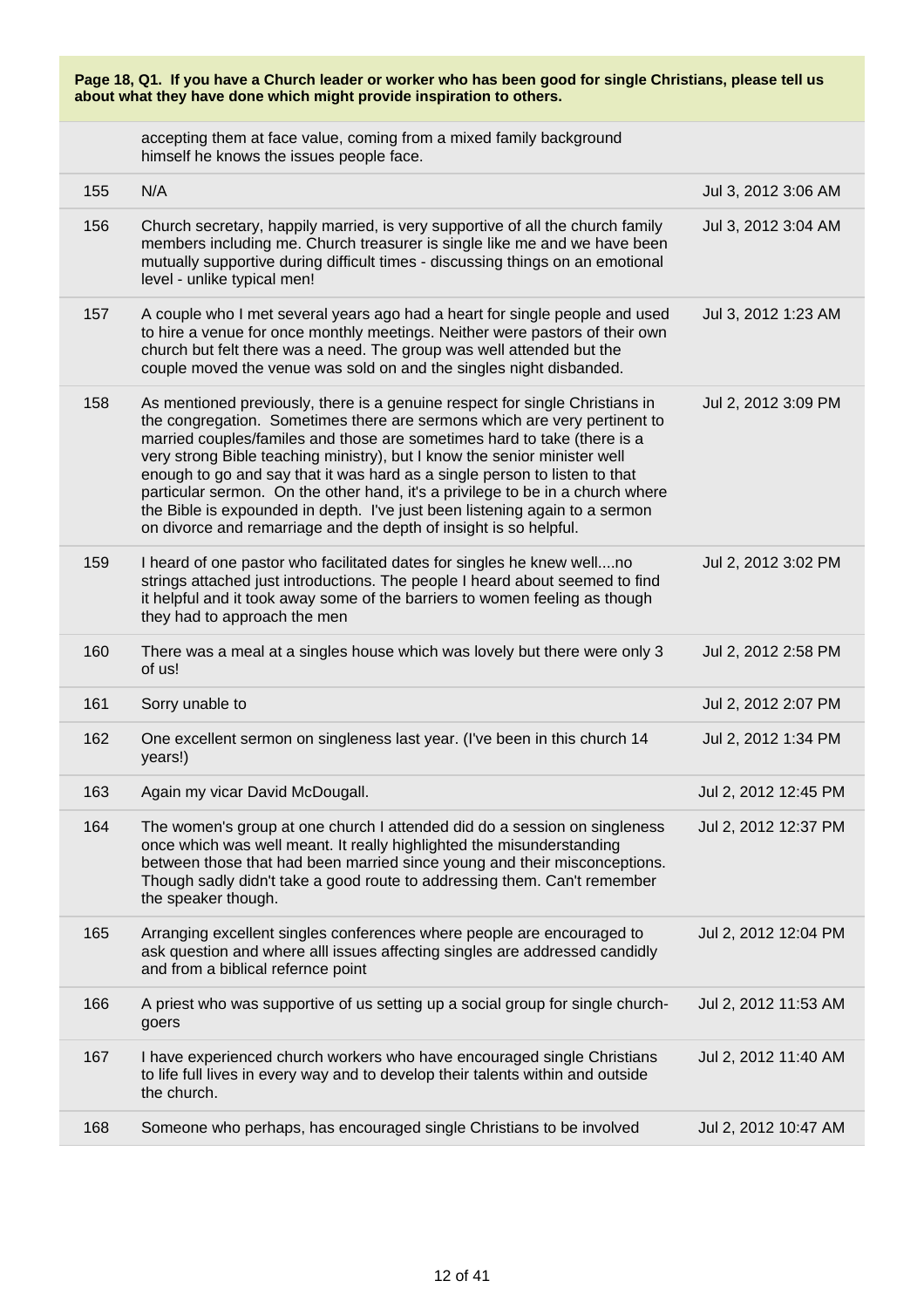| Page 18, Q1. If you have a Church leader or worker who has been good for single Christians, please tell us<br>about what they have done which might provide inspiration to others. |                                                                                                                                                                                                                                                                                                                                                                                                                                                                                                                                                                          |                       |
|------------------------------------------------------------------------------------------------------------------------------------------------------------------------------------|--------------------------------------------------------------------------------------------------------------------------------------------------------------------------------------------------------------------------------------------------------------------------------------------------------------------------------------------------------------------------------------------------------------------------------------------------------------------------------------------------------------------------------------------------------------------------|-----------------------|
|                                                                                                                                                                                    | with other fellowships. Or who has given support with help around the home,<br>or babysitting, but this is up to the congregation.                                                                                                                                                                                                                                                                                                                                                                                                                                       |                       |
| 169                                                                                                                                                                                | Simply put - they treat single Christians just that same as they would married<br>or those in a relationship. The church respects everyone for who they are not<br>their marital status.                                                                                                                                                                                                                                                                                                                                                                                 | Jul 2, 2012 9:56 AM   |
| 170                                                                                                                                                                                | The Single Adults Ministry (SAM) in other churches have been a useful<br>forum.                                                                                                                                                                                                                                                                                                                                                                                                                                                                                          | Jul 1, 2012 7:23 AM   |
| 171                                                                                                                                                                                | meetings and talks                                                                                                                                                                                                                                                                                                                                                                                                                                                                                                                                                       | Jun 29, 2012 4:37 PM  |
| 172                                                                                                                                                                                | Organised events that included singles on an equal basis.                                                                                                                                                                                                                                                                                                                                                                                                                                                                                                                | Jun 29, 2012 12:24 PM |
| 173                                                                                                                                                                                | I have not had that opportunity,                                                                                                                                                                                                                                                                                                                                                                                                                                                                                                                                         | Jun 29, 2012 3:15 AM  |
| 174                                                                                                                                                                                | listened                                                                                                                                                                                                                                                                                                                                                                                                                                                                                                                                                                 | Jun 28, 2012 12:59 PM |
| 175                                                                                                                                                                                | They have encouraged me and provided practical help as I organised events<br>for single Christians. They gave me the opportunity to speak about what I do<br>and why at a mid week meeting.                                                                                                                                                                                                                                                                                                                                                                              | Jun 28, 2012 7:54 AM  |
| 176                                                                                                                                                                                | St Marys at Bryanston Square John and Jenny Peters. This is the only<br>church i attended which addressed the issues of being sinlge in a realistic<br>and practical way. The One Course was good and they also did social things<br>for singles. Date my mate is very good too. St Mary's Church Office 245 Old<br>Marylebone Road London NW1 5QT T: 020 7258 5040 (Mon- Fri, 9.30am-<br>5.30pm)                                                                                                                                                                        | Jun 27, 2012 2:48 PM  |
| 177                                                                                                                                                                                | MY FRIEND IS CHURCH LEADER HOLD THE BROWNIES, ORGANISE<br>VARIOUS ART AND CRAFT TO RAISE MONEY FOR SINGLE<br>ELDERLY, AND SINGLE WOMEN AND THEIR CHILDREN                                                                                                                                                                                                                                                                                                                                                                                                                | Jun 27, 2012 2:44 PM  |
| 178                                                                                                                                                                                | He asks questions about how I am doing and how my love life is! Hilarious.                                                                                                                                                                                                                                                                                                                                                                                                                                                                                               | Jun 27, 2012 11:17 AM |
| 179                                                                                                                                                                                | Two female curates have been single.                                                                                                                                                                                                                                                                                                                                                                                                                                                                                                                                     | Jun 26, 2012 3:15 PM  |
| 180                                                                                                                                                                                | Not in this church, but at Ellel Ministries - strong teaching about Christian<br>marriage and how God hates divorce, but no judgement, much love and<br>fellowship - made me feel 'normal' and not tainted. Whilst churches need to<br>be clear in their teaching, they need to also recognise that we're human and<br>get it wrong - and love us back to fellowship, not judge us back. Many church<br>leaders have married young, led lovely Christian lives, and have little real life<br>experience of trauma - (not that I wish it on them) - other than anecdotal. | Jun 26, 2012 1:25 PM  |
| 181                                                                                                                                                                                | They listened, empathised, read the Bible with me and prayed with me.<br>Sorry not more detailed, pretty simple but effective and helpful support.                                                                                                                                                                                                                                                                                                                                                                                                                       | Jun 26, 2012 12:34 PM |
| 182                                                                                                                                                                                | OifeNE woman asked me over to house for snack then took me to church<br>occasionally a minister and his wife and 2 boys who were being home<br>schooled i could knock door any time have a cup of tea and a chat they<br>adpoted me alough very different beliefs MINISTERS WIFE stayed up to<br>4.30am to do reply to divorce, they came to house saw me surrended with<br>papers she told me to pack it up and cme over in 30mins and then reply to<br>divorce would be done-----high court case after i had been given a meal                                         | Jun 26, 2012 10:13 AM |
| 183                                                                                                                                                                                | We talk. Often, openly, honestly and frankly.                                                                                                                                                                                                                                                                                                                                                                                                                                                                                                                            | Jun 25, 2012 1:29 PM  |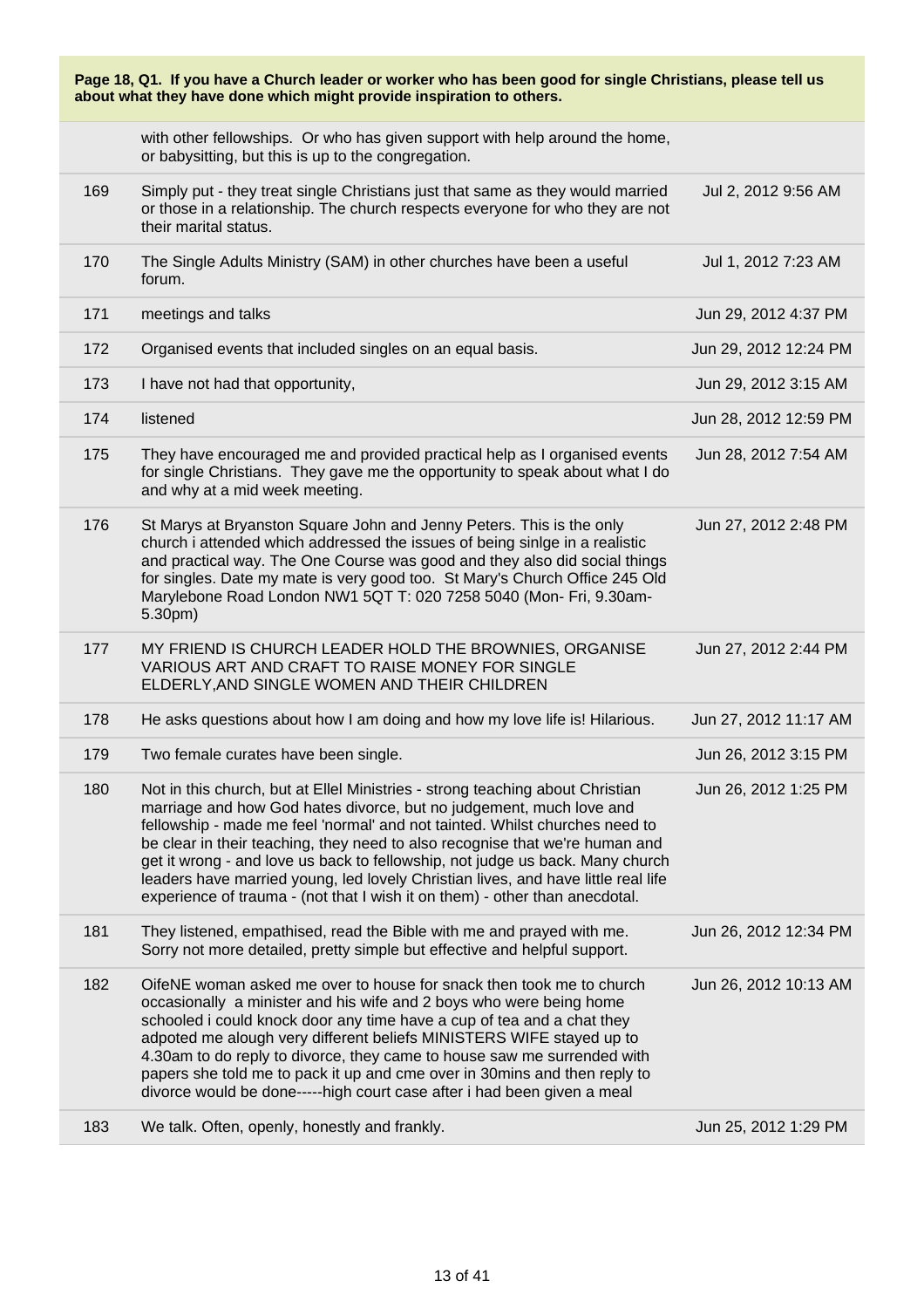| 184 | no one good in my church                                                                                                                                                                                                                                                                                                                                                                                                                                                                                                                                                                                                                                                                | Jun 25, 2012 1:24 PM |
|-----|-----------------------------------------------------------------------------------------------------------------------------------------------------------------------------------------------------------------------------------------------------------------------------------------------------------------------------------------------------------------------------------------------------------------------------------------------------------------------------------------------------------------------------------------------------------------------------------------------------------------------------------------------------------------------------------------|----------------------|
| 185 | They would not want to see single people different then other members of<br>the congregation. Jew or Greece Male or female all one in Christ Jesus.<br>Cannot think of a church worker single who has particular gifts in this area.                                                                                                                                                                                                                                                                                                                                                                                                                                                    | Jun 25, 2012 9:59 AM |
| 186 | Well everybody in my church step up but i have had a great deal of help<br>when my Daughters dad died in 2009. That is when everyone pulled out the<br>stops for us and i will always be grateful and i continue to be.                                                                                                                                                                                                                                                                                                                                                                                                                                                                 | Jun 25, 2012 3:17 AM |
| 187 | i dont like the idea of being led - i am an individual. generally speaking<br>'leaders' tend to give us a very bad time. AKA george bush - tony blair -<br>mussolini - margaret thatcher - adolph hitler - etc etc. take heed of the words<br>of the great bod dylan: dont follow leaders - and watch your parking meters.<br>there are the odd exceptions: i once heard about a chap called doctor martin<br>luther king. he was very good for single black christians - both male and<br>female. they can ride on buses these days - and are actually allowed to sit<br>alongside god fearing white folk. one of them became a president - Praise<br>the Lord and God Bless America ! | Jun 24, 2012 4:12 PM |
| 188 | N.A                                                                                                                                                                                                                                                                                                                                                                                                                                                                                                                                                                                                                                                                                     | Jun 24, 2012 3:03 PM |
| 189 | One of our associate rectors, Joanna, is a single woman and she often<br>organises women's fellowship and relationship talks about how to live<br>faithfully as a single person.                                                                                                                                                                                                                                                                                                                                                                                                                                                                                                        | Jun 23, 2012 4:12 PM |
| 190 | Arranging to pray for people who would like to be married and have a family                                                                                                                                                                                                                                                                                                                                                                                                                                                                                                                                                                                                             | Jun 23, 2012 4:10 PM |
| 191 | My Church has never acknowledge single people                                                                                                                                                                                                                                                                                                                                                                                                                                                                                                                                                                                                                                           | Jun 23, 2012 6:43 AM |
| 192 | Our church leaders just acknowlege what we do for them, just to say thank<br>you when we are serving in different roles is the best they can do. They are<br>always there for anyone who has problems or wants to talk to them, not<br>neccessarily about single issues but anything. A church leader has to be a<br>people person, he has to be the best leader and not be selective with who he<br>wants to speak to or who he will like or dislike. Jesus never did that either.<br>Showing true love to others is the first and most important attitude.                                                                                                                            | Jun 23, 2012 3:21 AM |
| 193 | SHE SUPPORTED US AND ENCOURAGED US                                                                                                                                                                                                                                                                                                                                                                                                                                                                                                                                                                                                                                                      | Jun 22, 2012 5:06 PM |
| 194 |                                                                                                                                                                                                                                                                                                                                                                                                                                                                                                                                                                                                                                                                                         | Jun 22, 2012 4:01 PM |
| 195 | I have seen other single people in leadership inspire but also struggle as<br>they reach their 40's as a single.                                                                                                                                                                                                                                                                                                                                                                                                                                                                                                                                                                        | Jun 22, 2012 3:44 PM |
| 196 | Speaking the truth and being real is very helpful.                                                                                                                                                                                                                                                                                                                                                                                                                                                                                                                                                                                                                                      | Jun 22, 2012 3:32 PM |
| 197 | i feel our vicar is an inspiration to us as singles, as he is single himself and<br>sets an example that god has a plan for us and we need to trust his plan and<br>except that we may find a partner but if not we are never alone.                                                                                                                                                                                                                                                                                                                                                                                                                                                    | Jun 22, 2012 2:42 PM |
| 198 | Acknowledges that people in congregation can be single or married. Includes<br>single people in activities. Is in the process of starting singles group.                                                                                                                                                                                                                                                                                                                                                                                                                                                                                                                                | Jun 22, 2012 9:43 AM |
| 199 | Previous Vicar good in understanding the issues and appreciating the<br>demands of living alone but no advice given                                                                                                                                                                                                                                                                                                                                                                                                                                                                                                                                                                     | Jun 22, 2012 9:26 AM |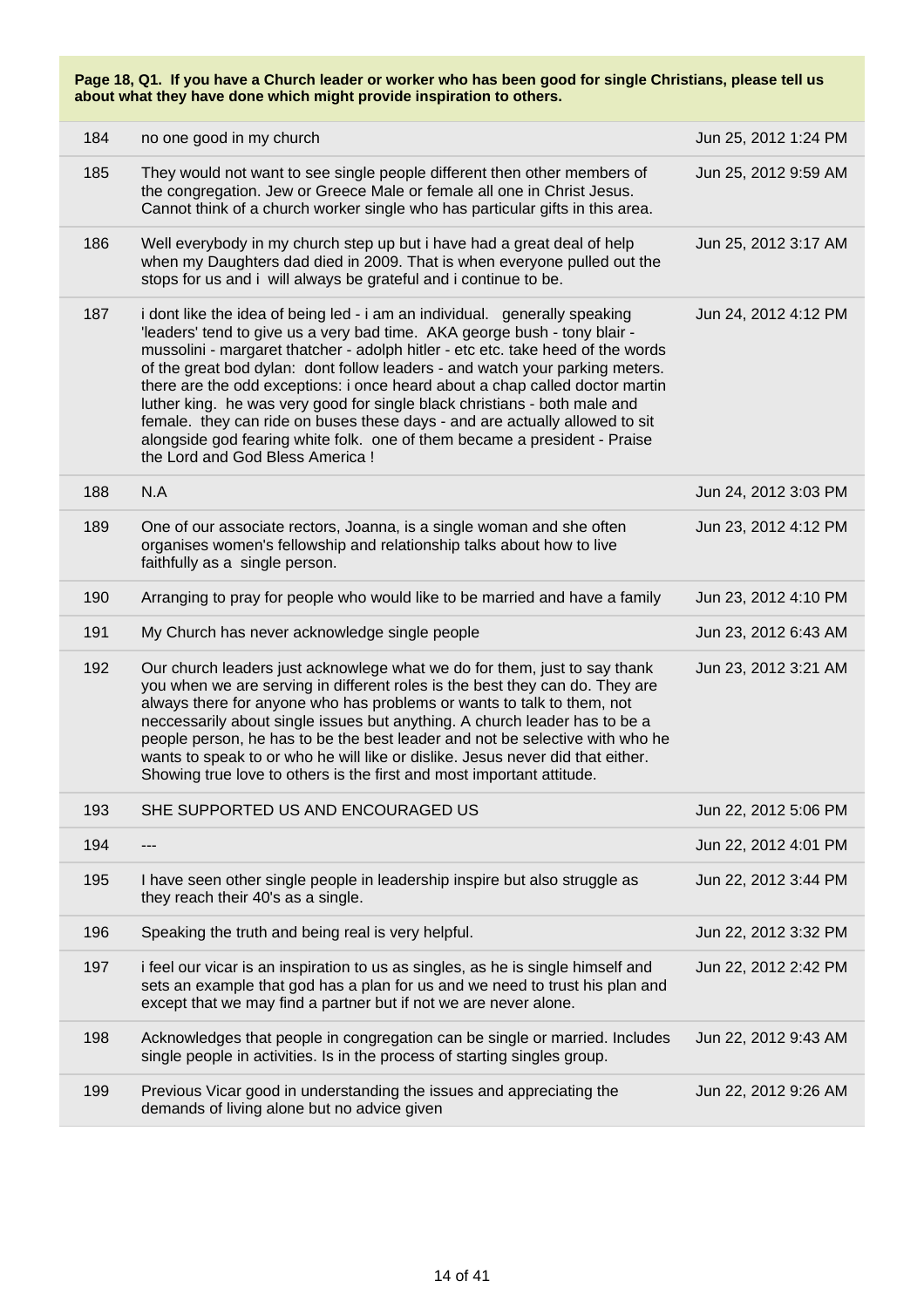| Page 18, Q1. If you have a Church leader or worker who has been good for single Christians, please tell us<br>about what they have done which might provide inspiration to others. |                                                                                                                                                                                                                                                                                                                                                                                                                                                                                                                                                                                    |                      |  |
|------------------------------------------------------------------------------------------------------------------------------------------------------------------------------------|------------------------------------------------------------------------------------------------------------------------------------------------------------------------------------------------------------------------------------------------------------------------------------------------------------------------------------------------------------------------------------------------------------------------------------------------------------------------------------------------------------------------------------------------------------------------------------|----------------------|--|
| 200                                                                                                                                                                                | Had teaching in church on men/women, marriage and singleness, was<br>helpful teaching series.                                                                                                                                                                                                                                                                                                                                                                                                                                                                                      | Jun 22, 2012 8:47 AM |  |
| 201                                                                                                                                                                                | my previous minister provided some excellent counselling sessions when I<br>suddenly became single and helped me through a very difficult time. He also<br>had the ethos of including and involving everyone in church life no matter<br>what their status.I do think it would be useful if more church leaders were<br>aware of and had information on events and groups for christian singles.I<br>help to run one of these groups and I promote our events amongst singles<br>when visiting new churches;I find thatmost of the people I speak to are<br>unaware of the groups. | Jun 22, 2012 8:28 AM |  |
| 202                                                                                                                                                                                | The Youth Leader says he is a child of God and not defined by his job, his<br>status or otherwise. This is a good leader to have. He also affirms me and<br>others as children of God.                                                                                                                                                                                                                                                                                                                                                                                             | Jun 22, 2012 7:08 AM |  |
| 203                                                                                                                                                                                | n/a                                                                                                                                                                                                                                                                                                                                                                                                                                                                                                                                                                                | Jun 22, 2012 3:36 AM |  |
| 204                                                                                                                                                                                | Matchmaking is a lost art!                                                                                                                                                                                                                                                                                                                                                                                                                                                                                                                                                         | Jun 21, 2012 4:13 PM |  |
| 205                                                                                                                                                                                | I think that my current leaders are supportive if I need to go to them for help.                                                                                                                                                                                                                                                                                                                                                                                                                                                                                                   | Jun 21, 2012 3:46 PM |  |
| 206                                                                                                                                                                                | We've had some helpful meetings on the subject of sex. At the end, they<br>allowed people to text questions to the front and the leaders answered them.<br>People asked some quite explicit stuff - don't think they'd have done this if<br>they had had to ask in front of everyone or even face to face with the<br>leaders. Clearly there are issues that singles want to discuss, but don't feel<br>comfortable to ask. We have recently had an elder appointed with "singles"<br>in his remit - haven't really noticed any difference thus far though.                        | Jun 21, 2012 3:23 PM |  |
| 207                                                                                                                                                                                | None really.                                                                                                                                                                                                                                                                                                                                                                                                                                                                                                                                                                       | Jun 21, 2012 2:06 PM |  |
| 208                                                                                                                                                                                | Spa days for single seminars and prayer conferance that letting us know that<br>because we single dosnt mean somethin is wrong with us cause it was a<br>choice                                                                                                                                                                                                                                                                                                                                                                                                                    | Jun 21, 2012 1:02 PM |  |
| 209                                                                                                                                                                                | N/A                                                                                                                                                                                                                                                                                                                                                                                                                                                                                                                                                                                | Jun 21, 2012 9:43 AM |  |
| 210                                                                                                                                                                                | We are an extremely welcoming Church where singleness is as normal as<br>marriedness. Christ is our centre and we recognise that we live in a fallen<br>world, but we are also encouraged to live by biblical principles. We covered a<br>study of 1 Corinthians 6/7 only last week.                                                                                                                                                                                                                                                                                               | Jun 21, 2012 9:26 AM |  |
| 211                                                                                                                                                                                | They get alongside widows and those who are lonely in their singleness.                                                                                                                                                                                                                                                                                                                                                                                                                                                                                                            | Jun 21, 2012 6:44 AM |  |
| 212                                                                                                                                                                                | Probably youth leaders but nothing at all for other age groups.                                                                                                                                                                                                                                                                                                                                                                                                                                                                                                                    | Jun 21, 2012 6:27 AM |  |
| 213                                                                                                                                                                                | Probably youth group leaders, but nothing for other age groups.                                                                                                                                                                                                                                                                                                                                                                                                                                                                                                                    | Jun 21, 2012 5:56 AM |  |
| 214                                                                                                                                                                                | Student worker has encouraged single men to step up and ask Godly single<br>girls out if they like them.                                                                                                                                                                                                                                                                                                                                                                                                                                                                           | Jun 21, 2012 4:54 AM |  |
| 215                                                                                                                                                                                | <b>No</b>                                                                                                                                                                                                                                                                                                                                                                                                                                                                                                                                                                          | Jun 21, 2012 2:35 AM |  |
| 216                                                                                                                                                                                | She just shares her own life experiences and doesn't judge you for anything<br>that you have done.                                                                                                                                                                                                                                                                                                                                                                                                                                                                                 | Jun 20, 2012 2:45 PM |  |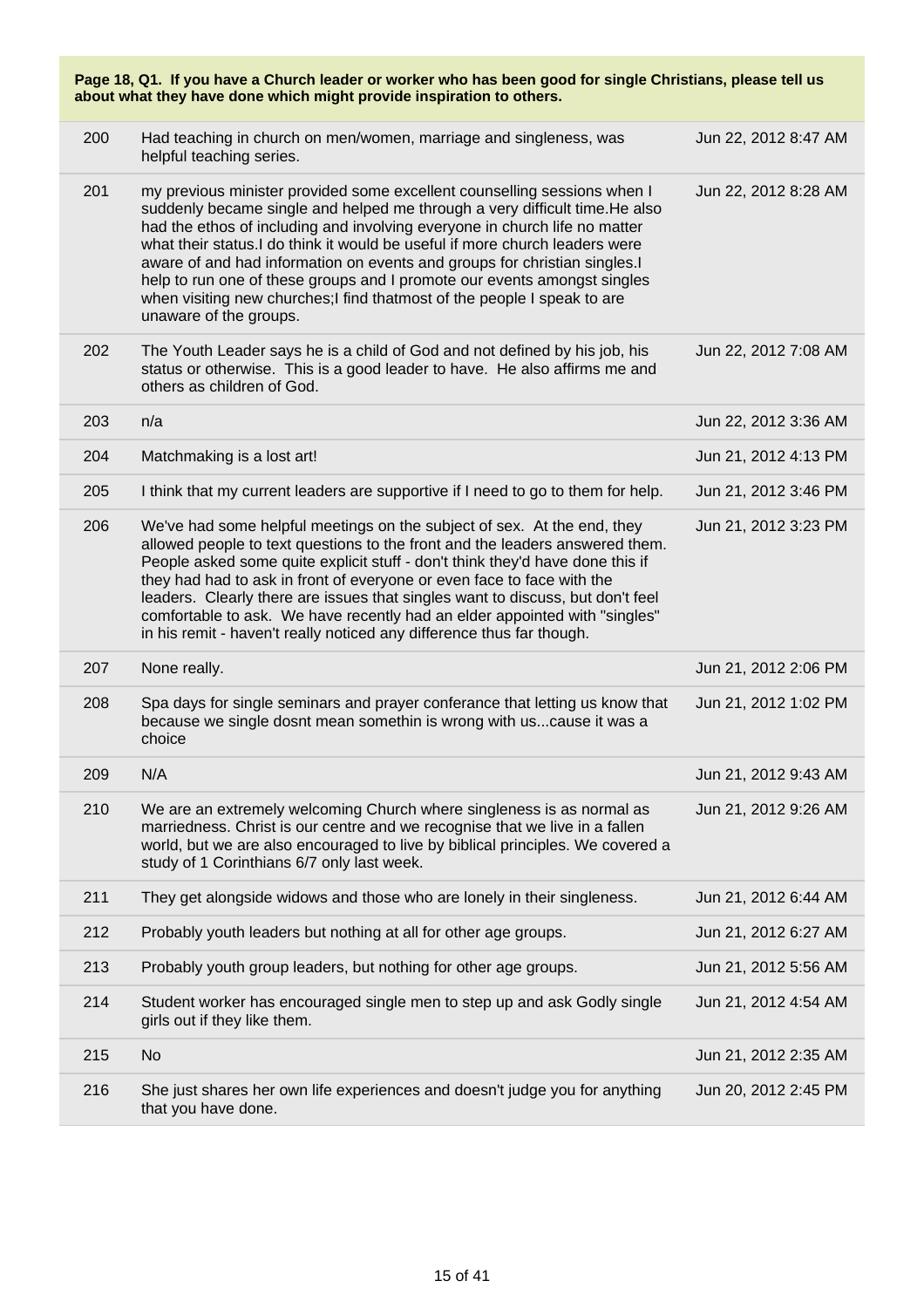| Page 18, Q1. If you have a Church leader or worker who has been good for single Christians, please tell us<br>about what they have done which might provide inspiration to others. |                                                                                                                                                                                                                                                                                                                                                                                                                                                      |                       |  |
|------------------------------------------------------------------------------------------------------------------------------------------------------------------------------------|------------------------------------------------------------------------------------------------------------------------------------------------------------------------------------------------------------------------------------------------------------------------------------------------------------------------------------------------------------------------------------------------------------------------------------------------------|-----------------------|--|
| 217                                                                                                                                                                                | Smiled, welcomed and not treated a single as different (as in less) than the<br>marrieds.                                                                                                                                                                                                                                                                                                                                                            | Jun 20, 2012 2:21 PM  |  |
| 218                                                                                                                                                                                | 1. Released singles to organise events for singles 2. The church hosted<br>singles events                                                                                                                                                                                                                                                                                                                                                            | Jun 20, 2012 11:42 AM |  |
| 219                                                                                                                                                                                | There was one church worker at my previous church whose guidance was<br>patchy - she encouraged strong friendships - always a good place to start,<br>but when I mentioned Christian Connection and online dating - she appeared<br>to be very sceptical What a pity!! So, for me, her encouragement was sort<br>of nullified - if you see what I mean                                                                                               | Jun 20, 2012 10:50 AM |  |
| 220                                                                                                                                                                                | I am an inspiration for many singles. I am a female, separated pending<br>divorce, a mother and about to go into ministry. Also serve as an Elder.                                                                                                                                                                                                                                                                                                   | Jun 20, 2012 9:16 AM  |  |
| 221                                                                                                                                                                                | The leader of the young adult group takes interest in the individual lives of<br>each group member and encourages them to the best of his ability (i think).                                                                                                                                                                                                                                                                                         | Jun 20, 2012 8:51 AM  |  |
| 222                                                                                                                                                                                | Sorry, nothing. I hope there are some out there!                                                                                                                                                                                                                                                                                                                                                                                                     | Jun 20, 2012 8:25 AM  |  |
| 223                                                                                                                                                                                | A pastor asked me if I was lonely and what social life I had.i.e friends,<br>relationships and provided me with contacts of the Christian Network                                                                                                                                                                                                                                                                                                    | Jun 20, 2012 8:19 AM  |  |
| 224                                                                                                                                                                                | I refer you to my comments in response to Q16.                                                                                                                                                                                                                                                                                                                                                                                                       | Jun 20, 2012 8:17 AM  |  |
| 225                                                                                                                                                                                | Much more publicity by the heads of religious Communities about the call to<br>celibacy.                                                                                                                                                                                                                                                                                                                                                             | Jun 20, 2012 8:05 AM  |  |
| 226                                                                                                                                                                                | none of them really.                                                                                                                                                                                                                                                                                                                                                                                                                                 | Jun 20, 2012 4:39 AM  |  |
| 227                                                                                                                                                                                | Two curates who were more open and welcomed a range of people into their<br>homes and families not just those who had children or came as a couple.                                                                                                                                                                                                                                                                                                  | Jun 20, 2012 4:35 AM  |  |
| 228                                                                                                                                                                                | Tried to treat them no differently from anyone else and be as inclusive as<br>possible                                                                                                                                                                                                                                                                                                                                                               | Jun 20, 2012 3:07 AM  |  |
| 229                                                                                                                                                                                | Always seeking to address my concerns from the Bible. Pointing out what<br>the BIble says about singleness and how this is a challenge for our church to<br>respond to. This means that the 'action' is one which should come from<br>those who are married, not so much from singles. There's a recognition that<br>our church isn't as effective for singles as it could be, so the desire is to<br>shape the church to be a better place for all. | Jun 19, 2012 3:22 PM  |  |
| 230                                                                                                                                                                                | There are a couple of ladies who are part of the SAM Ministry. They are not<br>afraid to talk about their lives whilst they were single and life after marriage.                                                                                                                                                                                                                                                                                     | Jun 19, 2012 2:55 PM  |  |
| 231                                                                                                                                                                                | Single Christian dances. Where all single men and women come together,<br>and enjoy themselves.                                                                                                                                                                                                                                                                                                                                                      | Jun 19, 2012 2:13 PM  |  |
| 232                                                                                                                                                                                | When my church leader preaches he always gives examples which apply to<br>married and single people. E.g. 'How could you apply this in your<br>relationships with your family / friends / housemates / colleagues' 'Maybe you<br>struggle with (something which applies to married people), maybe you<br>struggle with (something which applies to single people)'                                                                                   | Jun 19, 2012 1:53 PM  |  |
| 233                                                                                                                                                                                | My Worship Leader, who is herself single, was concerned for me and my<br>circumstances and she was the person who was sensitve enough to realise                                                                                                                                                                                                                                                                                                     | Jun 19, 2012 1:28 PM  |  |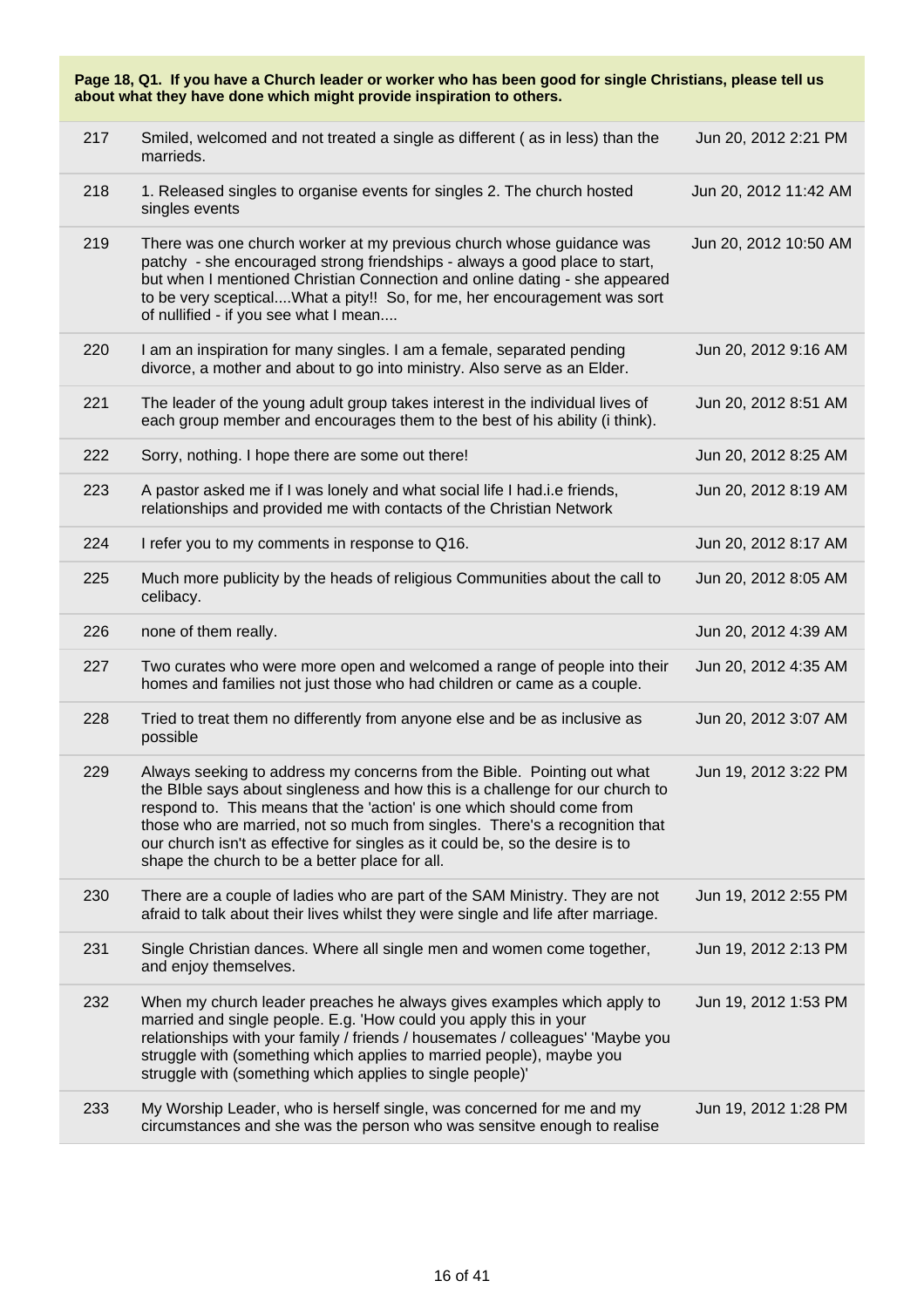that I had a heart to worship and that that, above all, was the thing that would get me through tough times. Church leaders cannot do all that needs doing. What our church leaders do is to ecourage others to be leaders of groups who can then spot and encourage other relationships or future leaders of other groups. It's a constant and excitting weaving of people together, like what God does!

| 234 | Provided words of encouragement                                                                                                                                                                                                                                                                                                                               | Jun 19, 2012 12:53 PM |
|-----|---------------------------------------------------------------------------------------------------------------------------------------------------------------------------------------------------------------------------------------------------------------------------------------------------------------------------------------------------------------|-----------------------|
| 235 | N/A                                                                                                                                                                                                                                                                                                                                                           | Jun 19, 2012 12:29 PM |
| 236 | One of our Pastors is a single woman so she has been inspirational.                                                                                                                                                                                                                                                                                           | Jun 17, 2012 2:37 PM  |
| 237 | Discussion group once at a church weekend away                                                                                                                                                                                                                                                                                                                | Jun 17, 2012 2:34 PM  |
| 238 | n/a                                                                                                                                                                                                                                                                                                                                                           | Jun 17, 2012 7:12 AM  |
| 239 | Gathered a group of single people together.                                                                                                                                                                                                                                                                                                                   | Jun 16, 2012 4:53 PM  |
| 240 | They don't go on about trying to find a marriage partner and emphasise<br>community instead. And getting on with what God has gifted you with<br>instead of just getting married                                                                                                                                                                              | Jun 16, 2012 12:24 PM |
| 241 | I think the most helpful Church leaders are those who see beyond your<br>marital status and challenge, encourage and inspire you spirituallly.                                                                                                                                                                                                                | Jun 16, 2012 7:25 AM  |
| 242 | There was one occasion when the pastor siad that if you are single you don't<br>need to accept second best for yourself i.e. I 'll buy a nice hhouse when I am<br>married or I'll get better funrniture, cook nicer meals when married, she said<br>we should value ourselves as we are, single because we are valuable and<br>loved by God as an individual. | Jun 16, 2012 2:19 AM  |
| 243 | Movie nights, discussions, debates, come dine with me dinner party, salsa<br>night, black & White Christmas Party, Valantines Ball, Spa Days, Bible<br>Study, Prayer Meetings, Seminars, Retreats, Conference, Workshops,<br>Presentations, Quiz nights.                                                                                                      | Jun 16, 2012 1:22 AM  |
| 244 | Our Youth Minister has been very good with the young singles                                                                                                                                                                                                                                                                                                  | Jun 15, 2012 1:33 PM  |
| 245 | The leader (same person as no.18 question) is an inspiration as she is a<br>good role model of positive singleness and is very committed to church life.<br>She speaks about singleness positively to the wider church.                                                                                                                                       | Jun 15, 2012 8:52 AM  |
| 246 | Mr David King, he is very good and informing and encourgaing Singles                                                                                                                                                                                                                                                                                          | Jun 15, 2012 6:00 AM  |
| 247 | GOOD AT MOTIVATNG PEOPLE IN A REALISTIC WAY TO FIND<br>PURPOSE IN LIFE.                                                                                                                                                                                                                                                                                       | Jun 15, 2012 3:36 AM  |
| 248 | we have a two ladies who served on the single adults ministry and are now<br>married, however they STILL service on the ministry and one certainly will<br>remain as she is passionate about singles                                                                                                                                                          | Jun 15, 2012 3:04 AM  |
| 249 | ditto                                                                                                                                                                                                                                                                                                                                                         | Jun 14, 2012 2:41 AM  |
| 250 | I was encouraged to go on this site to meet other single christians who can<br>maybe relate to my situation i still struggle with biblical instruction about<br>divorce and re-marriage etc                                                                                                                                                                   | Jun 12, 2012 2:14 PM  |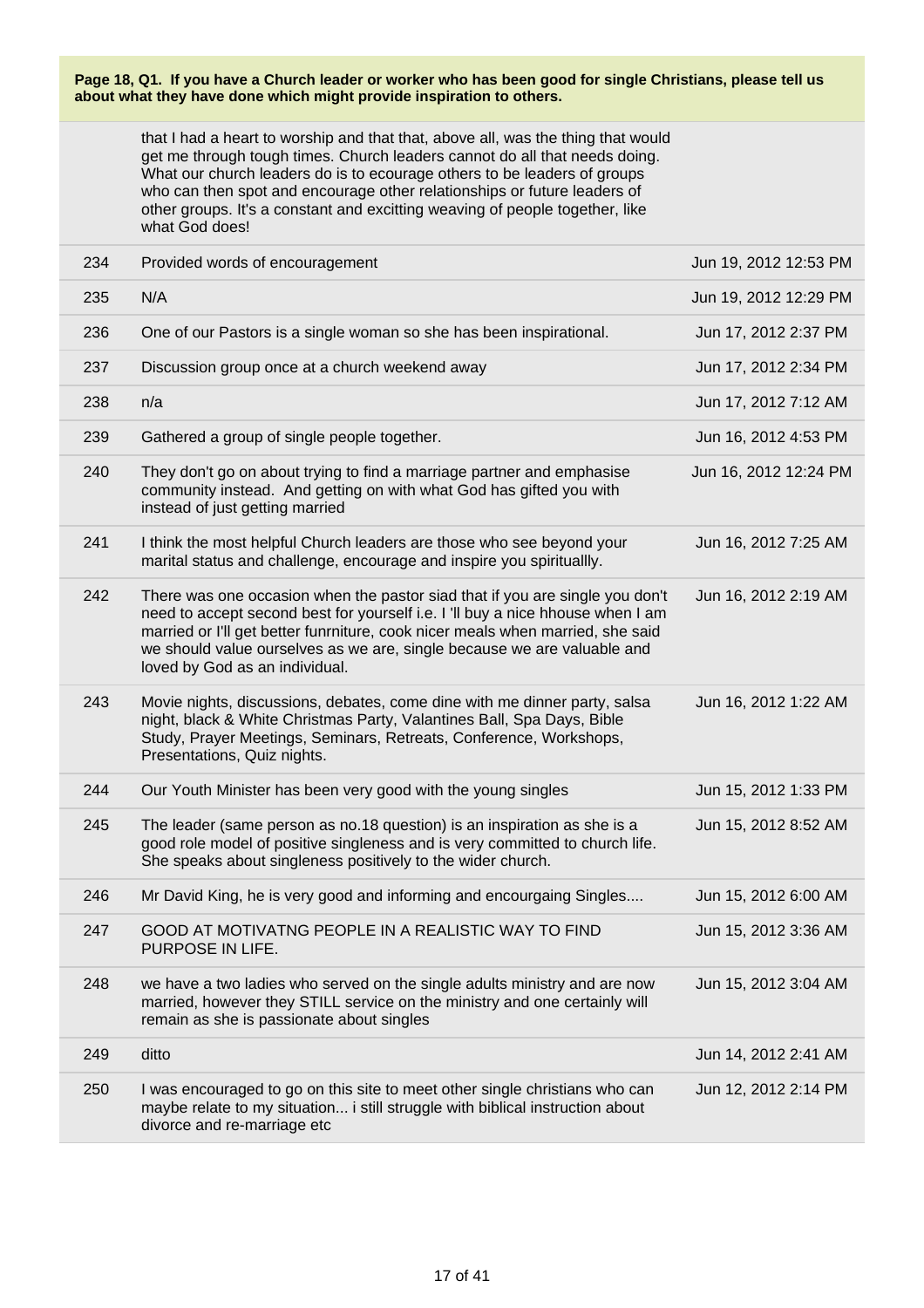| Page 18, Q1. If you have a Church leader or worker who has been good for single Christians, please tell us<br>about what they have done which might provide inspiration to others. |                                                                                                                                                                                                                                                                                                                                                                                                                                                                                                                                                               |                       |
|------------------------------------------------------------------------------------------------------------------------------------------------------------------------------------|---------------------------------------------------------------------------------------------------------------------------------------------------------------------------------------------------------------------------------------------------------------------------------------------------------------------------------------------------------------------------------------------------------------------------------------------------------------------------------------------------------------------------------------------------------------|-----------------------|
| 251                                                                                                                                                                                | They do pray mightily for God to make his promises to come to pass<br>because the church wants the best for the children of God, Genesis1:28                                                                                                                                                                                                                                                                                                                                                                                                                  | Jun 12, 2012 12:31 PM |
| 252                                                                                                                                                                                | Prepared to listen, biblical but also very practical.                                                                                                                                                                                                                                                                                                                                                                                                                                                                                                         | Jun 12, 2012 11:54 AM |
| 253                                                                                                                                                                                | There is a a couple who send texts to people when they don't see them in<br>church on a sunday, and they are good at discipling new believers on how to<br>live thier lives. I have a very young married friend in her early twenties who<br>does feed me in her home and I do feel accepted and inculded by her. her<br>husband often goes out and leaves us to chat.                                                                                                                                                                                        | Jun 12, 2012 2:45 AM  |
| 254                                                                                                                                                                                | At our bi-annual retreat one of the senior ministers held a workshop in being<br>single and how to conduct ourselves when getting to know a person. I found<br>this helpful and insightful - as it was informative and current.                                                                                                                                                                                                                                                                                                                               | Jun 11, 2012 7:25 PM  |
| 255                                                                                                                                                                                | n/a                                                                                                                                                                                                                                                                                                                                                                                                                                                                                                                                                           | Jun 11, 2012 2:12 PM  |
| 256                                                                                                                                                                                | One church leader once told me that, for some it's a gift but for some it's a<br>form of suffering. I found that really helpful pastorally because it enabled me<br>to ask God to help me through the suffering each day, rather than rebel<br>against Him because He's given me this gift that I don't seem to be dealing<br>with very well.                                                                                                                                                                                                                 | Jun 11, 2012 1:07 PM  |
| 257                                                                                                                                                                                | They themselves are widowed and so I didn't feel patronised in talking to<br>them about wanting to be with someone as they understood.                                                                                                                                                                                                                                                                                                                                                                                                                        | Jun 9, 2012 1:42 PM   |
| 258                                                                                                                                                                                | The first thing he has done is going through the scriptures, he has allow us to<br>understand the concept of singleness from the pulpit, our pastor instructed<br>us from Corinthians 6 and 7 in 5 Sundays, bering in mind he preached to the<br>whole church, with audiences starting from the age of 11, as our Sunday<br>School finishes ay primary school age.                                                                                                                                                                                            | Jun 9, 2012 12:56 PM  |
| 259                                                                                                                                                                                | Until completing this survey I've never thought about this for this angle. It's<br>got me thinking that maybe this is an area of ministry we should be<br>addressing.                                                                                                                                                                                                                                                                                                                                                                                         | Jun 9, 2012 4:54 AM   |
| 260                                                                                                                                                                                | To be frank, I am not sure what a 'good' leader or worker would be when it<br>comes to ministering to singles, I am not sure I would be very keen for the<br>issue to become a strong focus - I would rather address it as part of the<br>wider church community growing together and loving eachother. I guess I<br>find the whole thing very difficult and don't really know what would actually<br>be helpful for me in my walk with Christ as a single person.                                                                                            | Jun 9, 2012 2:34 AM   |
| 261                                                                                                                                                                                | Good advice - Don't rush into anything, find out how you can serve that<br>person, don't settle in desperation.                                                                                                                                                                                                                                                                                                                                                                                                                                               | Jun 9, 2012 2:16 AM   |
| 262                                                                                                                                                                                | Jago Wynne has given some helpful sermons                                                                                                                                                                                                                                                                                                                                                                                                                                                                                                                     | Jun 8, 2012 8:43 PM   |
| 263                                                                                                                                                                                | n.a                                                                                                                                                                                                                                                                                                                                                                                                                                                                                                                                                           | Jun 8, 2012 3:54 AM   |
| 264                                                                                                                                                                                | At another church I went to for a while, they did a whole series on<br>singleness. The minister made it clear that singleness is a form of Christian<br>living and for some people may well be God's will for their life. He made it<br>clear there is no shame or sin in being unmarried, as long as we keep to<br>biblical teachings. This was followed by a big drive to encourage the men to<br>ask the girls out on dates, which was good but also seemed to defeat the<br>purpose of suggesting singleness is an acceptable option for some. I think it | Jun 8, 2012 2:03 AM   |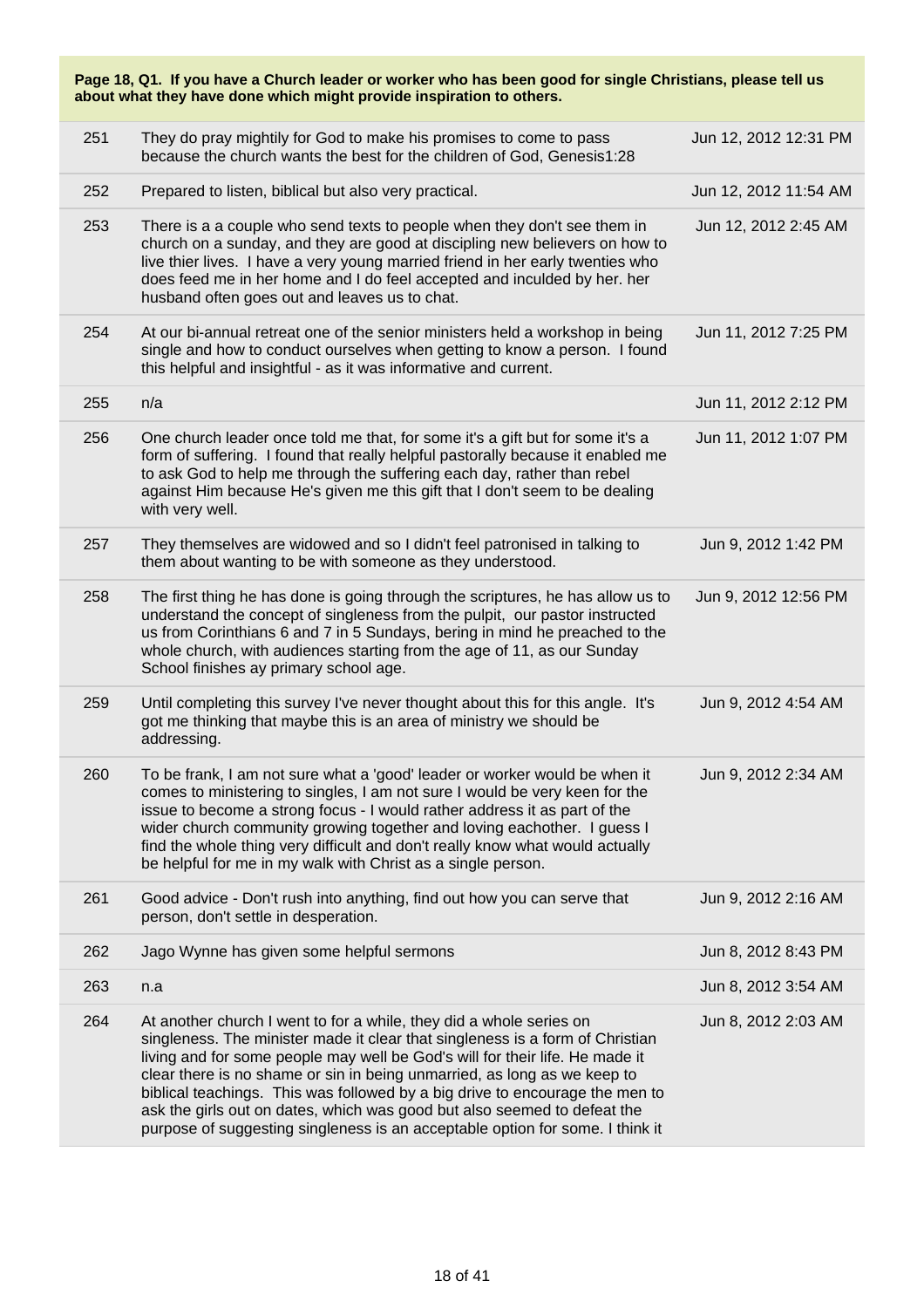| Page 18, Q1. If you have a Church leader or worker who has been good for single Christians, please tell us<br>about what they have done which might provide inspiration to others. |                                                                                                                                                                                                                                                                                                                                                                                                                                                                                                                                                                     |                      |
|------------------------------------------------------------------------------------------------------------------------------------------------------------------------------------|---------------------------------------------------------------------------------------------------------------------------------------------------------------------------------------------------------------------------------------------------------------------------------------------------------------------------------------------------------------------------------------------------------------------------------------------------------------------------------------------------------------------------------------------------------------------|----------------------|
|                                                                                                                                                                                    | is just a really sensitive area for me as I really value marriage and hope this<br>is God's plan for me; in the mean time it is a bit sad seeing all my friends<br>married                                                                                                                                                                                                                                                                                                                                                                                          |                      |
| 265                                                                                                                                                                                | Have an elder who has given prayer support and also offered to help in any<br>way without being judgmental.                                                                                                                                                                                                                                                                                                                                                                                                                                                         | Jun 8, 2012 1:18 AM  |
| 266                                                                                                                                                                                | Our village church accepted all .                                                                                                                                                                                                                                                                                                                                                                                                                                                                                                                                   | Jun 8, 2012 12:56 AM |
| 267                                                                                                                                                                                | My line manager who is on the leadership team at a different church is very<br>open about his experiences of being single in church and has no issue<br>talking about relationships (or the lack of them!). He and his wife are very<br>welcoming people and always remind me to enjoy being single while I can.                                                                                                                                                                                                                                                    | Jun 7, 2012 10:59 PM |
| 268                                                                                                                                                                                | no                                                                                                                                                                                                                                                                                                                                                                                                                                                                                                                                                                  | Jun 7, 2012 3:48 PM  |
| 269                                                                                                                                                                                | They have put on sessions on Marriage and Singleness which have been<br>very helpful                                                                                                                                                                                                                                                                                                                                                                                                                                                                                | Jun 7, 2012 2:51 PM  |
| 270                                                                                                                                                                                | As a leader I would introduce single Christians to someone I think might<br>have something in common with them or would be an encouragement to<br>them. The Church meets in various groups for pastoral purposes - ie we<br>'belong' to each other and 'do life together' - looking out for each other in<br>practical, spiritual or whatever ways we can. Therefore someone coming<br>into the church would be introduced to the leaders, who co-ordinate the<br>groups, to see which would be the most appropriate group for them to join<br>and be looked after. | Jun 7, 2012 2:41 PM  |
| 271                                                                                                                                                                                | I think that if you are in your 20s churches do have more on offer, its just<br>when you get older there is less, but still if not more the need for support.<br>People in general need to be more supportive and encouraging not making<br>you less of a person as a singleton!! I think this is why often people end up<br>with the wrong person and in the wrong relationship because they want to be<br>in a couple for the wrong reason, and as the public we are all to blame.                                                                                | Jun 7, 2012 12:58 PM |
| 272                                                                                                                                                                                | Member of the staff team who is single and has spoken on the topic - brings<br>it to the thoughts of the congregation honestly and openly.                                                                                                                                                                                                                                                                                                                                                                                                                          | Jun 6, 2012 5:08 PM  |
| 273                                                                                                                                                                                | Vicar's wife, late 30's great friend and understanding woman                                                                                                                                                                                                                                                                                                                                                                                                                                                                                                        | Jun 6, 2012 3:04 PM  |
| 274                                                                                                                                                                                | A vicar who listened, and took my views and thoughts seriously, and offered<br>to put me in touch with a single Christian guy he knew, but offered in a<br>completely appropriate/tentative/discrete/trustworthy way, which I was very<br>grateful for.                                                                                                                                                                                                                                                                                                             | Jun 6, 2012 12:35 PM |
| 275                                                                                                                                                                                | Leader of a home group is single and open about intention of remaining<br>single. As a female she takes the edge off the feeling of condemnation. She<br>celebrates people for their gifts and their singleness and strives to help them<br>serve to the best of their ability regardless of relationship status. She co-<br>ordinates events where single people are invited as well as married couples,<br>she can do this so well I think because she is not involved in the married<br>scene.                                                                   | Jun 6, 2012 11:24 AM |
| 276                                                                                                                                                                                | I lead a small group when i was a student, everyone at that point was single<br>and we prayed together and encouraged each other, this was encouraging<br>for the time it was but as things change and move on there has been nothing<br>since.                                                                                                                                                                                                                                                                                                                     | Jun 6, 2012 9:29 AM  |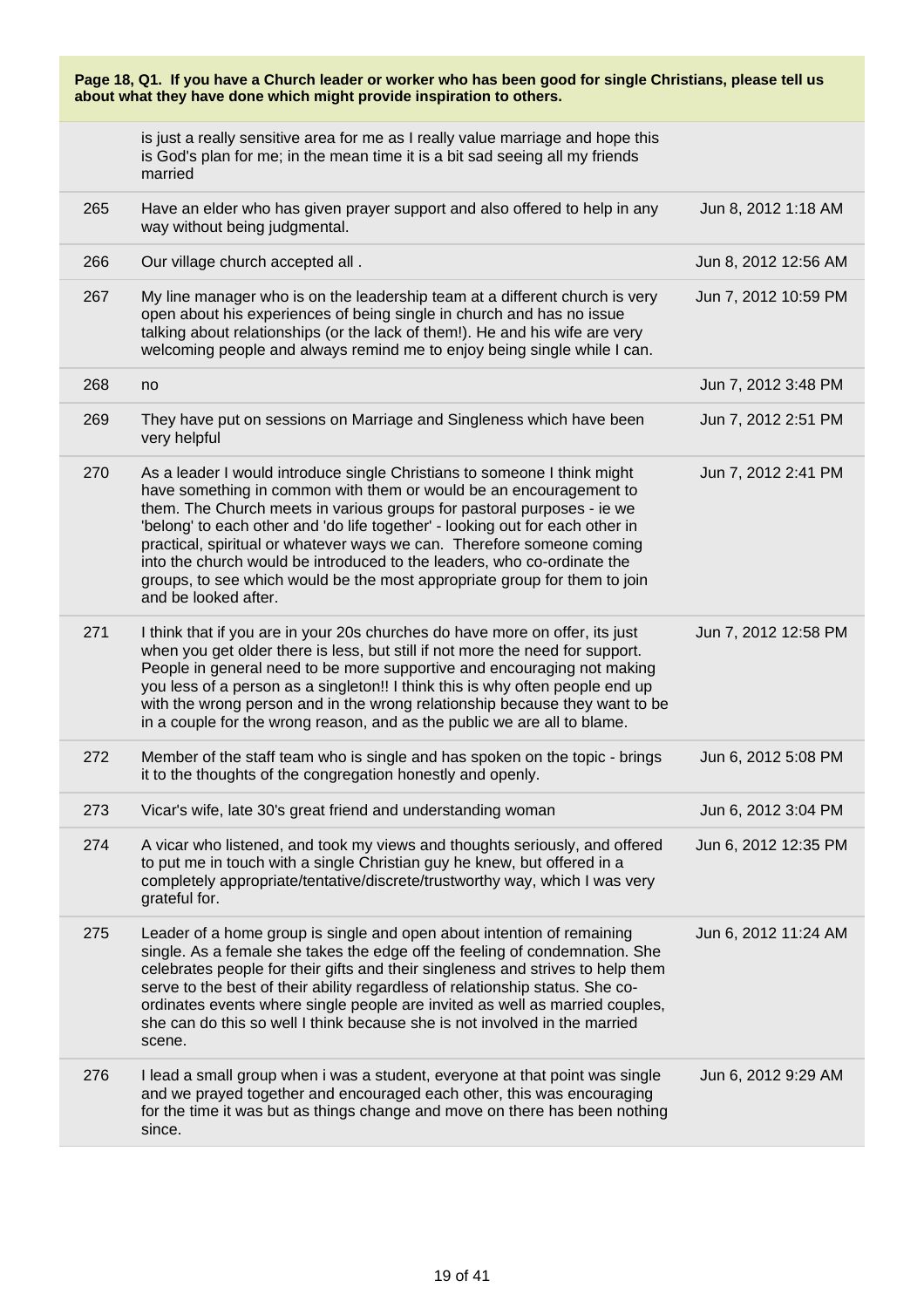| Page 18, Q1. If you have a Church leader or worker who has been good for single Christians, please tell us<br>about what they have done which might provide inspiration to others. |                                                                                                                                                                                                                                                                                                                                                                                                                                                                                                                                                                                                                                                                                                                                                                                                                                                                                  |                      |
|------------------------------------------------------------------------------------------------------------------------------------------------------------------------------------|----------------------------------------------------------------------------------------------------------------------------------------------------------------------------------------------------------------------------------------------------------------------------------------------------------------------------------------------------------------------------------------------------------------------------------------------------------------------------------------------------------------------------------------------------------------------------------------------------------------------------------------------------------------------------------------------------------------------------------------------------------------------------------------------------------------------------------------------------------------------------------|----------------------|
| 277                                                                                                                                                                                | My church leader is an evagelist, she've showed me and also tells me stories<br>of girls that have being singles but now they have found someone nice that<br>they will be deffinately spending their life with.                                                                                                                                                                                                                                                                                                                                                                                                                                                                                                                                                                                                                                                                 | Jun 6, 2012 9:06 AM  |
| 278                                                                                                                                                                                | The minister of my previous church had been divorced and had re-married<br>and was very supportive of single women in a loving and complimentary<br>way. He acknowledged attractiveness and sexuality very openly but with<br>very clear and appropriate boundaries which made it easy to be honest<br>about wanting to be in a relationship with someone. This sounds potentially<br>dodgy but he was very happily married and would never do anything wrong.<br>He was just being honest about finding other women attractive which was<br>very affirming and made it easier for me to acknowledge my attractiveness<br>and desires to myself.                                                                                                                                                                                                                                 | Jun 6, 2012 8:30 AM  |
| 279                                                                                                                                                                                | praise, crfistian misica, dance and mucica videos actividad sometime for<br>single personal.                                                                                                                                                                                                                                                                                                                                                                                                                                                                                                                                                                                                                                                                                                                                                                                     | Jun 6, 2012 7:00 AM  |
| 280                                                                                                                                                                                | Shown empathy when I was struggling with issues relating to being single -<br>did not dismiss me, made me feel like it mattered. Alsogiven some helpful<br>advice once I was starting out on a relationship.                                                                                                                                                                                                                                                                                                                                                                                                                                                                                                                                                                                                                                                                     | Jun 6, 2012 5:13 AM  |
| 281                                                                                                                                                                                | In a previous job I helped to start a Bible study group for young single people<br>in our deanery (rural). There were around 6 of us, each from different<br>churches, who would meet together, we also ended up having a bit of a<br>social life as a result.                                                                                                                                                                                                                                                                                                                                                                                                                                                                                                                                                                                                                   | Jun 6, 2012 4:36 AM  |
| 282                                                                                                                                                                                | Vicar has been supportive and encouraging. Asking me to get involved in<br>things, e.g. play in music group, take a lead in some services. When feeling<br>on periphery it really helps to be asked to do something specific within<br>church life. Also, vicar tries to meet up with me every so often to talk about<br>things going on in my life, how I might be involved in services etc.                                                                                                                                                                                                                                                                                                                                                                                                                                                                                    | Jun 6, 2012 2:02 AM  |
| 283                                                                                                                                                                                | I can't think of any that have been very good, but here's a few things that<br>might help: - Make an effort to introduce people. The minister doesn't have<br>time to engage with everyone in depth, but they could briefly chat, then pass<br>someone on to another member of the congregation. - A long while ago, my<br>vicar used to say after every service: please make an effort after the service<br>to talk to someone you don't know. Many ignored that call. But it influenced<br>me, and it was an important signal to those who left isolated, that the vicar<br>was on their side. - Make sure that what you change is well advertised. If the<br>only easy way to know about changed services is to have been in the<br>previous service, that's very bad for those who aren't always there. It can<br>mean a wasted journey, and makes them feel very unwelcome. | Jun 6, 2012 1:46 AM  |
| 284                                                                                                                                                                                | Encouraging me to stay on track and wait rather than dating non Christians<br>which I am now doing.                                                                                                                                                                                                                                                                                                                                                                                                                                                                                                                                                                                                                                                                                                                                                                              | Jun 5, 2012 10:52 PM |
| 285                                                                                                                                                                                | We have a very inspirational and dynamic church leader who is married but<br>still gives so much of his time to the single groups of adults in outreach etc<br>He inspires them to find their place in church and society.                                                                                                                                                                                                                                                                                                                                                                                                                                                                                                                                                                                                                                                       | Jun 5, 2012 5:08 PM  |
| 286                                                                                                                                                                                | none                                                                                                                                                                                                                                                                                                                                                                                                                                                                                                                                                                                                                                                                                                                                                                                                                                                                             | Jun 5, 2012 4:54 PM  |
| 287                                                                                                                                                                                | Keeping in touch by email. If I miss a lot of Sundays at church, I sometimes<br>receive an email from my pastor - How are you? Do remember you are<br>valued etc. A friendly reminder of the blessings of church life.                                                                                                                                                                                                                                                                                                                                                                                                                                                                                                                                                                                                                                                           | Jun 5, 2012 4:50 PM  |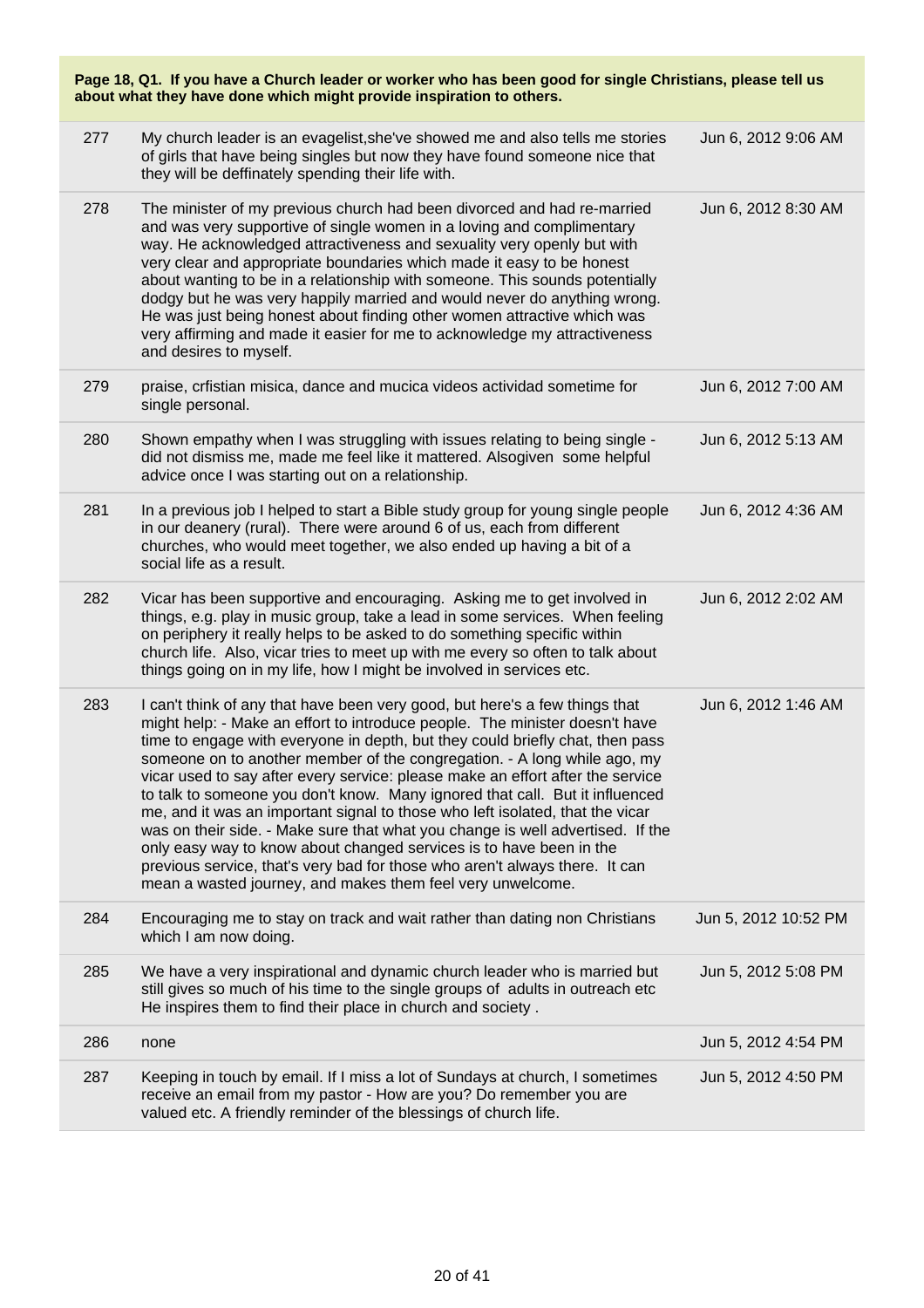| Page 18, Q1. If you have a Church leader or worker who has been good for single Christians, please tell us<br>about what they have done which might provide inspiration to others. |                                                                                                                                                                                                                                                                                                                                                                                                                                                                                                                                                                      |                      |  |
|------------------------------------------------------------------------------------------------------------------------------------------------------------------------------------|----------------------------------------------------------------------------------------------------------------------------------------------------------------------------------------------------------------------------------------------------------------------------------------------------------------------------------------------------------------------------------------------------------------------------------------------------------------------------------------------------------------------------------------------------------------------|----------------------|--|
| 288                                                                                                                                                                                | Sadly I haven't had any positive feedback for this question.                                                                                                                                                                                                                                                                                                                                                                                                                                                                                                         | Jun 5, 2012 3:35 PM  |  |
| 289                                                                                                                                                                                | Again it is the commitment of one man (and his wife), plus a small group of<br>helpers running the divorce help group that has turned around the lives of so<br>many people who believed their lives were shattered and themselves<br>worthless and rejected. Living out God's message of 'love they neighbour'.                                                                                                                                                                                                                                                     | Jun 5, 2012 3:10 PM  |  |
| 290                                                                                                                                                                                | Ran a Pure course (UCCF). Suggested good books e.g. Tim keller: The<br>meaning of marriage                                                                                                                                                                                                                                                                                                                                                                                                                                                                           | Jun 5, 2012 3:09 PM  |  |
| 291                                                                                                                                                                                | Not sure                                                                                                                                                                                                                                                                                                                                                                                                                                                                                                                                                             | Jun 5, 2012 3:07 PM  |  |
| 292                                                                                                                                                                                | just encouraging me to be confident and assertive enough to dare to ask a<br>guy out or try dating sites                                                                                                                                                                                                                                                                                                                                                                                                                                                             | Jun 5, 2012 2:31 PM  |  |
| 293                                                                                                                                                                                | My pastor is very much available to members of the church and relationship<br>problems, whether married or single. He and his wife helped me make a<br>crucial decision in a relationship that I needed to end. They listened and then<br>gave me sound advice which proved invaluable.                                                                                                                                                                                                                                                                              | Jun 5, 2012 1:51 PM  |  |
| 294                                                                                                                                                                                | in my church we talk about single christian and what is exspected of them.<br>we do have bible study and discussions.                                                                                                                                                                                                                                                                                                                                                                                                                                                | Jun 5, 2012 1:39 PM  |  |
| 295                                                                                                                                                                                | We have a Bible College Student who has just turned 30 and who is single<br>on placement at our church. She is just a 'great example' of focussing on<br>God and nothing else. Basically she just lives out an inspiring lifeas a<br>single Christian. I think there should be more single church leaders perhaps.                                                                                                                                                                                                                                                   | Jun 5, 2012 1:38 PM  |  |
| 296                                                                                                                                                                                | All of them are (team of 5). They are very open todiscussing singleness,<br>open to questions and suggestions. It might not be overt on a Sunday<br>gathering, but then neither would their support for mums and toddlers, single<br>parents, retired people, all of whom they are supportive of. What makes<br>them so great is that they recognise what stage of life anyone is in and they<br>have the ability to appreciate that, ask questions about it and seek Biblical<br>guidance about it. They are approachable whatever situation of life you are<br>in. | Jun 5, 2012 1:35 PM  |  |
| 297                                                                                                                                                                                | Allowed me to be part of his young family                                                                                                                                                                                                                                                                                                                                                                                                                                                                                                                            | Jun 5, 2012 1:31 PM  |  |
| 298                                                                                                                                                                                | N/a                                                                                                                                                                                                                                                                                                                                                                                                                                                                                                                                                                  | Jun 5, 2012 1:25 PM  |  |
| 299                                                                                                                                                                                | When David Hope was Bishop of Wakefield he held a conference for single<br>people. It was good.                                                                                                                                                                                                                                                                                                                                                                                                                                                                      | Jun 5, 2012 12:37 PM |  |
| 300                                                                                                                                                                                | We have never had a 'single' church leader.                                                                                                                                                                                                                                                                                                                                                                                                                                                                                                                          | Jun 5, 2012 11:45 AM |  |
| 301                                                                                                                                                                                | Small church with no leaders. Previously belonged to larger church but very<br>anonymous and nobody knew when my husband left me  I'd only been<br>going for about 3 years and no-one knew who I was so definitely no-one to<br>talk to.                                                                                                                                                                                                                                                                                                                             | Jun 5, 2012 11:17 AM |  |
| 302                                                                                                                                                                                | Build your relationship with the Lord before all other relationships.                                                                                                                                                                                                                                                                                                                                                                                                                                                                                                | Jun 5, 2012 10:59 AM |  |
| 303                                                                                                                                                                                | i feel its important to find a gd girl nt cheap and weather friend and one who<br>values my belifs and wants my life values                                                                                                                                                                                                                                                                                                                                                                                                                                          | Jun 5, 2012 10:57 AM |  |
| 304                                                                                                                                                                                | I live with a pastor who has been single by choice for many years and has                                                                                                                                                                                                                                                                                                                                                                                                                                                                                            | Jun 5, 2012 10:28 AM |  |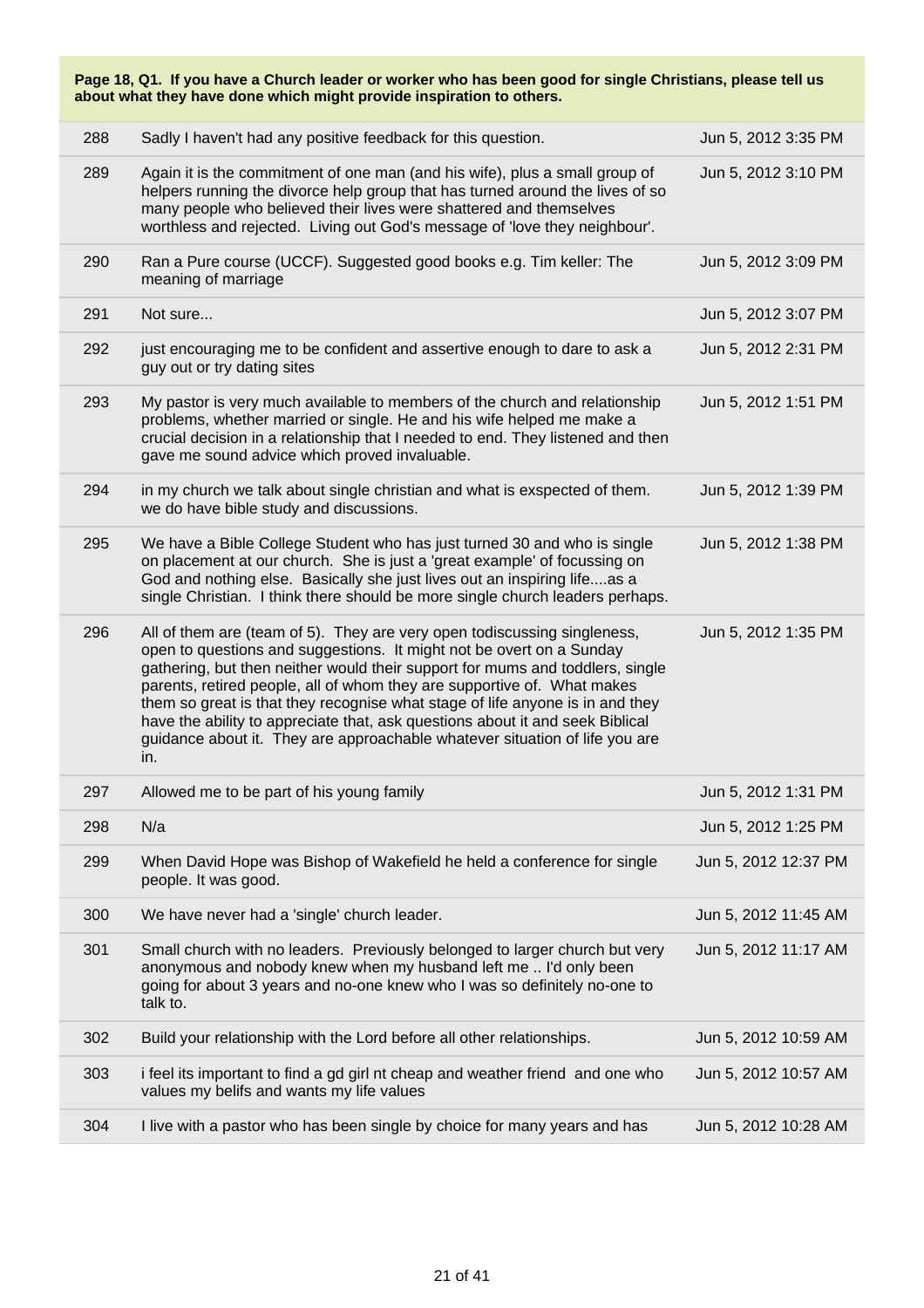inspired and taught many women on the joy and blessing of singleness.

| 305 | N/A                                                                                                                                                                                                                                                                                                                                                                                                                                                                                                       | Jun 5, 2012 9:59 AM  |
|-----|-----------------------------------------------------------------------------------------------------------------------------------------------------------------------------------------------------------------------------------------------------------------------------------------------------------------------------------------------------------------------------------------------------------------------------------------------------------------------------------------------------------|----------------------|
| 306 | Our minster is good to talk to if there are particular issues you are struggling<br>with such as childlessness. It has also been helpful to have meetings<br>together as singles to discuss issues that we face and if there is anything the<br>church needs to do differently to address these.                                                                                                                                                                                                          | Jun 5, 2012 9:57 AM  |
| 307 | Umm well no.                                                                                                                                                                                                                                                                                                                                                                                                                                                                                              | Jun 5, 2012 9:54 AM  |
| 308 | Prepared to listen and offered information on schemes he was aware of                                                                                                                                                                                                                                                                                                                                                                                                                                     | Jun 5, 2012 7:42 AM  |
| 309 | Leaders who are single - modelling God being number one and a healthy<br>attitude to everything else!                                                                                                                                                                                                                                                                                                                                                                                                     | Jun 5, 2012 5:22 AM  |
| 310 | I have known a friend of mine too far away to attend, organise regular<br>christian events for singles in their area. The church they attended wasn't SO<br>stuffed up with organisational beurocracy, that it was allowed to get off the<br>ground INSTANTLY, without Questioning the Logistics of it and so thereby<br>killing it from a married persons 'ooo, I don't know about THAT', perspective!<br>I WOULD organise something myself in my area, but I'm afraid at the<br>moment I'm too fearful! | Jun 4, 2012 7:49 PM  |
| 311 | They have asked what I am actively doing. They have prayed with me and<br>for me with other prayer support groups. They have shown me love by<br>making sure that I know I have a network of people there at all times to<br>support me. They have encouraged me to try new activities and meet new<br>people.                                                                                                                                                                                            | Jun 4, 2012 5:39 PM  |
| 312 | Non of the church members or leaders have ever singled me out as an<br>individual. Everyone is equally welcomed, and even if you are not baptised,<br>they do not single you out.                                                                                                                                                                                                                                                                                                                         | Jun 4, 2012 4:15 PM  |
| 313 | gave me a shoulder to cry on 121 in private when i went into church before<br>my oldest sons funeral on my own i tried to get my head round why i would<br>be following his coffing in my church before his funeral day.                                                                                                                                                                                                                                                                                  | Jun 4, 2012 12:08 PM |
| 314 | My minister is 26 and married - I, at 31, therefore don't feel confident<br>discussing my singleness with her                                                                                                                                                                                                                                                                                                                                                                                             | Jun 4, 2012 11:35 AM |
| 315 | When giving examples during preaching they acknowledge different life<br>stages. Very sensitive on mother's and father's day.                                                                                                                                                                                                                                                                                                                                                                             | Jun 4, 2012 6:29 AM  |
| 316 | Being single themselves is a big help! Generally we need to be more<br>accepting and inclusive of everyone without making assumptions about<br>them.                                                                                                                                                                                                                                                                                                                                                      | Jun 3, 2012 10:48 AM |
| 317 | Sadly I have not                                                                                                                                                                                                                                                                                                                                                                                                                                                                                          | Jun 3, 2012 10:27 AM |
| 318 | Shared their life story, offered bigger picture, reasrrued it's not end of world,<br>re-affirmed Paul's singleness!                                                                                                                                                                                                                                                                                                                                                                                       | Jun 3, 2012 9:44 AM  |
| 319 | I thankfully in previous churches had very good role models in single women<br>in their 60's who befriended me and showed me that it is possible to be<br>happy fulfilled and loved without being married.                                                                                                                                                                                                                                                                                                | Jun 3, 2012 7:41 AM  |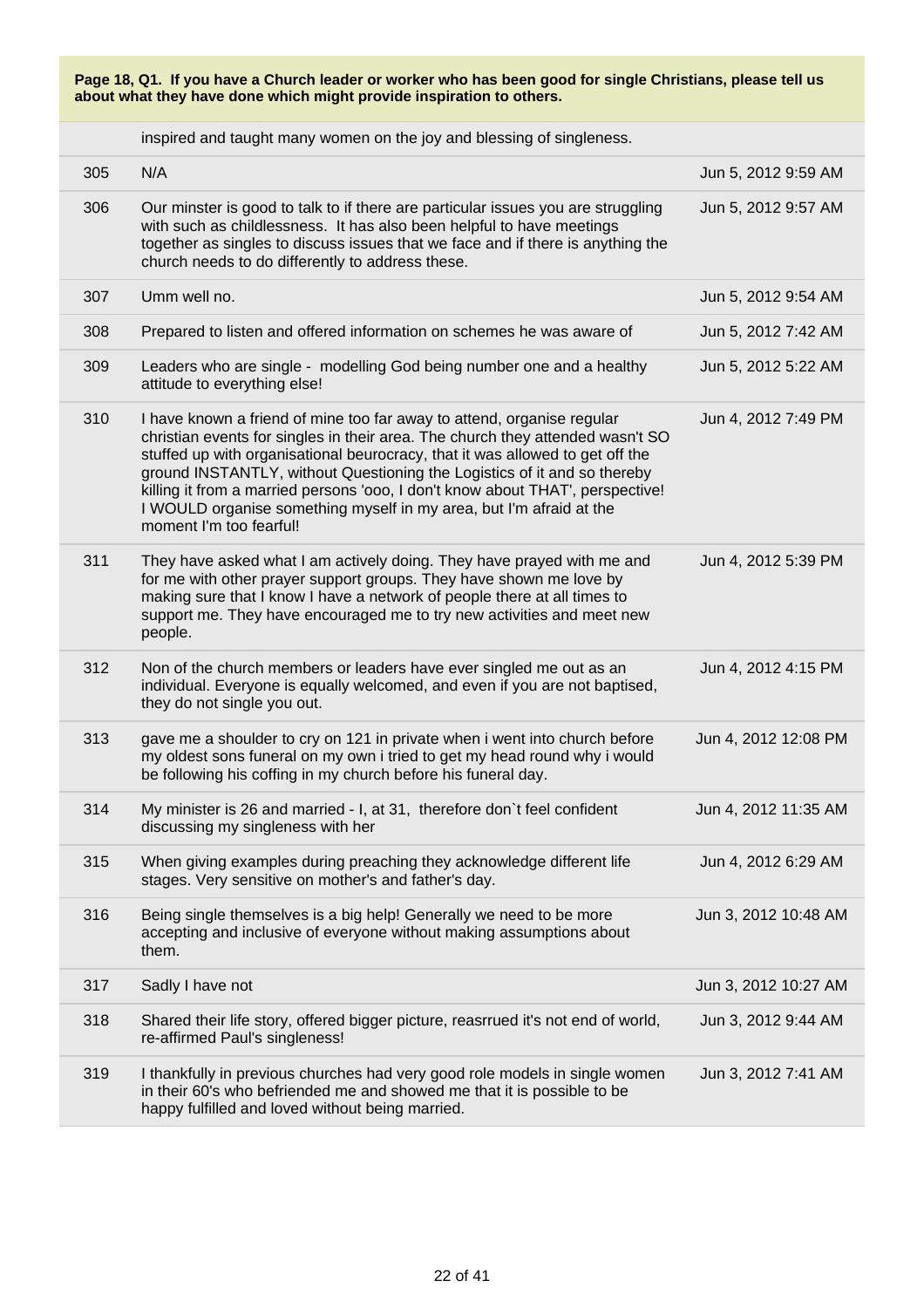| Page 18, Q1. If you have a Church leader or worker who has been good for single Christians, please tell us<br>about what they have done which might provide inspiration to others. |                                                                                                                                                                                                                                                                                                                                                                                                                                                                                                                                                                                                                                                                    |                       |  |
|------------------------------------------------------------------------------------------------------------------------------------------------------------------------------------|--------------------------------------------------------------------------------------------------------------------------------------------------------------------------------------------------------------------------------------------------------------------------------------------------------------------------------------------------------------------------------------------------------------------------------------------------------------------------------------------------------------------------------------------------------------------------------------------------------------------------------------------------------------------|-----------------------|--|
| 320                                                                                                                                                                                | A number of the staff are single, and seem contentedly so, this is a good<br>example to find satisfaction in Christ and resist the pressure to find ultimate<br>satisfaction in a romantic relationship/marriage.                                                                                                                                                                                                                                                                                                                                                                                                                                                  | Jun 3, 2012 7:01 AM   |  |
| 321                                                                                                                                                                                | Been ready to listen and provide support and prayer and wisdom in thinking,<br>questions and emotions of being single. Valued me for being me as a single<br>person and not been afraid to build friendship and invite into their family life.                                                                                                                                                                                                                                                                                                                                                                                                                     | Jun 3, 2012 6:30 AM   |  |
| 322                                                                                                                                                                                | I was blessed to have a really, really, good vicar when I was in youth group,<br>who was not embarrassed to speak about sex and sexuality to us. Too<br>many clergy are just too embarrassed - the whole fear / taboo / making a big<br>deal, which is in many ways the opposite side of exactly the same coin which<br>results in sexualisation of advertising, young kids, media, etc etc etc to a<br>really unhealthy degree. High levels of denial are equally unhealthy. And I<br>suspect that this is what leads to the idea that singleness is all about sex -<br>whereas single people are about lots of other things too, as indeed is<br>everybody else. | Jun 3, 2012 6:12 AM   |  |
| 323                                                                                                                                                                                |                                                                                                                                                                                                                                                                                                                                                                                                                                                                                                                                                                                                                                                                    | Jun 3, 2012 5:39 AM   |  |
| 324                                                                                                                                                                                | As above, he is very good at listening and taking account of the unspoken<br>ethos of the church as a whole.                                                                                                                                                                                                                                                                                                                                                                                                                                                                                                                                                       | Jun 3, 2012 5:08 AM   |  |
| 325                                                                                                                                                                                | Was open and honest about where they were at and allowed it to be ok to be<br>single                                                                                                                                                                                                                                                                                                                                                                                                                                                                                                                                                                               | Jun 3, 2012 1:24 AM   |  |
| 326                                                                                                                                                                                | They have been very caring towards me.                                                                                                                                                                                                                                                                                                                                                                                                                                                                                                                                                                                                                             | Jun 2, 2012 12:03 PM  |  |
| 327                                                                                                                                                                                | no                                                                                                                                                                                                                                                                                                                                                                                                                                                                                                                                                                                                                                                                 | Jun 2, 2012 11:56 AM  |  |
| 328                                                                                                                                                                                | be a catalyst for getting ppl to organise social and 'Christian' events in order<br>to build up a 'family' atmosphere                                                                                                                                                                                                                                                                                                                                                                                                                                                                                                                                              | Jun 2, 2012 10:46 AM  |  |
| 329                                                                                                                                                                                | see info                                                                                                                                                                                                                                                                                                                                                                                                                                                                                                                                                                                                                                                           | Jun 2, 2012 3:41 AM   |  |
| 330                                                                                                                                                                                | Find your satisifaction in Christ not in others, security in your identity in Christ<br>Singleness allows you freedoms that you may not have as a married couple<br>so relish and be thankful in these precious times.                                                                                                                                                                                                                                                                                                                                                                                                                                             | Jun 2, 2012 12:38 AM  |  |
| 331                                                                                                                                                                                | Encouraged me very much in my faith and to believe that it was/is important<br>for me to always SEEK GOD first regardless of my status. Not always easy to<br>receive but invaluable in preventing bitterness and disappointment. Also I<br>was loved practically very much by being invited round to stay for meals<br>, movies, just being part of family life.                                                                                                                                                                                                                                                                                                  | Jun 1, 2012 2:15 PM   |  |
| 332                                                                                                                                                                                | see previous question as already listed                                                                                                                                                                                                                                                                                                                                                                                                                                                                                                                                                                                                                            | May 31, 2012 2:18 PM  |  |
| 333                                                                                                                                                                                | no comment                                                                                                                                                                                                                                                                                                                                                                                                                                                                                                                                                                                                                                                         | May 31, 2012 1:53 PM  |  |
| 334                                                                                                                                                                                | haven't met one yet!                                                                                                                                                                                                                                                                                                                                                                                                                                                                                                                                                                                                                                               | May 31, 2012 10:13 AM |  |
| 335                                                                                                                                                                                | that just pray for me                                                                                                                                                                                                                                                                                                                                                                                                                                                                                                                                                                                                                                              | May 30, 2012 2:09 PM  |  |
| 336                                                                                                                                                                                | They have arranged dinners with friends from all over not intentionally set<br>people up, but just been generally sociable, and have encouraged all<br>congregation members to be the same equally have encouraged singles of<br>all ages to get together informally as a family pizza after church, walks in                                                                                                                                                                                                                                                                                                                                                      | May 30, 2012 1:22 PM  |  |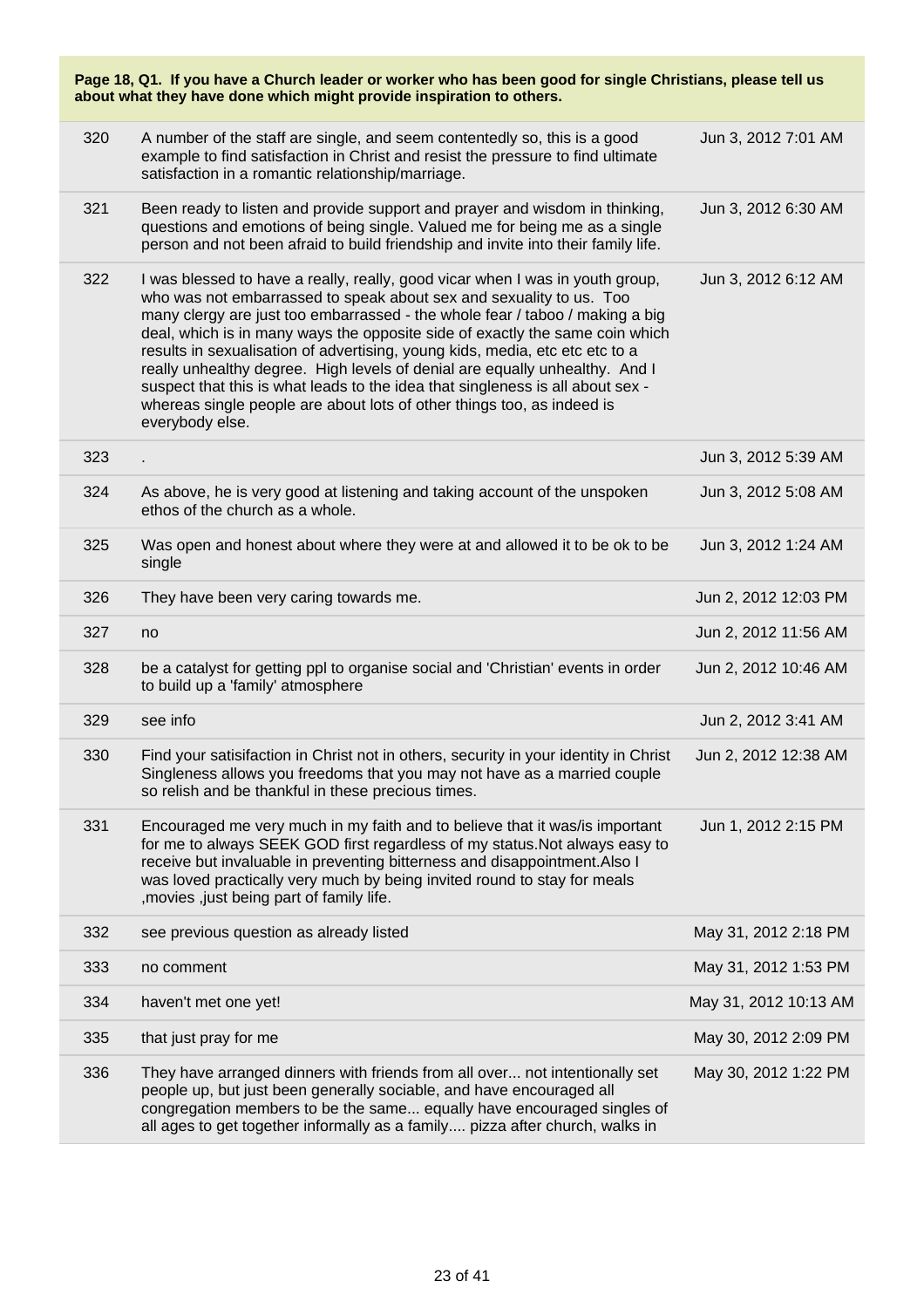| Page 18, Q1. If you have a Church leader or worker who has been good for single Christians, please tell us<br>about what they have done which might provide inspiration to others. |                                                                                                                                                                                                                                                                                                                                                                                                                                                                                                                                                                                                                                                                                                                                                                                                                                                                                                                                                                                           |                       |
|------------------------------------------------------------------------------------------------------------------------------------------------------------------------------------|-------------------------------------------------------------------------------------------------------------------------------------------------------------------------------------------------------------------------------------------------------------------------------------------------------------------------------------------------------------------------------------------------------------------------------------------------------------------------------------------------------------------------------------------------------------------------------------------------------------------------------------------------------------------------------------------------------------------------------------------------------------------------------------------------------------------------------------------------------------------------------------------------------------------------------------------------------------------------------------------|-----------------------|
|                                                                                                                                                                                    | the park, picnics have also advertised events at other churches. I don't<br>think singles need to be treated any differently, they simply need to be<br>included.                                                                                                                                                                                                                                                                                                                                                                                                                                                                                                                                                                                                                                                                                                                                                                                                                         |                       |
| 337                                                                                                                                                                                | Gathered us together.                                                                                                                                                                                                                                                                                                                                                                                                                                                                                                                                                                                                                                                                                                                                                                                                                                                                                                                                                                     | May 30, 2012 8:28 AM  |
| 338                                                                                                                                                                                | I was in a para-church group of people in their 20's and 30's and while<br>singleness wasn't ever really discussed, I felt very accepted as a single<br>person. It was a group that contained both singles and married.                                                                                                                                                                                                                                                                                                                                                                                                                                                                                                                                                                                                                                                                                                                                                                   | May 29, 2012 10:52 PM |
| 339                                                                                                                                                                                | They are all married - many have been for many years.                                                                                                                                                                                                                                                                                                                                                                                                                                                                                                                                                                                                                                                                                                                                                                                                                                                                                                                                     | May 29, 2012 10:31 AM |
| 340                                                                                                                                                                                | N/A                                                                                                                                                                                                                                                                                                                                                                                                                                                                                                                                                                                                                                                                                                                                                                                                                                                                                                                                                                                       | May 29, 2012 10:30 AM |
| 341                                                                                                                                                                                | A COUPLE IN OUR CHURCH GIVES ACCOMMODATION TO COLLEGE<br>STUDENTS ANOTHER COUPLE HAS A PLACE FOR YOUNG POPLE IN<br>CRISIS BY GIVING THAM A HOME.                                                                                                                                                                                                                                                                                                                                                                                                                                                                                                                                                                                                                                                                                                                                                                                                                                          | May 29, 2012 3:18 AM  |
| 342                                                                                                                                                                                | They haven't belittled the struggles singles go through. Have treated us as<br>normal, gifted and useful people. Have encouraged us to develop and serve,<br>as they would anyone else. Have cared for us and invested in us. Have<br>treated us and our views with respect.                                                                                                                                                                                                                                                                                                                                                                                                                                                                                                                                                                                                                                                                                                              | May 28, 2012 3:05 AM  |
| 343                                                                                                                                                                                | n/a                                                                                                                                                                                                                                                                                                                                                                                                                                                                                                                                                                                                                                                                                                                                                                                                                                                                                                                                                                                       | May 28, 2012 2:33 AM  |
| 344                                                                                                                                                                                | n/a                                                                                                                                                                                                                                                                                                                                                                                                                                                                                                                                                                                                                                                                                                                                                                                                                                                                                                                                                                                       | May 27, 2012 3:22 PM  |
| 345                                                                                                                                                                                | set up a group for single young women, really encouraging for those of us<br>not in relationships.                                                                                                                                                                                                                                                                                                                                                                                                                                                                                                                                                                                                                                                                                                                                                                                                                                                                                        | May 27, 2012 2:22 PM  |
| 346                                                                                                                                                                                | Not from my experience. Church Leaders, I think, tend to be like Doctors-<br>church member confidentiality.                                                                                                                                                                                                                                                                                                                                                                                                                                                                                                                                                                                                                                                                                                                                                                                                                                                                               | May 26, 2012 1:55 PM  |
| 347                                                                                                                                                                                | created a group for us to share our experiences, to have a laugh and<br>organise nights out and nights in.                                                                                                                                                                                                                                                                                                                                                                                                                                                                                                                                                                                                                                                                                                                                                                                                                                                                                | May 26, 2012 1:01 PM  |
| 348                                                                                                                                                                                | n/a                                                                                                                                                                                                                                                                                                                                                                                                                                                                                                                                                                                                                                                                                                                                                                                                                                                                                                                                                                                       | May 26, 2012 7:16 AM  |
| 349                                                                                                                                                                                | They try to help by pointing out all the benefits of singleness and suggest<br>that the single Christian really wouldn't be so enthusiastic about having a<br>marriage partner if he/she only knew how hard, stressful and burdensome<br>married life is and how it really does hamper one's walk with God to have<br>such distractions as needing to please a marriage partner. I can sort of see<br>where they might be coming from but if the advice proceeds from an<br>attractive person who got married in their early twenties, who has no real<br>experience of many years spent alone, feeling undesirable and a failure with<br>the opposite sex then it all rings a bit hollow and can be quite hurtful. I've<br>heard such advice being given to childless single ladies in their forties who<br>long for a family. It must be so hard for such a woman to be told how<br>wonderful it is to be single, by a lady who got married at 22 and has a quiver<br>full of children! | May 26, 2012 6:00 AM  |
| 350                                                                                                                                                                                | Showing loving interest to all, whatever their relationship status. Everybody<br>wants to be lovingly respected, whether single, married, widowed,<br>divorced                                                                                                                                                                                                                                                                                                                                                                                                                                                                                                                                                                                                                                                                                                                                                                                                                            | May 26, 2012 3:20 AM  |
| 351                                                                                                                                                                                | Recommended an amazing and insightful book by a Christian author called                                                                                                                                                                                                                                                                                                                                                                                                                                                                                                                                                                                                                                                                                                                                                                                                                                                                                                                   | May 25, 2012 10:28 AM |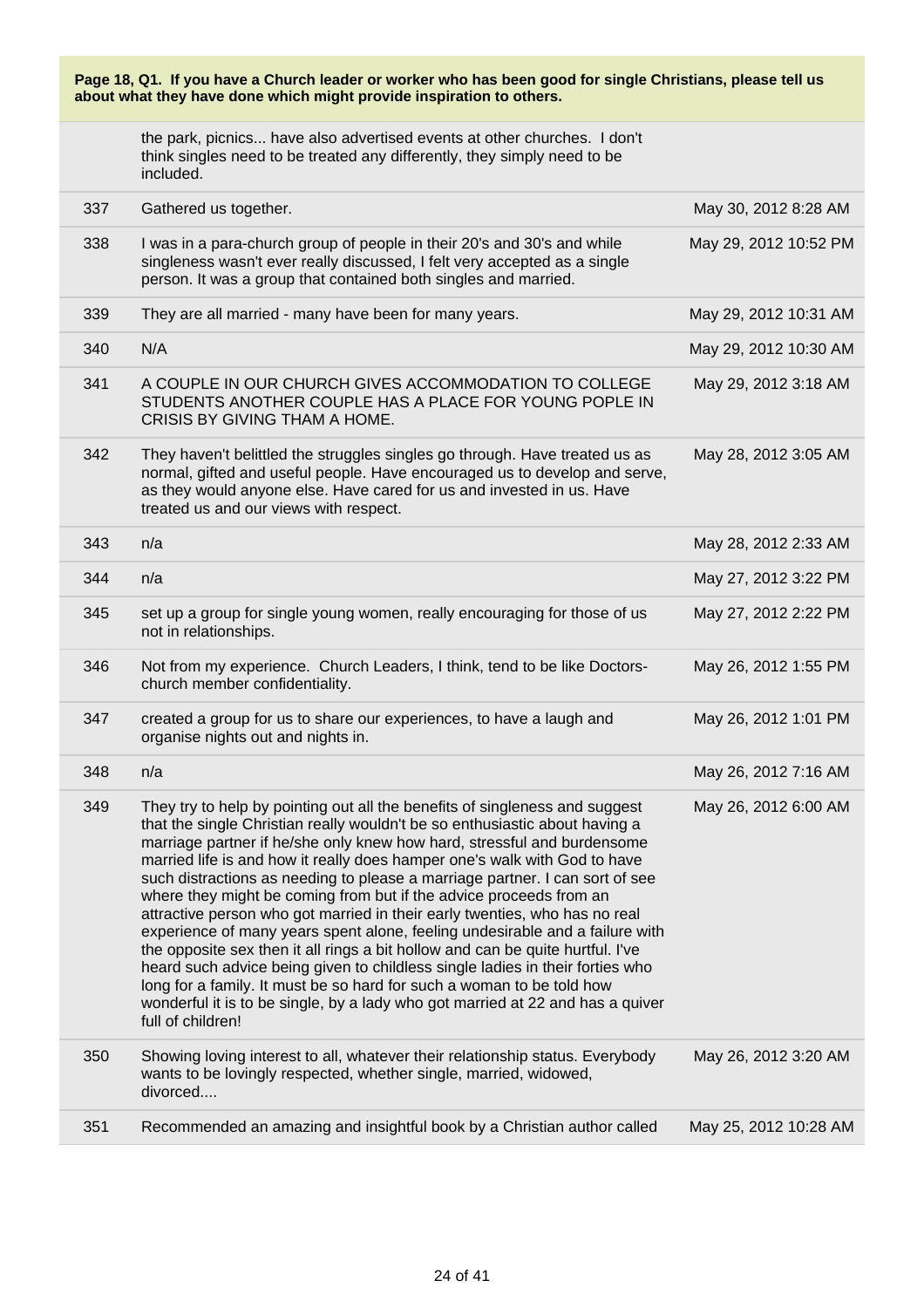Linda Petherbridge - What happens when your marriage dies

| 352 | that pray foe me                                                                                                                                                                                                                                                                                                                                                                                       | May 25, 2012 10:08 AM |
|-----|--------------------------------------------------------------------------------------------------------------------------------------------------------------------------------------------------------------------------------------------------------------------------------------------------------------------------------------------------------------------------------------------------------|-----------------------|
| 353 | My large, urban, church that I went to as a student has a couple of singles on<br>the leadership team, who helped address problems with being single in the<br>church, and did sermons on singleness with the whole church - none of this<br>optional seminar stuff that don't really engage the rest of the church with the<br>issue but brought the issue to the awareness of the whole church.      | May 25, 2012 9:01 AM  |
| 354 | In my Church when you decide to get married you can got to a another<br>married couple to have marriage guidance. A lot of the married couples<br>current in my church have really benefited from the marriage guidance<br>course.                                                                                                                                                                     | May 25, 2012 5:06 AM  |
| 355 | A small group of us with a heart for this, now meet socially to enjoy<br>fellowship, support and talk about the issues and struggles we face this<br>has had to be done outside of the church format. we try and source<br>Christian DVDs and teaching to share together.                                                                                                                              | May 25, 2012 4:42 AM  |
| 356 | tim Stillwell many years ago before he left St. Pauls he was great. wise<br>articulate and was approachable and always made time. I miss him.                                                                                                                                                                                                                                                          | May 25, 2012 4:02 AM  |
| 357 | No comment                                                                                                                                                                                                                                                                                                                                                                                             | May 25, 2012 3:43 AM  |
| 358 | N/A                                                                                                                                                                                                                                                                                                                                                                                                    | May 24, 2012 3:10 PM  |
| 359 | I have a lecturer who is a very well qualified counselor and has done a series<br>of talks on singleness. She is amazing!                                                                                                                                                                                                                                                                              | May 24, 2012 11:48 AM |
| 360 | I've noticed they are better when they are with their own/similar age groups -<br>relate well, inclusive, organise things.                                                                                                                                                                                                                                                                             | May 24, 2012 11:24 AM |
| 361 | Just keeping the faith that God will fulfill his promise and give your heart's<br>desires.                                                                                                                                                                                                                                                                                                             | May 24, 2012 8:14 AM  |
| 362 | They are single, social and a good example in how they follow Jesus.                                                                                                                                                                                                                                                                                                                                   | May 23, 2012 3:33 PM  |
| 363 | mostly comfort and inclusion. My church leaders include me in their families,<br>this helps with loneliness.                                                                                                                                                                                                                                                                                           | May 22, 2012 11:35 PM |
| 364 | The fact that my church leader was single for a long time gives a certain<br>amount of empathy. The fact that his (now) wife was a single parent for<br>many years also helps. The factthat they have a clear understanding of how<br>my marriage ended because of alcoholism and abuse from Christian<br>husband also means they are non judgemental and very supportive if me as<br>a single parent. | May 22, 2012 2:12 PM  |
| 365 | sorry can't help with that one                                                                                                                                                                                                                                                                                                                                                                         | May 21, 2012 2:12 PM  |
| 366 | be open and honest to address concerns from singles , meet with singles and<br>deal with stigma and attitude in line with biblical principles                                                                                                                                                                                                                                                          | May 21, 2012 8:34 AM  |
| 367 | don't have one                                                                                                                                                                                                                                                                                                                                                                                         | May 21, 2012 6:34 AM  |
| 368 | Can't think of any in the past 15 years or so, altho I have been inspired by<br>what some groups are doing to "contextualise" Christianity to other groups                                                                                                                                                                                                                                             | May 20, 2012 7:01 PM  |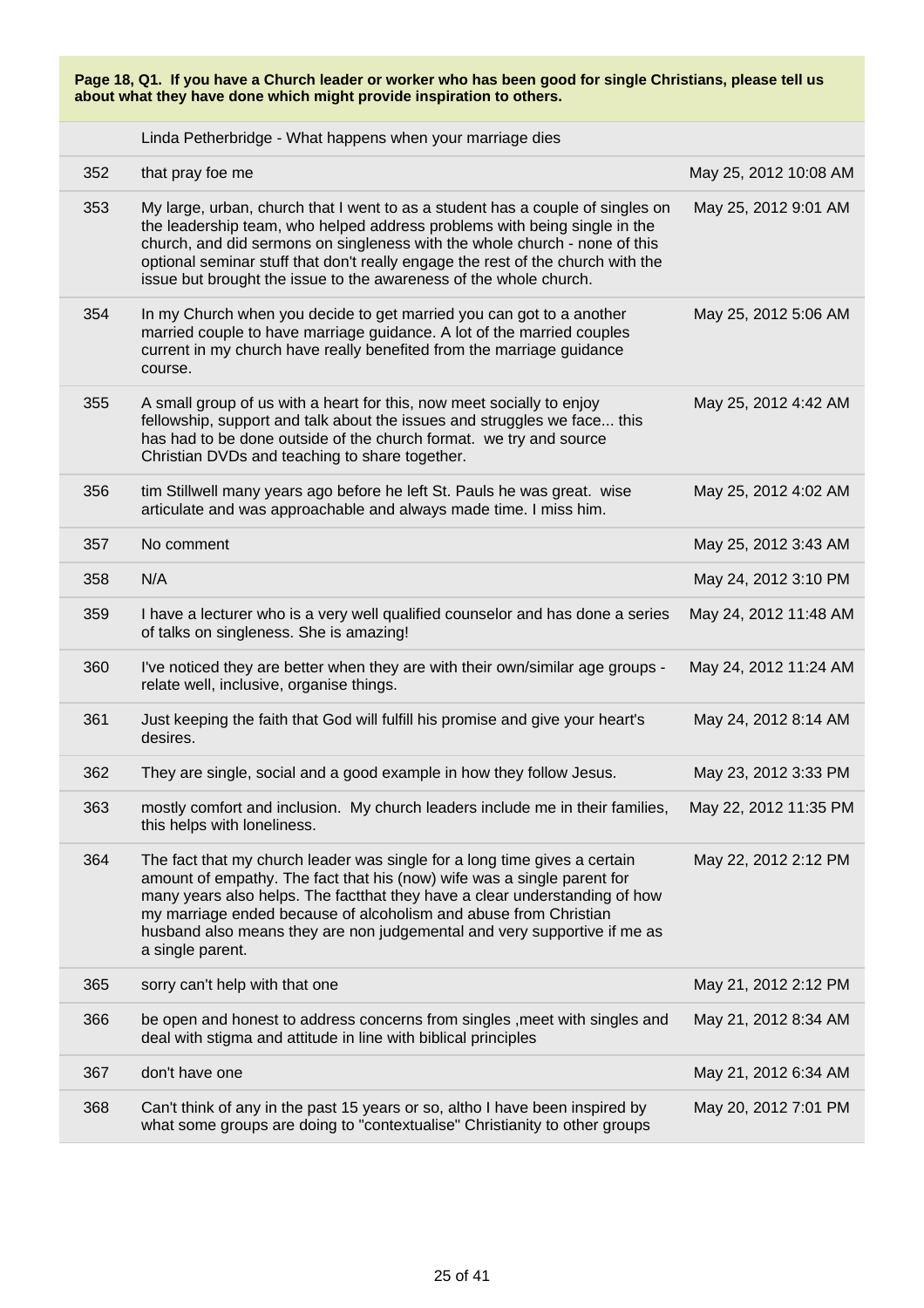| Page 18, Q1. If you have a Church leader or worker who has been good for single Christians, please tell us<br>about what they have done which might provide inspiration to others. |                                                                                                                                                                                                                                                                                                                                                                                                                                                                                                                                                                                                                                                                                                                                                                                                                                                                                                                                                                                                                                                                                                                                                      |                       |  |
|------------------------------------------------------------------------------------------------------------------------------------------------------------------------------------|------------------------------------------------------------------------------------------------------------------------------------------------------------------------------------------------------------------------------------------------------------------------------------------------------------------------------------------------------------------------------------------------------------------------------------------------------------------------------------------------------------------------------------------------------------------------------------------------------------------------------------------------------------------------------------------------------------------------------------------------------------------------------------------------------------------------------------------------------------------------------------------------------------------------------------------------------------------------------------------------------------------------------------------------------------------------------------------------------------------------------------------------------|-----------------------|--|
|                                                                                                                                                                                    | (eg The Message in Manchester with unchurched youth, LZ7 etc) - if only<br>someone would do something similar for singles!                                                                                                                                                                                                                                                                                                                                                                                                                                                                                                                                                                                                                                                                                                                                                                                                                                                                                                                                                                                                                           |                       |  |
| 369                                                                                                                                                                                | We had a single female in church leadership who gave good sermons on<br>coping with singleness, but now she's married and her loss to the church<br>leadership team was great and she has not been replaced.                                                                                                                                                                                                                                                                                                                                                                                                                                                                                                                                                                                                                                                                                                                                                                                                                                                                                                                                         | May 20, 2012 12:03 PM |  |
| 370                                                                                                                                                                                | n/a                                                                                                                                                                                                                                                                                                                                                                                                                                                                                                                                                                                                                                                                                                                                                                                                                                                                                                                                                                                                                                                                                                                                                  | May 20, 2012 8:31 AM  |  |
| 371                                                                                                                                                                                | We had a very open and detailed discussion after a serious of themes on<br>relationship and sex in my church. I never heard leaders to share their<br>weaknesses in terms of relationship of course in a small circle and<br>encourage people to live according to God's standard and not wordy way.<br>After the last teaching there was a number to which people could send their<br>questions and later in the discussion the questions were answered by<br>married couples, 1 single male and 1 single female, 1 married male who has<br>been a guy, but now He is totally healed and has his own family and<br>children.                                                                                                                                                                                                                                                                                                                                                                                                                                                                                                                        | May 19, 2012 5:34 PM  |  |
| 372                                                                                                                                                                                | I think the thing that isolates 'singles' is when there are dinner parties that<br>only happen for couples, or there is an assumption that male leaders are<br>supported by their female spouses in very traditional roles. I am passionate<br>about encouraging 'singles' to support families and families to include singles<br>as part of their family. I've seen this modelled brilliantly. I think when there is<br>a large younger congregation this is more difficult as there aren't so many<br>families and young couples can appear more exclusive                                                                                                                                                                                                                                                                                                                                                                                                                                                                                                                                                                                         | May 19, 2012 2:19 PM  |  |
| 373                                                                                                                                                                                | Asking direct questions. Willingness to advise guys about their<br>role/responsibility. Incredibly helpful, godly and realistic advice from curate's<br>wife.                                                                                                                                                                                                                                                                                                                                                                                                                                                                                                                                                                                                                                                                                                                                                                                                                                                                                                                                                                                        | May 19, 2012 2:03 PM  |  |
| 374                                                                                                                                                                                | n/a                                                                                                                                                                                                                                                                                                                                                                                                                                                                                                                                                                                                                                                                                                                                                                                                                                                                                                                                                                                                                                                                                                                                                  | May 19, 2012 11:27 AM |  |
| 375                                                                                                                                                                                | It is all about relationship. Relationship with God so that he leads you into<br>areas you can serve in and feel you have something to give and it is about<br>building good Godly friends around you so that in the lonely times you have<br>people to be with.                                                                                                                                                                                                                                                                                                                                                                                                                                                                                                                                                                                                                                                                                                                                                                                                                                                                                     | May 18, 2012 11:44 PM |  |
| 376                                                                                                                                                                                | listened to me.                                                                                                                                                                                                                                                                                                                                                                                                                                                                                                                                                                                                                                                                                                                                                                                                                                                                                                                                                                                                                                                                                                                                      | May 18, 2012 8:37 PM  |  |
| 377                                                                                                                                                                                | Aware of our needs, getting home etc.                                                                                                                                                                                                                                                                                                                                                                                                                                                                                                                                                                                                                                                                                                                                                                                                                                                                                                                                                                                                                                                                                                                | May 18, 2012 8:26 AM  |  |
| 378                                                                                                                                                                                | Where do I start. Everyone is good. God's people provided me with support<br>right from beginning to now with my divorce and singleness. I cannot think of<br>going to anyone else in difficult times than turning up in my churches that I<br>have attended. Individually support with any practical issues, financial<br>support, emotional issues and also treating me like someone normal that<br>they include me in events and plans. Also the husband I was breaking up<br>with was provided with support as he was my children's father and they need<br>him in their lives although he wasn't a believer - whom felt always welcomed<br>and part of his children's lives in special events. They asked my help at times<br>due to my experiences I believe I am with God's true people but I think it<br>reflects how I treat and see others. Because it is not about me it is all about<br>God Everything we do and say must bring glory to God then how can we go<br>wrong then, how not our actions would not give fruit. It is all about GOD, who<br>created us and loves us, and we have to learn to receive freely and give<br>freely. | May 18, 2012 2:02 AM  |  |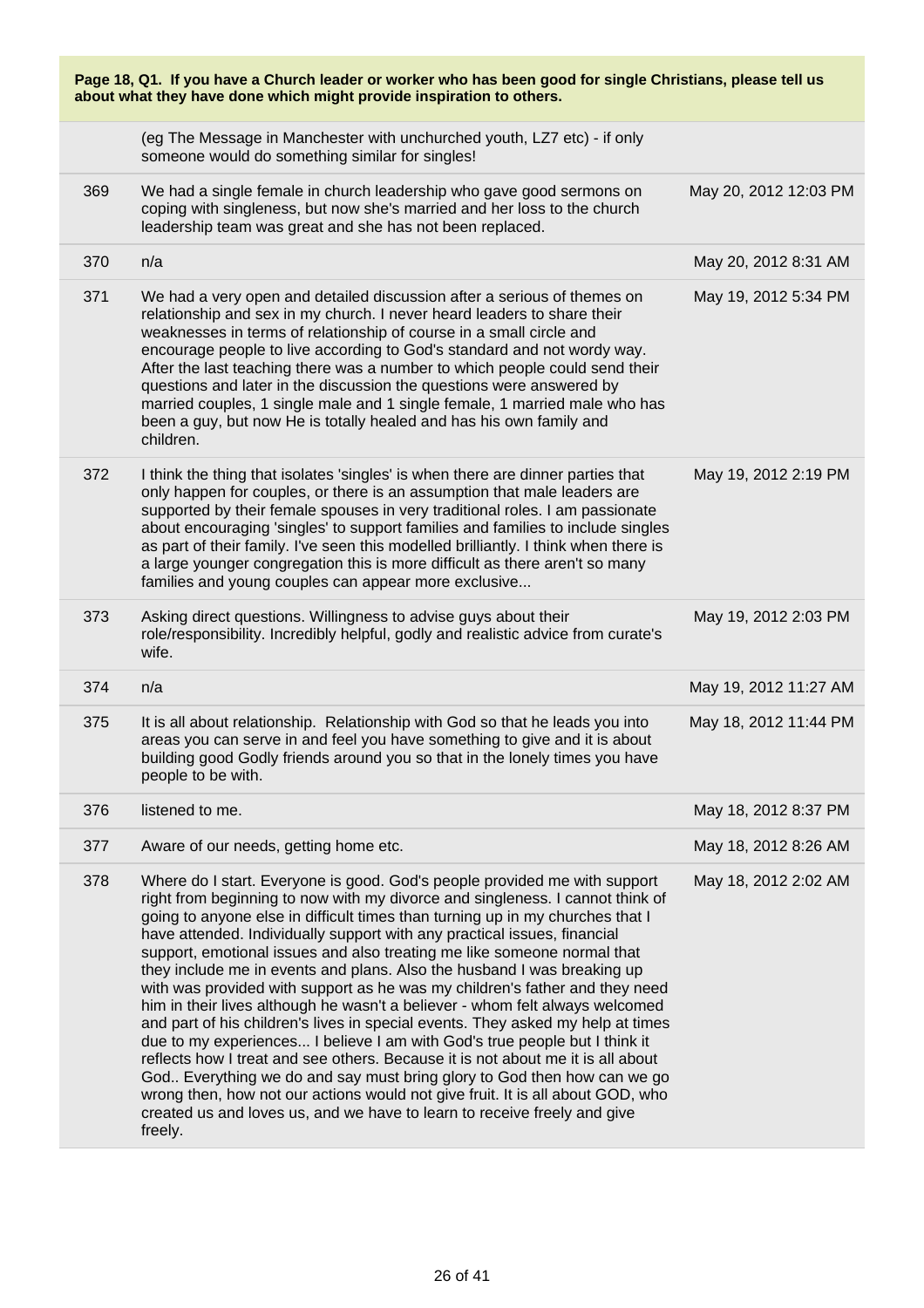| 379 | See Q18. I felt very supported by the leader of my previous church and his<br>wife. They really did (and still do) treat me like family - having me over for<br>meals, inviting me to stay at Christmas etc. It was particularly helpful<br>knowing that they were there to support me, as I had no family in the town<br>and also was unable to visit my parents for over a year. Also in a wider<br>context, I felt that as a group of singles, we were acknowledged and<br>accepted in the main church meetings. | May 17, 2012 2:52 PM  |
|-----|---------------------------------------------------------------------------------------------------------------------------------------------------------------------------------------------------------------------------------------------------------------------------------------------------------------------------------------------------------------------------------------------------------------------------------------------------------------------------------------------------------------------|-----------------------|
| 380 | my church has a single parent ministry                                                                                                                                                                                                                                                                                                                                                                                                                                                                              | May 17, 2012 2:35 PM  |
| 381 | If only!!! They haven't been bad  just a bit inadequate I suppose. It's a<br>tricky issue but always something that could be done better.                                                                                                                                                                                                                                                                                                                                                                           | May 17, 2012 12:58 PM |
| 382 | they shared their experiences as a single person which was encouraging<br>and inspirational                                                                                                                                                                                                                                                                                                                                                                                                                         | May 17, 2012 10:18 AM |
| 383 | Pastors, a couple, led month-long+ series on relationships in Feb 2012 with<br>biblical teaching about marriage and the conduct of singless and couples.<br>Had open sessions for Q&As. Culminated in complimentary meal for<br>congregation to celebrate more than 20 years of their marriage. Also in<br>recent years they did the love languages as a service and excercise for each<br>attending post-service session to find theirs.                                                                           | May 17, 2012 8:02 AM  |
| 384 | <b>No</b>                                                                                                                                                                                                                                                                                                                                                                                                                                                                                                           | May 17, 2012 7:32 AM  |
| 385 | n/a                                                                                                                                                                                                                                                                                                                                                                                                                                                                                                                 | May 16, 2012 7:33 PM  |
| 386 | Doesn't make you feel like a freak or 'sad' that you have not found a partner<br>yet and encourages fellowship and friendship regardless of singleness. I am<br>sure they would try to match make if there were more men on the scene!                                                                                                                                                                                                                                                                              | May 16, 2012 10:16 AM |
| 387 | Nothing!                                                                                                                                                                                                                                                                                                                                                                                                                                                                                                            | May 16, 2012 8:09 AM  |
| 388 | To admit that a desire for a partner is a God given one, not `dirty` and lustful.<br>To accept that one has human tastes in this matter                                                                                                                                                                                                                                                                                                                                                                             | May 16, 2012 1:14 AM  |
| 389 | have excepted me and i nclude me me in their events                                                                                                                                                                                                                                                                                                                                                                                                                                                                 | May 15, 2012 2:00 PM  |
| 390 | As before, they have encouraged us to get involved in leadership and<br>serving. Whilst the general perception that marriage is the ideal situation,<br>this is often from others in the church, rather than the pastor, who will<br>recognise us all as individuals with our own talents and abilities.                                                                                                                                                                                                            | May 15, 2012 1:01 PM  |
| 391 | I am the youth leader (am i allowed to put in comments about myself lol) - I<br>invite the youth for home group every 2 weeks and try to put the Bible into<br>practical every day life situations that they can relate to. I invite them around<br>for tea aswell most weeks. We go on holiday together. We evangelise<br>togther a couple of times a week around our town centre. The thrill of the<br>Lord saving a soul through one the youth is amazing.                                                       | May 14, 2012 6:30 PM  |
| 392 | Started up a support group for female divorcees in the church                                                                                                                                                                                                                                                                                                                                                                                                                                                       | May 14, 2012 3:03 PM  |
| 393 | I have had church leader who did the opposite and stated that single people<br>needed to have courage and put themselves out there. Not realising that it<br>takes more courage to stay single andnot be in any relationship just for the<br>sake of being in a relationship.                                                                                                                                                                                                                                       | May 14, 2012 1:35 PM  |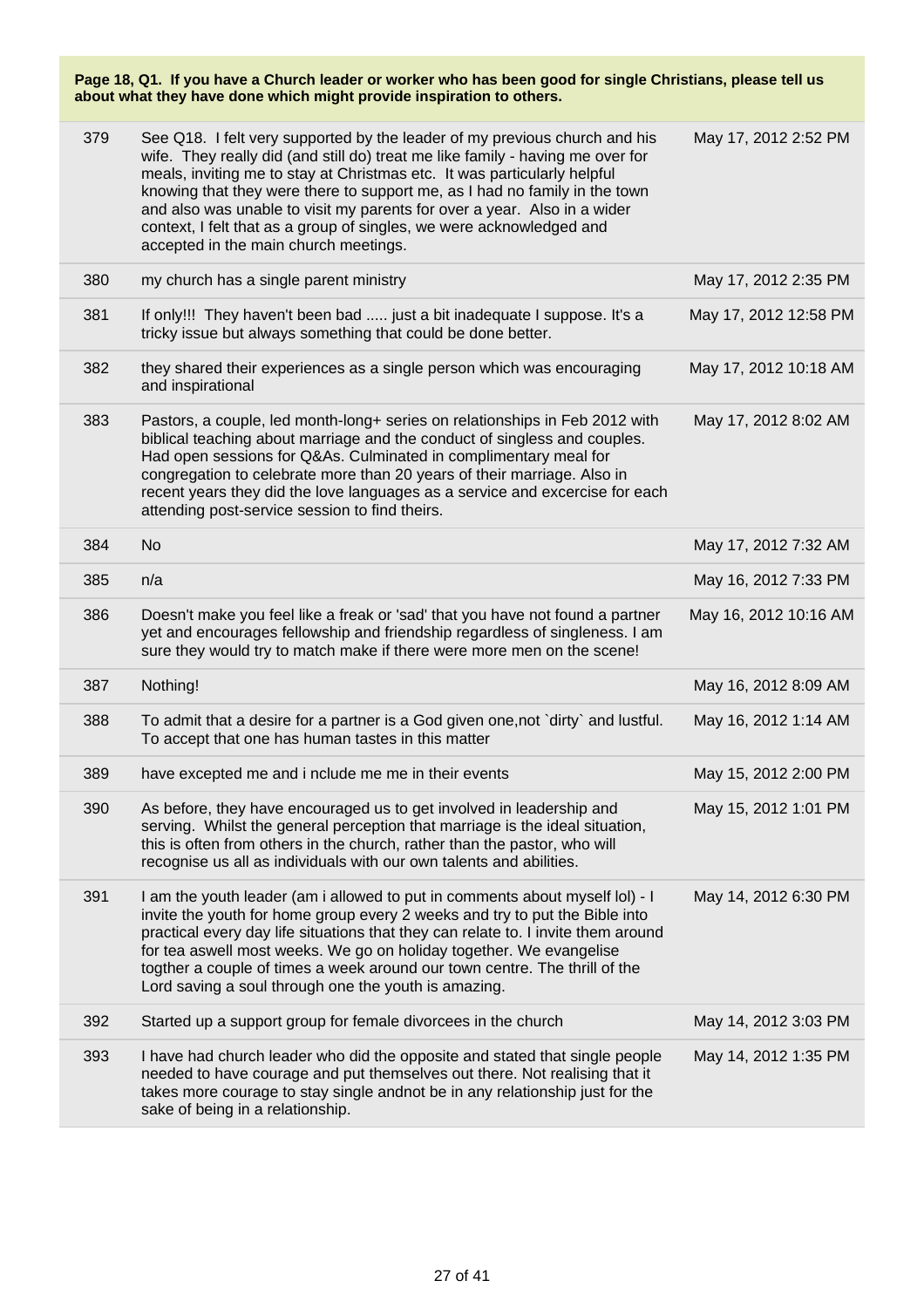|     | Page 18, Q1. If you have a Church leader or worker who has been good for single Christians, please tell us<br>about what they have done which might provide inspiration to others.                                                                                                                                                                                                                                                                                                                                                                                                                                                                                                                                                                                            |                       |  |  |
|-----|-------------------------------------------------------------------------------------------------------------------------------------------------------------------------------------------------------------------------------------------------------------------------------------------------------------------------------------------------------------------------------------------------------------------------------------------------------------------------------------------------------------------------------------------------------------------------------------------------------------------------------------------------------------------------------------------------------------------------------------------------------------------------------|-----------------------|--|--|
| 394 | The minister's wife in my last church encouraged me to start a very informal<br>women's study group. This comprised of a number of (under 60 year old! ie<br>20s - 50s) women who for one reason didn;t feel part of the 'in' crowd. We<br>were a group who could be real with each other and it was good to here of<br>each others joys and tribulations. It was a good lesson to hear from the<br>perspective of those who were married and had kids that the grass isn't<br>always greener on the other side and vice versa!                                                                                                                                                                                                                                               | May 14, 2012 12:35 PM |  |  |
| 395 | Having spent time thinking about this I now realise that I perhaps could have<br>done with more input into the spiritual side of the single life. I have never felt<br>discriminated against but realise that while relationships are celebrated,<br>singleness isn't.                                                                                                                                                                                                                                                                                                                                                                                                                                                                                                        | May 14, 2012 11:47 AM |  |  |
| 396 | In a previous church there were optional seminars for single women that<br>encompassed issues like dating and boundaries in dating that were very<br>helpful.                                                                                                                                                                                                                                                                                                                                                                                                                                                                                                                                                                                                                 | May 14, 2012 6:43 AM  |  |  |
| 397 | Sharing with other single church members/co-leaders has been the most<br>helpful.                                                                                                                                                                                                                                                                                                                                                                                                                                                                                                                                                                                                                                                                                             | May 14, 2012 3:44 AM  |  |  |
| 398 | sadly none                                                                                                                                                                                                                                                                                                                                                                                                                                                                                                                                                                                                                                                                                                                                                                    | May 13, 2012 3:01 PM  |  |  |
| 399 | Our church pastor invited me over for a coffee with him and his wife. They<br>very lovingly listened to my worries and fears, and prayed with me.                                                                                                                                                                                                                                                                                                                                                                                                                                                                                                                                                                                                                             | May 13, 2012 2:06 PM  |  |  |
| 400 | Regular teaching and training events at large central London church when I<br>was a young Christian. Very helpful.                                                                                                                                                                                                                                                                                                                                                                                                                                                                                                                                                                                                                                                            | May 13, 2012 1:54 PM  |  |  |
| 401 | Not about a leader, but our church has an 18 to 35 group that is more singles<br>than not and is a vital fellowship group for people to meet each other, share<br>what's on their mind and have close friendship - aside from the Christian<br>aspects of the group. The minister suggested ending the group because the<br>members 'should all be part of the adult church now anyway' but perhaps<br>had lost sight of how singles don't have people to talk to at home often and<br>need a time and space at church simply to 'have friendship' and a very<br>strong sense of belonging.                                                                                                                                                                                   | May 13, 2012 12:07 PM |  |  |
| 402 | n/a                                                                                                                                                                                                                                                                                                                                                                                                                                                                                                                                                                                                                                                                                                                                                                           | May 13, 2012 5:14 AM  |  |  |
| 403 | Their was a young trainee who rented next door for a while after living with<br>the Vicar at first  he is very active in India he is energetic and a true<br>christian spiritual young man who will always try to help anyone  he was<br>and is a great inspiration to mehe is always there for a prayerand when in<br>the area( he comes back and raises money to go back to help out in India<br>from time to time) we arrange to get together with my other peer/ lady friend<br>from churchhe will soon be coming again! it is wonderful to know such a<br>Christian as hea priveledge! Prays for my Mum all the time I don,t need<br>to ask! amazing how such a young man was such a help I was very<br>luckyas through him with some one higher we got my home blessed! | May 12, 2012 8:35 AM  |  |  |
| 404 | At one time we did have a single parents group but that seemed to fizzle out.<br>It was good at the time - was set up by a couple of leaders.                                                                                                                                                                                                                                                                                                                                                                                                                                                                                                                                                                                                                                 | May 12, 2012 7:39 AM  |  |  |
| 405 | The vicar of the last church I went to, which was Liberal Anglican, was<br>accepting of single people and would never have dreamt of asking awkward<br>questions or making you feel out of place.                                                                                                                                                                                                                                                                                                                                                                                                                                                                                                                                                                             | May 12, 2012 5:28 AM  |  |  |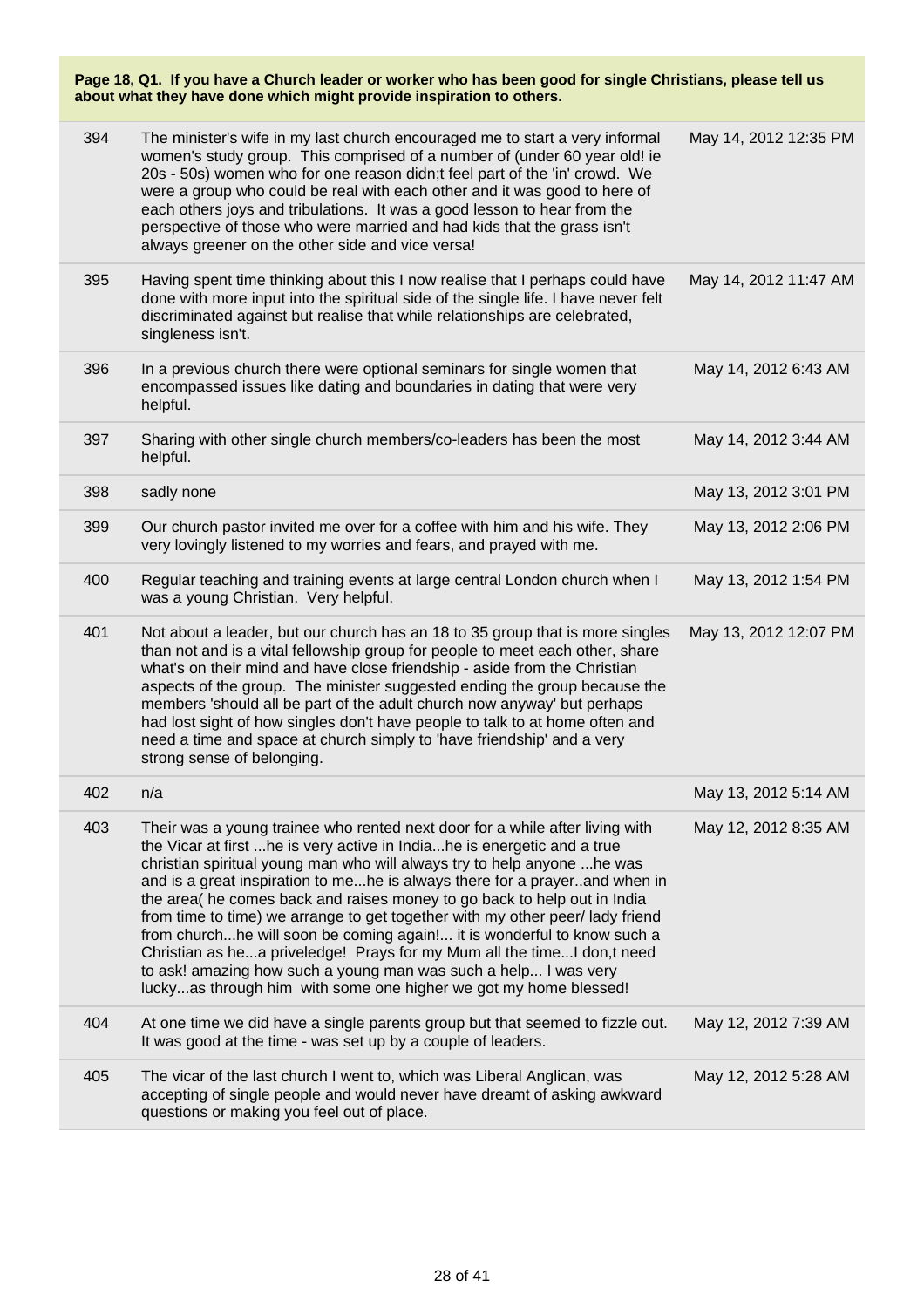| 406 | <b>NIL</b>                                                                                                                                                                                                                                                                                                                                                                  | May 12, 2012 5:24 AM  |
|-----|-----------------------------------------------------------------------------------------------------------------------------------------------------------------------------------------------------------------------------------------------------------------------------------------------------------------------------------------------------------------------------|-----------------------|
| 407 | We had a church leader who was single and she longed to be married.<br>However, she did not let her marital status stop her from doing what she felt<br>God call her to do, so she has been a massive inspiration to keep our eyes<br>on God rather than focus on ourselves.                                                                                                | May 11, 2012 1:59 PM  |
| 408 | They have a open house policy. They also ask very honest questions (single<br>male) regarding issues facing facing a single male. They also let me sleep<br>over christmas eve when I didn't want to be on my own and I joined in<br>Christmas morning when I was missing my own children.                                                                                  | May 11, 2012 1:44 PM  |
| 409 | Better to ask what we can do to support our churches rather than to assume<br>that they are there to meet all of our needs.                                                                                                                                                                                                                                                 | May 11, 2012 9:17 AM  |
| 410 | I think gathering to serve God is a good way forward. It removes the focus<br>from, 'Oh no, I'm still single' to something more constructive. While you're<br>building something good, something good might happen. It's along the<br>principle of a watched kettle never boiling. Put the kettle on, and start doing<br>the washing up.                                    | May 10, 2012 2:21 PM  |
| 411 | Ţ                                                                                                                                                                                                                                                                                                                                                                           | May 10, 2012 12:26 PM |
| 412 | They recognise my giftings and what i achieve/do with my life. There have<br>been comments about my time and i realise that i would have to make<br>sacrifices in other areas to have time to persue a relationship. There are no<br>expectations but where answering your questions is difficult is that they know<br>that i really want to get married and have children. | May 10, 2012 11:37 AM |
| 413 | They ahve been a listening hear and advisor                                                                                                                                                                                                                                                                                                                                 | May 10, 2012 8:55 AM  |
| 414 | They have actively tried to organise activities which might offer opportunities<br>to bring single Christians together. Also their guidance and approach is<br>Christ-centred, encouraging an individual to see their current situation from<br>the perspective of eternity and what might be God's plan.                                                                   | May 10, 2012 3:54 AM  |
| 415 | Like I said before, Pastor Matthew's annual Single Mingle summit for single<br>Christians of all ages is a source of inspiration but singles need to be<br>inspired more than once in a year!                                                                                                                                                                               | May 10, 2012 1:40 AM  |
| 416 | support, prayer, encouragement and love. Invites to social things, invites for<br>dinner etc.                                                                                                                                                                                                                                                                               | May 9, 2012 2:38 PM   |
| 417 | None                                                                                                                                                                                                                                                                                                                                                                        | May 9, 2012 2:17 PM   |
| 418 | I would say - in all humility - that's me, because my professional experience<br>in psychotherapy and mental health is available to fellow members, who also<br>enrich me with their life experience, faith and advice.                                                                                                                                                     | May 9, 2012 2:01 PM   |
| 419 | Had a course looking at the various aspects of life - singleness being one of<br>them.                                                                                                                                                                                                                                                                                      | May 9, 2012 12:50 PM  |
| 420 | My God mother she is my advisor                                                                                                                                                                                                                                                                                                                                             | May 9, 2012 12:40 PM  |
| 421 | I have friends who encourage the single church members, sometimes as<br>match makers others just encouraging to embrace them into their family,<br>invite them to things etc                                                                                                                                                                                                | May 9, 2012 7:39 AM   |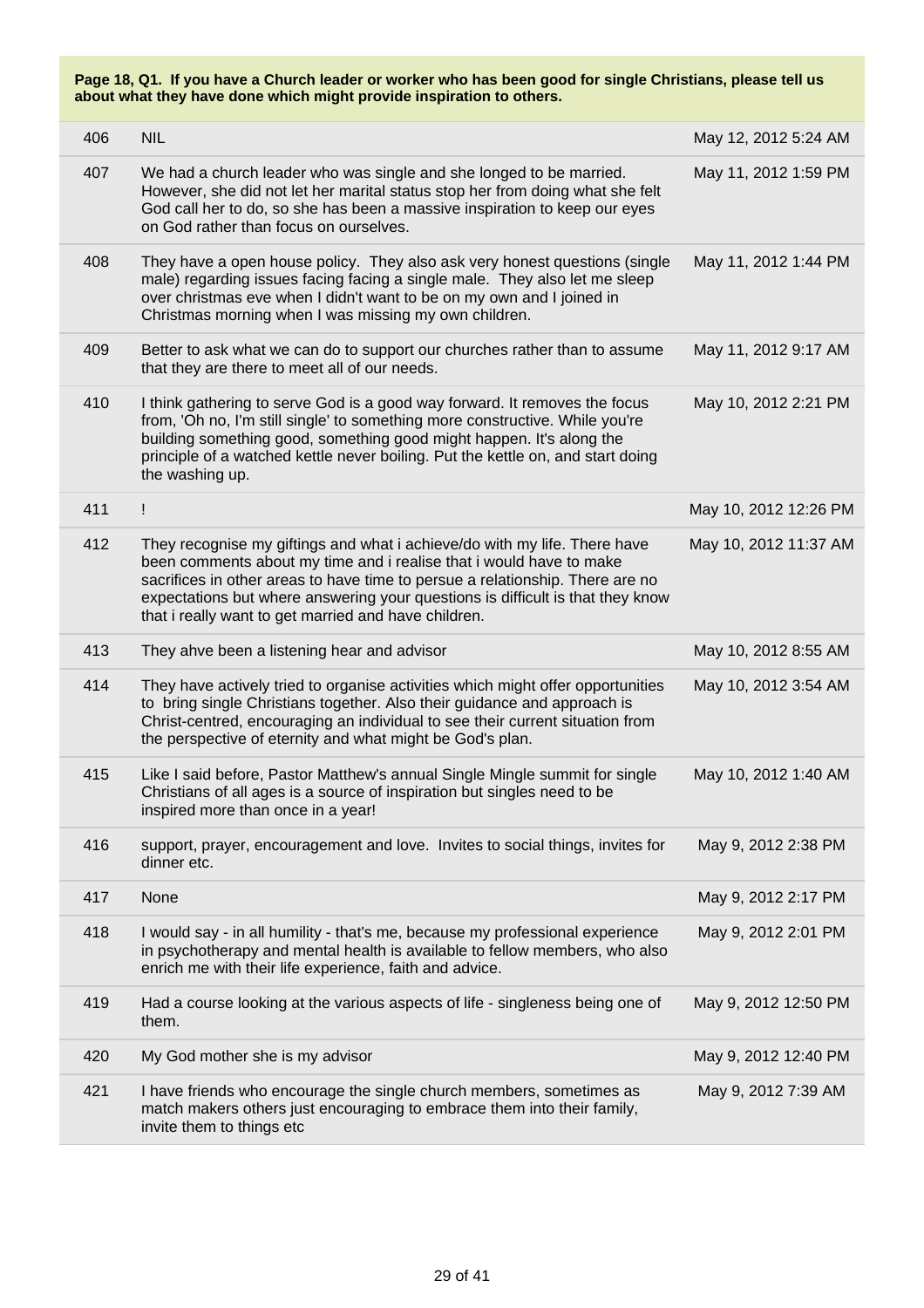| Page 18, Q1. If you have a Church leader or worker who has been good for single Christians, please tell us<br>about what they have done which might provide inspiration to others. |                                                                                                                                                                                                                                                                                                                                                                                                                                                                                                                                         |                      |  |
|------------------------------------------------------------------------------------------------------------------------------------------------------------------------------------|-----------------------------------------------------------------------------------------------------------------------------------------------------------------------------------------------------------------------------------------------------------------------------------------------------------------------------------------------------------------------------------------------------------------------------------------------------------------------------------------------------------------------------------------|----------------------|--|
| 422                                                                                                                                                                                | Church Leader - who also works at Leigh Abbey, Devon is a good listener<br>and counsellor, is non judgemental and very helpful.                                                                                                                                                                                                                                                                                                                                                                                                         | May 9, 2012 7:23 AM  |  |
| 423                                                                                                                                                                                | Included the subject in a sermon.                                                                                                                                                                                                                                                                                                                                                                                                                                                                                                       | May 8, 2012 2:26 PM  |  |
| 424                                                                                                                                                                                | Be relevant really. To bring the mendo stuff guys like to do. Combine with<br>other churches and form a football/rugby team. That way these guys will<br>bring their friends and relationships will begin to form etc. Same for<br>womendo things that women like to do It's all about building<br>relationships and doing things together that you would do normally with your<br>friends. Organize a movie night and extend it to your friends, non<br>Christianseveryone likes to see a movie!                                       | May 8, 2012 12:20 PM |  |
| 425                                                                                                                                                                                | More single people in leadership would provide more inspiration.                                                                                                                                                                                                                                                                                                                                                                                                                                                                        | May 8, 2012 9:56 AM  |  |
| 426                                                                                                                                                                                | Minister used some of what I had said (anonomously) as part of sermon<br>about inclusiveness and labels.                                                                                                                                                                                                                                                                                                                                                                                                                                | May 8, 2012 6:53 AM  |  |
| 427                                                                                                                                                                                | They were kind and understanding                                                                                                                                                                                                                                                                                                                                                                                                                                                                                                        | May 8, 2012 2:56 AM  |  |
| 428                                                                                                                                                                                | There isn't one.                                                                                                                                                                                                                                                                                                                                                                                                                                                                                                                        | May 7, 2012 5:57 PM  |  |
| 429                                                                                                                                                                                | I've never known any.                                                                                                                                                                                                                                                                                                                                                                                                                                                                                                                   | May 7, 2012 3:17 PM  |  |
| 430                                                                                                                                                                                | see above                                                                                                                                                                                                                                                                                                                                                                                                                                                                                                                               | May 7, 2012 3:16 PM  |  |
| 431                                                                                                                                                                                | Seeing other single women in the church living happy, fulfilled lives and<br>being fully integrated into the life of the church, as well as being included in<br>the lives of families in the church, is an inspiration and encouragement to<br>me.                                                                                                                                                                                                                                                                                     | May 7, 2012 2:36 PM  |  |
| 432                                                                                                                                                                                | We had a couples evening, and he and other leaders remarked that we<br>should have one for singles too.                                                                                                                                                                                                                                                                                                                                                                                                                                 | May 7, 2012 2:24 PM  |  |
| 433                                                                                                                                                                                | In my experience there are often one or two church workers (very rarely a<br>church leader though) have been there as a shoulder to cry on. That's all!                                                                                                                                                                                                                                                                                                                                                                                 | May 7, 2012 1:10 PM  |  |
| 434                                                                                                                                                                                | <b>NA</b>                                                                                                                                                                                                                                                                                                                                                                                                                                                                                                                               | May 7, 2012 12:56 PM |  |
| 435                                                                                                                                                                                | So sorry, I would love to give you a positive story here but having been 10<br>years at this high profile church and only attended one singles day (aware of<br>only one other such event in the time) I don't feel in a position to comment.<br>Inter-church events seem to be popular, but usually set up by individuals, not<br>church leaders or workers.                                                                                                                                                                           | May 7, 2012 12:39 PM |  |
| 436                                                                                                                                                                                | I don't know who has been good for single Christians                                                                                                                                                                                                                                                                                                                                                                                                                                                                                    | May 7, 2012 11:09 AM |  |
| 437                                                                                                                                                                                | Some people think they have a 'ministry for singles' - but this particular<br>couple don't! We are not 'projects' to feel sorry for!                                                                                                                                                                                                                                                                                                                                                                                                    | May 7, 2012 11:05 AM |  |
| 438                                                                                                                                                                                | The leaders at HTB have listened to people's concerns over the past year,<br>and this is why the decision has been made to address it in sermons - it is a<br>great result. Ultimately, it is the teaching on the goodness of God that will<br>make the difference in people's lives. Once people experience a revelation<br>of the goodness of God, and of their value as a single person, then single life<br>partnering God can become the adventure it was intended to be. This is<br>modeled by many of the church leaders at HTB. | May 7, 2012 10:43 AM |  |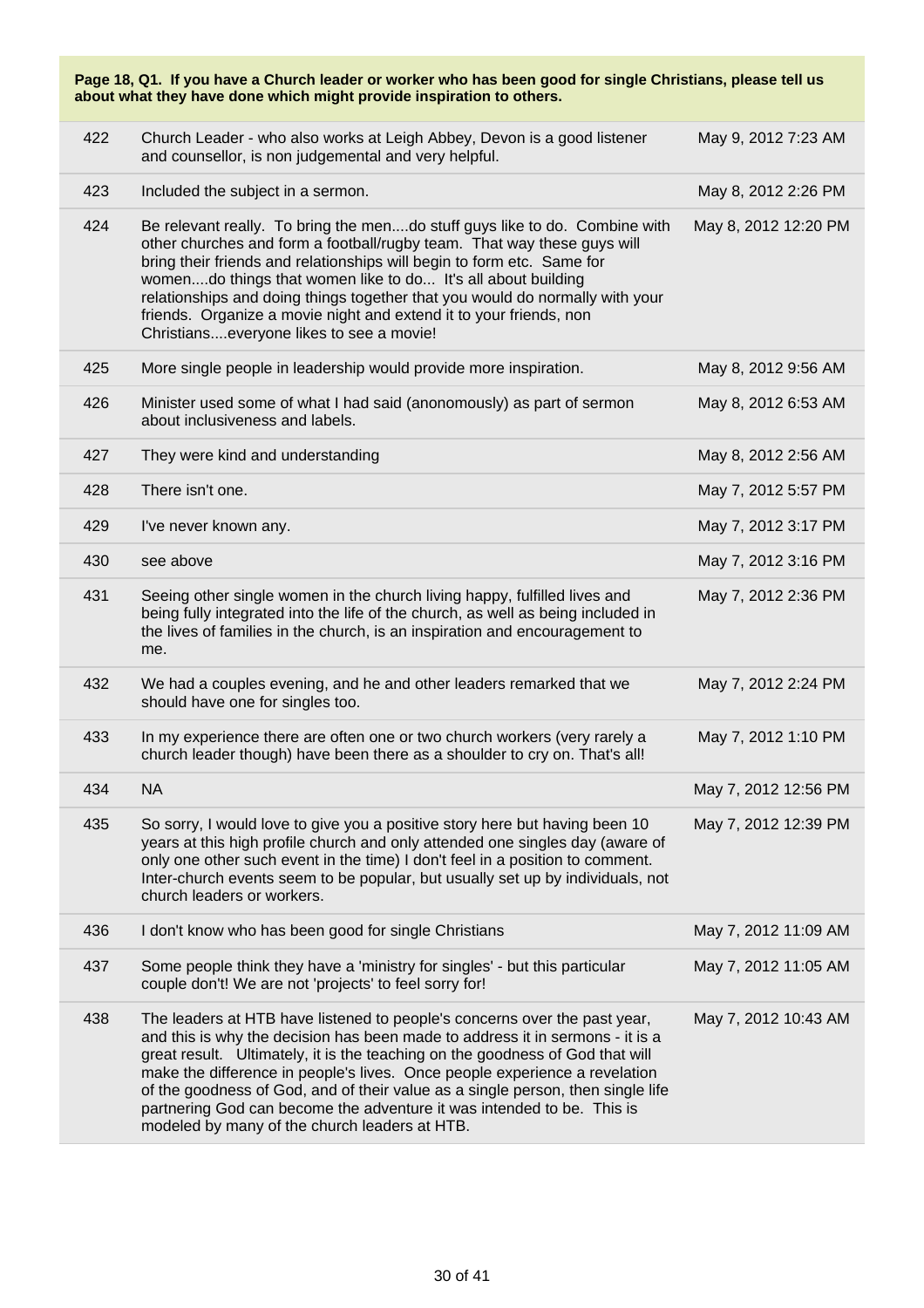**Page 18, Q1. If you have a Church leader or worker who has been good for single Christians, please tell us about what they have done which might provide inspiration to others.** 439 they are led to identify and speak to single people and intorduce single people following chruch guidelines May 7, 2012 10:33 AM 440 n/a May 7, 2012 9:45 AM 441 n/a May 7, 2012 8:29 AM 442 Shared own experience. Still been single themselves! Not know all the May 7, 2012 5:01 AM

answers. Not expect each person to fit into the mold, or perhaps even want

- to 443 Influence church activities to make sure things are inclusive and see people for their gifts May 7, 2012 2:51 AM 444 My previous minister built a positive pastoral relationship with singles in the church and was therefore able to ask them questions about how they were getting on. I felt part of the church family. He wasn't afraid to talk about the issues. May 7, 2012 2:15 AM 445 We have a great youth leader . Other leaders great too but don't know of anything specific they do for singles. May 7, 2012 1:39 AM
- 446 Very practical support when I am feeling lonely. A big effort made to make sure that I don't feel left out. The ability to be able to talk frankly about some of my frustrations and struggles and friends to pray with on some of these issues. Also, I am allowed to see the ups and downs of some of the marriage relationships around me, and am constantly reminded that the grass is not always greener. Plus, I am given emotional and financial support on the odd occasions that I need it. May 6, 2012 7:26 PM 447 One that encourages single men to have a healthy attitude to women and dating. The ratios are very skewed, and men so often get away with "murder" in the way they treat the girls in church. They need solid advice. Literature May 6, 2012 4:38 PM
- for singles is only read by women, so the men need personal guidance. 448 Yes, I told my pastor how I felt about someone and I understood she felt the same and was guided to stay good friends and don't be moved too much by feelings but keep myself grounded and pray. The future really must be based on how we honestly communicate and work together and to keep the rose coloured spectacles firmly off. As christians we can't just walk away afterwards and it is expected to be for life. May 6, 2012 3:29 PM 449 My discipler has always helped me to focus on God's plans and me staying May 6, 2012 1:58 PM
- in his plans for my life, including his plans for relationships both in a friendship and relationship way. She has often encouraged me to get alongside other Christians to build deep and meaningful relationships - this helps to build my feeling of lonlienss of being unknown. As a single Christian there are also three or four other single ladies in the church. One of these makes a real effort to have us round for dinner with other ladies and build relationships. Although this doesn't specifically help me, I know it blesses her. My discipler has always been totally honest with me when I wobble about still being single aged 40 - she reminds me I choose God's ways and not my own. A lasting, honest relationship like this has been crucial to me -as has my own honesty about when I struggle - equally not making singleness the biggest issue but godliness.

450 I have not had any leader who was single. May 6, 2012 1:29 PM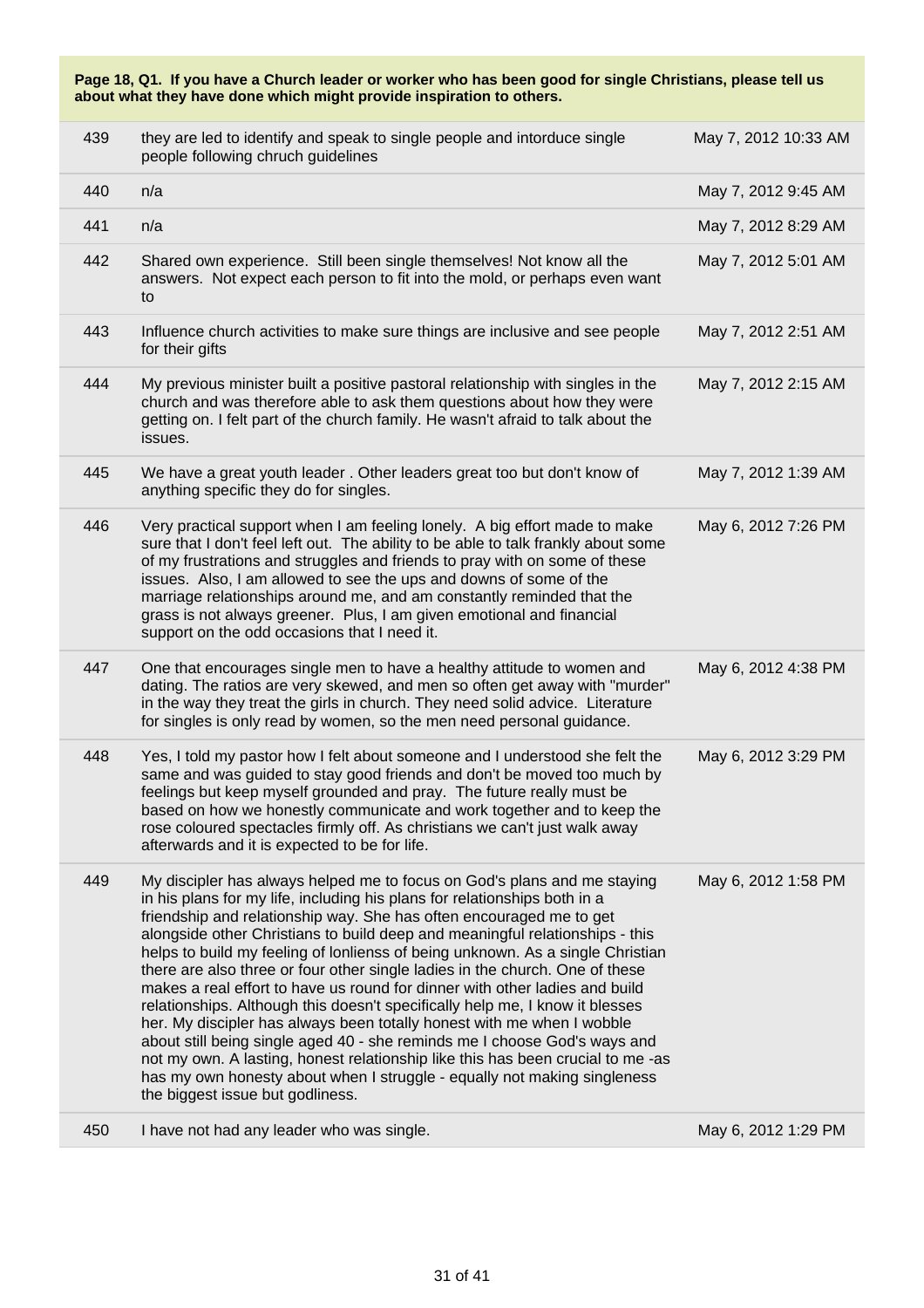| Page 18, Q1. If you have a Church leader or worker who has been good for single Christians, please tell us<br>about what they have done which might provide inspiration to others. |                                                                                                                                                                                                                                                                                                                                                                                                                                                                                                                                                                                                                                                                                                                                                        |                      |  |
|------------------------------------------------------------------------------------------------------------------------------------------------------------------------------------|--------------------------------------------------------------------------------------------------------------------------------------------------------------------------------------------------------------------------------------------------------------------------------------------------------------------------------------------------------------------------------------------------------------------------------------------------------------------------------------------------------------------------------------------------------------------------------------------------------------------------------------------------------------------------------------------------------------------------------------------------------|----------------------|--|
| 451                                                                                                                                                                                | Shown christians who were single before myself and how they lived full lives.<br>Explained the benefits of me being single and prayed over my content of the<br>situation.                                                                                                                                                                                                                                                                                                                                                                                                                                                                                                                                                                             | May 6, 2012 1:13 PM  |  |
| 452                                                                                                                                                                                | Oh - please reveal the answers to the rest of us - we need lots of ideas<br>please.                                                                                                                                                                                                                                                                                                                                                                                                                                                                                                                                                                                                                                                                    | May 6, 2012 12:05 PM |  |
| 453                                                                                                                                                                                | Most single leaders I have known have been involved in youth work<br>(common practice), occasionally worship and very occasionally preaching.<br>Apart from that, they have been encouraged to do a lot of serving (running<br>people around, community work, putting out chairs, PA etc) as they are<br>deemed to have more spare time as they are single.                                                                                                                                                                                                                                                                                                                                                                                            | May 6, 2012 11:15 AM |  |
| 454                                                                                                                                                                                | I think the best advice I have been given is to concentrate on where you are<br>today and not dread the future, to try and see what you have today as a gift. I<br>try to celebrate all that I can do because I'm single and childless and try to<br>think it may change one day. I was also advised to change the things I can<br>and accept what I can't change,                                                                                                                                                                                                                                                                                                                                                                                     | May 6, 2012 9:54 AM  |  |
| 455                                                                                                                                                                                | Presently and in the past - 1. Prayed with me 2. Listen to my fears for the<br>future and hopes 3. Tried to network with other churches to set up a 'singles'<br>group' and get backing with them 4. They have researched the lack of<br>availability to meet practising Christians who are single and in my area and<br>are trying to address this area. 5. Acknowledge that this 'group' of singles are<br>not catered for in Church life, nor supported to meet a christian spouse pro-<br>actively. 6. Tried to consider how as a church we can rectify this situation to<br>bring particularly singles and indeed Men into the church environment. But<br>really this is one persons quest with me at the minute and not a church focus<br>sadly. | May 6, 2012 8:25 AM  |  |
| 456                                                                                                                                                                                | Our Pastoral Care leader and Study grp leader are both divorced women.<br>They are both very caring and independent. Good role models.                                                                                                                                                                                                                                                                                                                                                                                                                                                                                                                                                                                                                 | May 6, 2012 7:09 AM  |  |
| 457                                                                                                                                                                                | None                                                                                                                                                                                                                                                                                                                                                                                                                                                                                                                                                                                                                                                                                                                                                   | May 6, 2012 6:31 AM  |  |
| 458                                                                                                                                                                                | There is a married woman in my church who goes the extra mile to try and<br>incoroprate me but is frustrated as she is aware there is not much for us.<br>She invites you round for lunch and calls you regularly. She is rare one in a<br>million angel                                                                                                                                                                                                                                                                                                                                                                                                                                                                                               | May 6, 2012 3:47 AM  |  |
| 459                                                                                                                                                                                | I'm surprised by this question. Is being a single a big issue? I see it as<br>something I need to address if I don't want to be single.                                                                                                                                                                                                                                                                                                                                                                                                                                                                                                                                                                                                                | May 6, 2012 1:47 AM  |  |
| 460                                                                                                                                                                                | Nothing that I've seen so far                                                                                                                                                                                                                                                                                                                                                                                                                                                                                                                                                                                                                                                                                                                          | May 5, 2012 4:40 PM  |  |
| 461                                                                                                                                                                                | No Church leader. at the local Church I used to attend regulalry, one of the<br>other sinige ladies aged 40-50 age range took the initiative to get the singles<br>in teh Church to have social times together                                                                                                                                                                                                                                                                                                                                                                                                                                                                                                                                         | May 5, 2012 3:36 PM  |  |
| 462                                                                                                                                                                                | accepted people for who they are and not received they with preconceived<br>opinions love everyone as God commands and accept that we are all a<br>work in progress and will get things wrong and love will conquer everything.                                                                                                                                                                                                                                                                                                                                                                                                                                                                                                                        | May 5, 2012 3:20 PM  |  |
| 463                                                                                                                                                                                | Encouraging people to get involved in housegroups / lifegroups, and<br>activities - exploring gifts etc.                                                                                                                                                                                                                                                                                                                                                                                                                                                                                                                                                                                                                                               | May 5, 2012 3:12 PM  |  |
| 464                                                                                                                                                                                | encouraged singles to set up their own group                                                                                                                                                                                                                                                                                                                                                                                                                                                                                                                                                                                                                                                                                                           | May 5, 2012 2:28 PM  |  |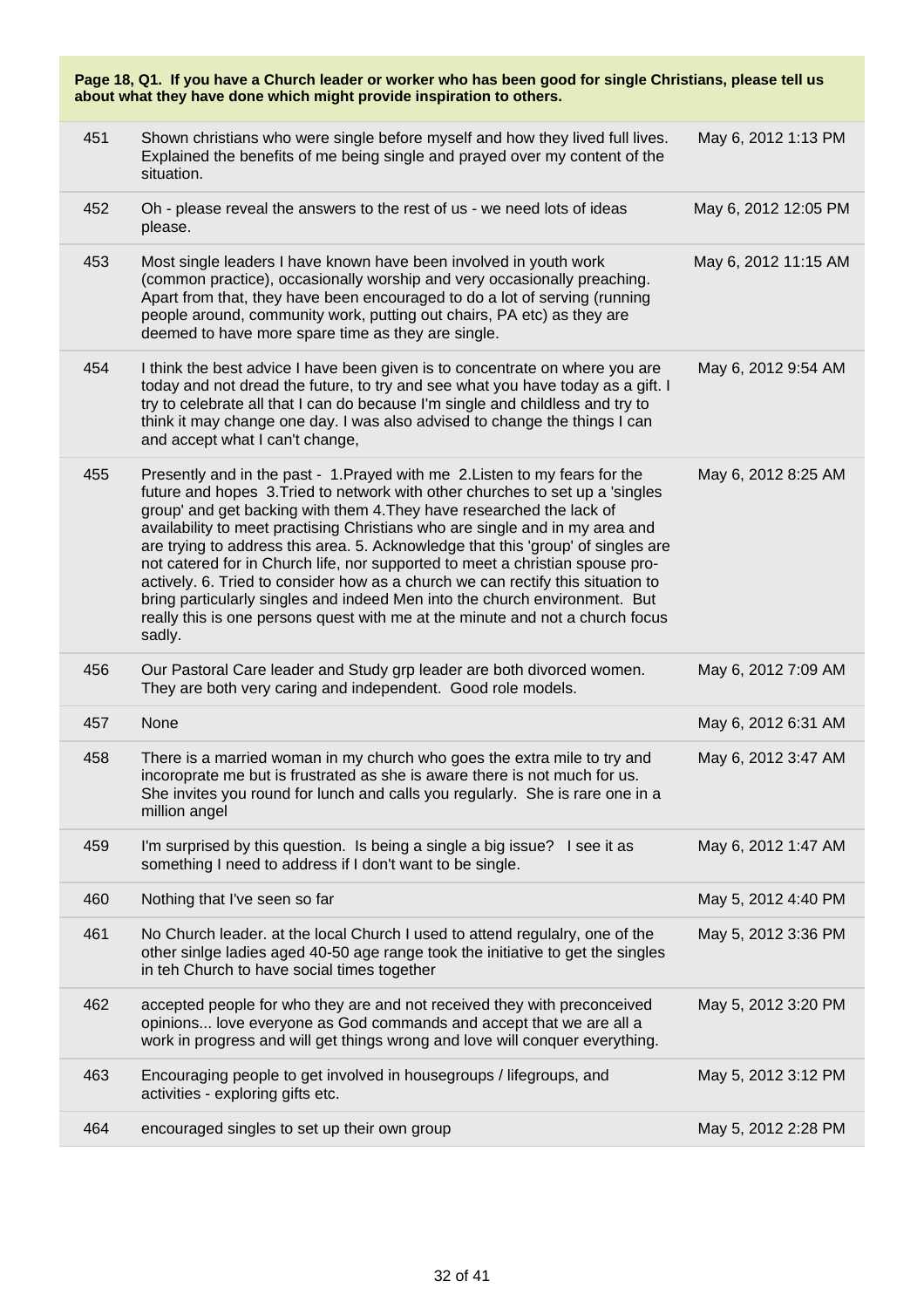| 465 | none                                                                                                                                                                                                                                                                                                                                                                                                                                                                                                                                                                                                                                                                                                                                                                                                                                                                                                                                                                                                                                                                                                       | May 5, 2012 2:04 PM  |
|-----|------------------------------------------------------------------------------------------------------------------------------------------------------------------------------------------------------------------------------------------------------------------------------------------------------------------------------------------------------------------------------------------------------------------------------------------------------------------------------------------------------------------------------------------------------------------------------------------------------------------------------------------------------------------------------------------------------------------------------------------------------------------------------------------------------------------------------------------------------------------------------------------------------------------------------------------------------------------------------------------------------------------------------------------------------------------------------------------------------------|----------------------|
| 466 | None as yet                                                                                                                                                                                                                                                                                                                                                                                                                                                                                                                                                                                                                                                                                                                                                                                                                                                                                                                                                                                                                                                                                                | May 5, 2012 1:03 PM  |
| 467 | I once had a vicar who preached the most inspiring sermon ever on the<br>question of divorce. (An older Anglican.) I was happily married at the time,<br>but it has stayed with me. He said that if we presume that Jesus was against<br>divorce, then divorce becomes the only "unforgivable sin" because it is a<br>state of being which, once we have entered it, we are unable to change -<br>except by remarriage, which, if Jesus is anti-divorce, leads to another<br>"unforgiveable sin". It is unthinkable that Christ intends divorcees to find<br>themselves in this unique and appalling state. He also said that a true<br>marriage occurs in the hearts of the two people involved - nowhere else. As<br>a priest he may inadvertantly officiate at a marriage of convenience, for<br>instance, or a forced marriage. If the two people involved do not marry in<br>their hearts, then there is no marriage in the sight of God, although there<br>may well be in the eyes of the state. It was a generous and loving sermon<br>that, when my marriage broke down, gave me huge consolation. | May 5, 2012 10:58 AM |
| 468 | None                                                                                                                                                                                                                                                                                                                                                                                                                                                                                                                                                                                                                                                                                                                                                                                                                                                                                                                                                                                                                                                                                                       | May 5, 2012 9:55 AM  |
| 469 | comments contained in previous notes                                                                                                                                                                                                                                                                                                                                                                                                                                                                                                                                                                                                                                                                                                                                                                                                                                                                                                                                                                                                                                                                       | May 5, 2012 9:33 AM  |
| 470 | Yes we did, but then she got married and moved to a different church                                                                                                                                                                                                                                                                                                                                                                                                                                                                                                                                                                                                                                                                                                                                                                                                                                                                                                                                                                                                                                       | May 5, 2012 6:30 AM  |
| 471 | They invite single people over for lunch on Sunday.                                                                                                                                                                                                                                                                                                                                                                                                                                                                                                                                                                                                                                                                                                                                                                                                                                                                                                                                                                                                                                                        | May 5, 2012 6:03 AM  |
| 472 | no comment                                                                                                                                                                                                                                                                                                                                                                                                                                                                                                                                                                                                                                                                                                                                                                                                                                                                                                                                                                                                                                                                                                 | May 5, 2012 3:49 AM  |
| 473 | See above. She started organising one off events - meal out, trip out for<br>single women                                                                                                                                                                                                                                                                                                                                                                                                                                                                                                                                                                                                                                                                                                                                                                                                                                                                                                                                                                                                                  | May 4, 2012 11:57 PM |
| 474 | Singles meetings arent "speed dating" but rather how to be Godly and pure<br>while being single and how to approach finding a partner in a way that<br>honors God                                                                                                                                                                                                                                                                                                                                                                                                                                                                                                                                                                                                                                                                                                                                                                                                                                                                                                                                          | May 4, 2012 11:38 PM |
| 475 | Previously I had a minister who was inclusive to all and treated all equally<br>and gave encouragement to use your gifts too.                                                                                                                                                                                                                                                                                                                                                                                                                                                                                                                                                                                                                                                                                                                                                                                                                                                                                                                                                                              | May 4, 2012 4:28 PM  |
| 476 | They listened and shared their own experiences of singleness. They are now<br>married.                                                                                                                                                                                                                                                                                                                                                                                                                                                                                                                                                                                                                                                                                                                                                                                                                                                                                                                                                                                                                     | May 4, 2012 3:04 PM  |
| 477 | Can't think of anyone in particular                                                                                                                                                                                                                                                                                                                                                                                                                                                                                                                                                                                                                                                                                                                                                                                                                                                                                                                                                                                                                                                                        | May 4, 2012 2:30 PM  |
| 478 | 20s-30s group leader is very open about looking for a husband, and going on<br>Christian Connection to do so.                                                                                                                                                                                                                                                                                                                                                                                                                                                                                                                                                                                                                                                                                                                                                                                                                                                                                                                                                                                              | May 4, 2012 2:11 PM  |
| 479 | Treated me as one of the church family- my age, gender, marriage status are<br>not mentioned but living a Christian walk is.                                                                                                                                                                                                                                                                                                                                                                                                                                                                                                                                                                                                                                                                                                                                                                                                                                                                                                                                                                               | May 4, 2012 1:30 PM  |
| 480 | As my church leader is himself remarried I know that he understands what it<br>is like being a divorced person in the church, which is half the battle.                                                                                                                                                                                                                                                                                                                                                                                                                                                                                                                                                                                                                                                                                                                                                                                                                                                                                                                                                    | May 4, 2012 1:26 PM  |
| 481 | My Church have never done anything like that                                                                                                                                                                                                                                                                                                                                                                                                                                                                                                                                                                                                                                                                                                                                                                                                                                                                                                                                                                                                                                                               | May 4, 2012 12:56 PM |
| 482 | There's an annual Singles day, which sounds hideous but is designed to<br>counteract the annual Marriage days and is actually really worth while.                                                                                                                                                                                                                                                                                                                                                                                                                                                                                                                                                                                                                                                                                                                                                                                                                                                                                                                                                          | May 4, 2012 12:54 PM |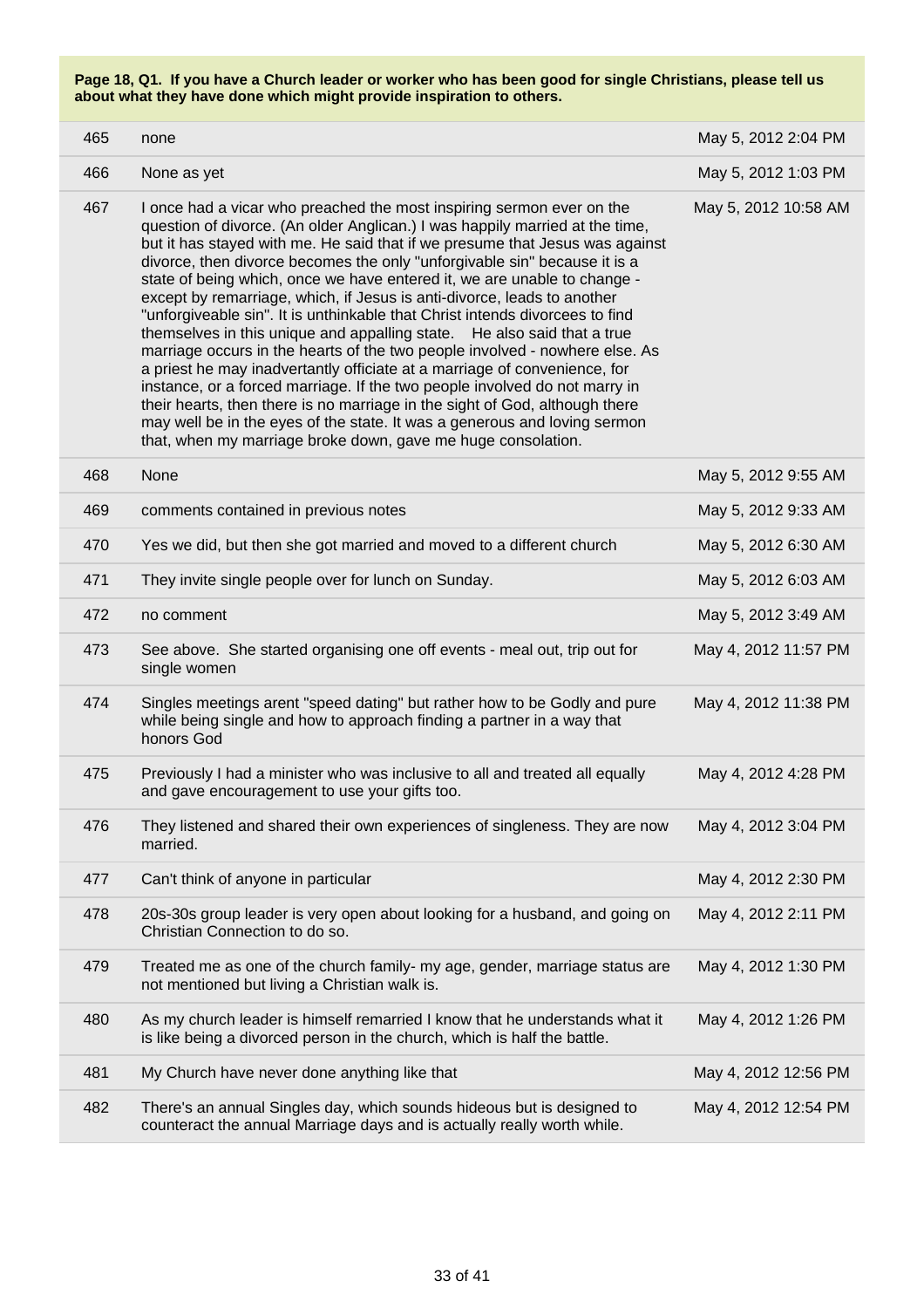**Page 18, Q1. If you have a Church leader or worker who has been good for single Christians, please tell us about what they have done which might provide inspiration to others.** 483 MY HOUSE GROUP LEADER HAS BEEN VERY WELCOMING. May 4, 2012 12:10 PM 484 We have a bereivement group to help discuss things that other people might find difficult to deal with. May 4, 2012 10:40 AM 485 Many of the mentors that are married are brilliant with talking to students and single women in general, I have always found them very helpful. May 4, 2012 8:52 AM 486 They have accepted me for who I am. May 4, 2012 7:47 AM 487 They organised dance opportunities or "tea and chat" events. May 4, 2012 7:09 AM 488 We try not to dissguse these things in case we are juged or misunderstood. Why we would like to meet someone that might become a friend or our future husbad. Also if we have been devoiced we should not be getting married if are ex his still alive. May 4, 2012 5:17 AM 489 The leaders in my church have never addressed my singleness or made me feel difference because of it. I think this is the most important thing. I don't want to feel different or 'special'. I just want to be me, single or not. May 4, 2012 4:22 AM 490 Anna - she is happily married but does not cut herself off from single people but has a real heart for serving Jesus and supporting people in her small group. Although she has three children and a husband you don't feel that she resents time away from that but that she genuinely cares. May 4, 2012 3:51 AM 491 I don't 'single' myself out as a single christian and have been welcomed and embraced by church leaders and home group members alike and I feel valued within the ministry I'm in. Sometimes when people expect to be overlooked, their expectations will be met as they unconsciously recreate the same experience. Hence the importance of counselling! May 4, 2012 3:36 AM Assume that the May 4, 2012 2:11 AM and the May 4, 2012 2:11 AM 493 Talking about how choices have consequences. & how certain things impact you whether you like them to or not May 4, 2012 2:03 AM 494 Sadly no !! The key is to have a heartfelt Biblical understanding of love and compassion - that their pain must become my pain and real to me. May 3, 2012 5:56 PM 495 - May 3, 2012 5:27 PM 496 NEVER TO TRUST ON LINE DATEING MANAGEMENT CONSUMING MAY 3, 2012 4:53 PM 497 Given the context of Cathedral worship, I think it would be inappropriate for a church leader to be "inspirational" towards single members of the congregation, unless specifically asked. May 3, 2012 2:35 PM 498 Good teaching last year on being accepted as a single and others not trying to find them a mate May 3, 2012 2:21 PM 499 No one. May 3, 2012 1:42 PM 500 Two people invited me for coffee, and another two for dinner - in 3 years. These were good times. Generally it is me who has to invite people to mine in order to get some company. May 3, 2012 1:17 PM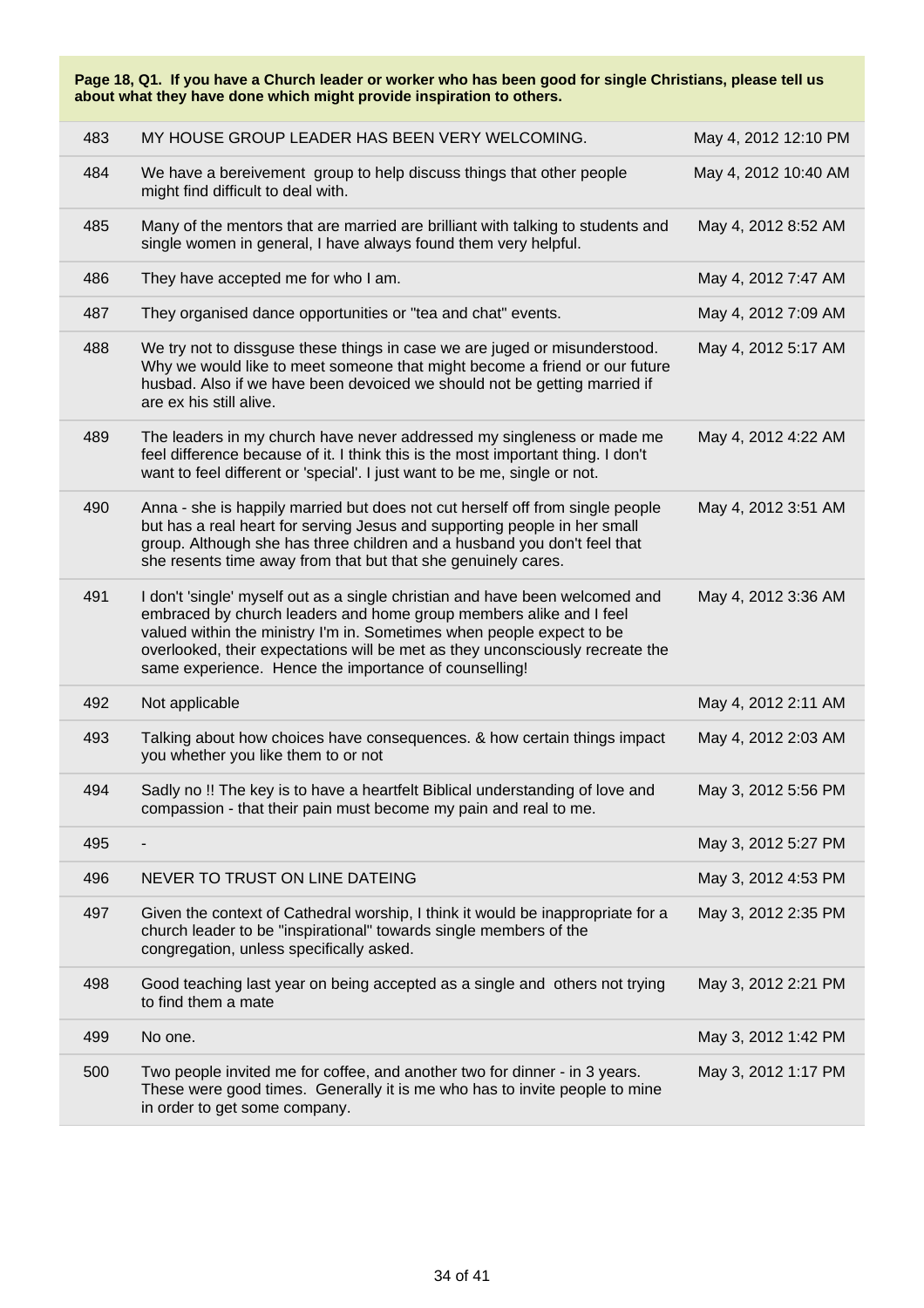| Page 18, Q1. If you have a Church leader or worker who has been good for single Christians, please tell us<br>about what they have done which might provide inspiration to others. |                                                                                                                                                                                                                                                                                                                                                                                                                                                                                                                                                                                                                                            |                      |  |
|------------------------------------------------------------------------------------------------------------------------------------------------------------------------------------|--------------------------------------------------------------------------------------------------------------------------------------------------------------------------------------------------------------------------------------------------------------------------------------------------------------------------------------------------------------------------------------------------------------------------------------------------------------------------------------------------------------------------------------------------------------------------------------------------------------------------------------------|----------------------|--|
| 501                                                                                                                                                                                | I am one of our church leaders and I hope I provide a good role model of<br>being fully involved in church life and that I look out for others.                                                                                                                                                                                                                                                                                                                                                                                                                                                                                            | May 3, 2012 1:00 PM  |  |
| 502                                                                                                                                                                                | Unfortunately I have never met any leader who has been good for single<br>Christians.                                                                                                                                                                                                                                                                                                                                                                                                                                                                                                                                                      | May 3, 2012 12:39 PM |  |
| 503                                                                                                                                                                                | I have a very good relationship with my pastor and his wife and they have a<br>very open house. They are very good at just having loads of people round for<br>food several nights a week which creates a very natural uncontrived<br>atmosphere in which to get to know people better. They are very good at<br>drawing 2 people together in conversation without being over-obvious /<br>match making - trully a gift!                                                                                                                                                                                                                   | May 3, 2012 12:36 PM |  |
| 504                                                                                                                                                                                | N/A                                                                                                                                                                                                                                                                                                                                                                                                                                                                                                                                                                                                                                        | May 3, 2012 12:22 PM |  |
| 505                                                                                                                                                                                | Has pointed to scripture, invited singles round for lunch, has recommended<br>singles christian organisations and singles christian holidays that have really<br>helped me. They say things like "if you'd like to come for dinner one night<br>this week, just let me know", "if you'd like a lift to the church bbq, just let us<br>know" invitations with no pressure are great.                                                                                                                                                                                                                                                        | May 3, 2012 12:12 PM |  |
| 506                                                                                                                                                                                | set up events that singles can attend so that connections can be made.                                                                                                                                                                                                                                                                                                                                                                                                                                                                                                                                                                     | May 3, 2012 11:49 AM |  |
| 507                                                                                                                                                                                | Gving time for prayer and just giving general advice                                                                                                                                                                                                                                                                                                                                                                                                                                                                                                                                                                                       | May 3, 2012 11:39 AM |  |
| 508                                                                                                                                                                                | excellent series on men women marriage singleness spanning 3 months -<br>very relevant EVEN for singles :)                                                                                                                                                                                                                                                                                                                                                                                                                                                                                                                                 | May 3, 2012 11:36 AM |  |
| 509                                                                                                                                                                                | N/A                                                                                                                                                                                                                                                                                                                                                                                                                                                                                                                                                                                                                                        | May 3, 2012 11:28 AM |  |
| 510                                                                                                                                                                                | - Accept that the single person has more experience of being single than he<br>does - Treats like an adult and an equal not as infantilising - Accepts that<br>the person has friends/family/work and personal commitments and cannot<br>devote all of their time to the Church - Does not try to make you feel better<br>by telling you anything or what he thinks you want to hear - Encourages you<br>to take responsibility for yourself - Does not try to convince you that you<br>should be single, you should be happy with it, it should be enough even<br>though it wasn't enough for him and he doesn't know what it feels like. | May 3, 2012 11:27 AM |  |
| 511                                                                                                                                                                                | Good counsel about seeking a partner.                                                                                                                                                                                                                                                                                                                                                                                                                                                                                                                                                                                                      | May 3, 2012 10:40 AM |  |
| 512                                                                                                                                                                                | One who listens with an open mind to my concerns, desires and<br>disappointments. One who accepts that not all singles will marry and are<br>complete in themselves. One who can see that long term friendships are<br>valuable in their own right.                                                                                                                                                                                                                                                                                                                                                                                        | May 3, 2012 10:37 AM |  |
| 513                                                                                                                                                                                | My retired church leader considers that the single people have more<br>disposable income than married and wouldn't fund anything. My previous<br>church ran annual parenting courses and marriage courses and nothing for<br>single people to attend - I don't mean a course about singleness, just<br>something more inclusive like evangelism!                                                                                                                                                                                                                                                                                           | May 3, 2012 10:02 AM |  |
| 514                                                                                                                                                                                | Organised specific ministries or events suitable to go to whether you're<br>single or not                                                                                                                                                                                                                                                                                                                                                                                                                                                                                                                                                  | May 3, 2012 9:58 AM  |  |
| 515                                                                                                                                                                                | Cant think of one!                                                                                                                                                                                                                                                                                                                                                                                                                                                                                                                                                                                                                         | May 3, 2012 8:40 AM  |  |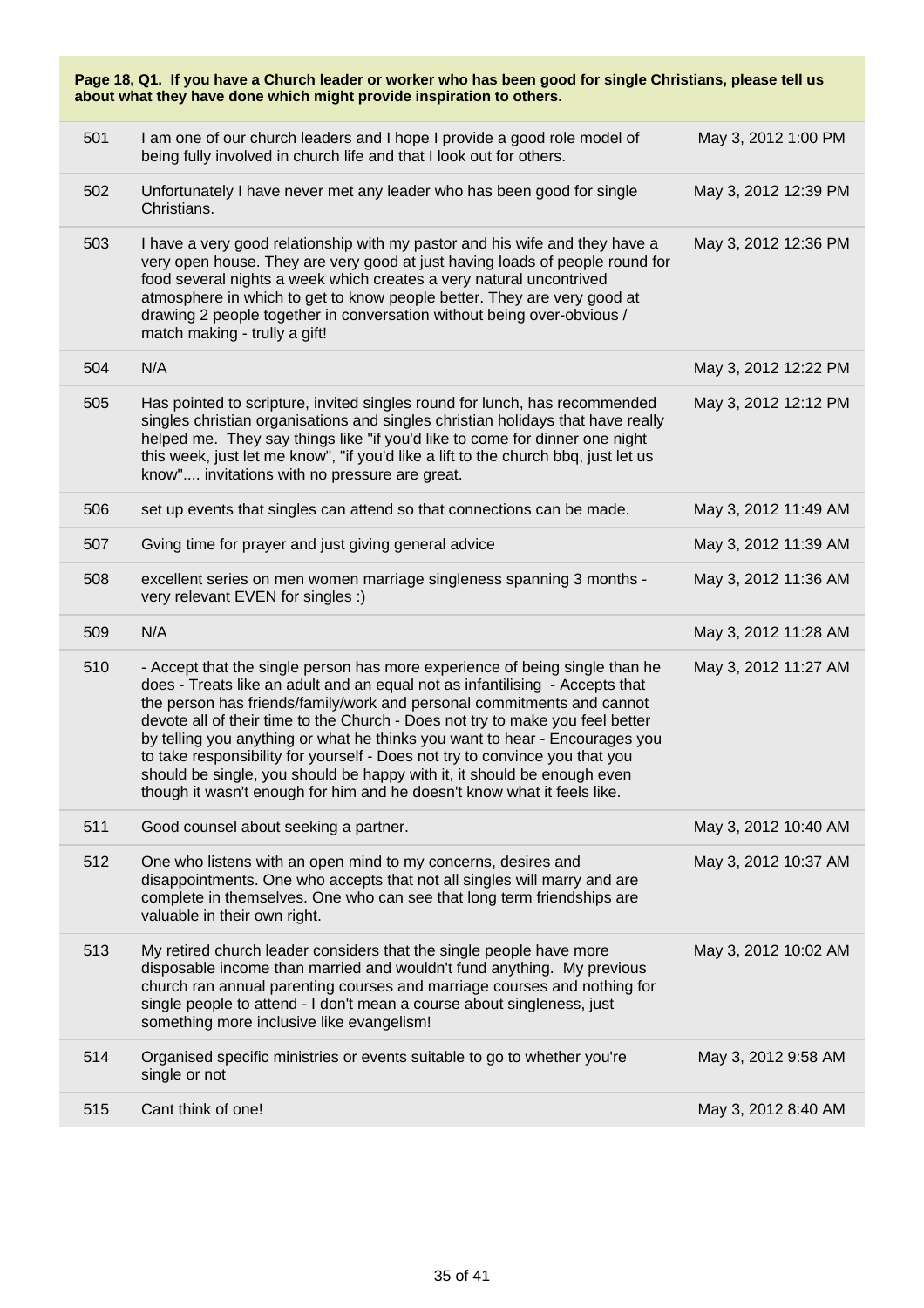| Page 18, Q1. If you have a Church leader or worker who has been good for single Christians, please tell us<br>about what they have done which might provide inspiration to others. |                                                                                                                                                                                                                                                                                                                                                                                                                                                                                                    |                     |  |
|------------------------------------------------------------------------------------------------------------------------------------------------------------------------------------|----------------------------------------------------------------------------------------------------------------------------------------------------------------------------------------------------------------------------------------------------------------------------------------------------------------------------------------------------------------------------------------------------------------------------------------------------------------------------------------------------|---------------------|--|
| 516                                                                                                                                                                                | We run a single course called One and the leader talks openly about how<br>difficult i tcan be to find someone and how it is not anyone's fault. Just the<br>numbers' game.                                                                                                                                                                                                                                                                                                                        | May 3, 2012 8:29 AM |  |
| 517                                                                                                                                                                                | Put together a 4 week seminar, or random seminars.                                                                                                                                                                                                                                                                                                                                                                                                                                                 | May 3, 2012 7:23 AM |  |
| 518                                                                                                                                                                                | At least been open to discussion about the issue, including whether or not it<br>is possible for divorced people to remarry.                                                                                                                                                                                                                                                                                                                                                                       | May 3, 2012 7:00 AM |  |
| 519                                                                                                                                                                                | Two or three just by being single themsel; ves                                                                                                                                                                                                                                                                                                                                                                                                                                                     | May 3, 2012 6:39 AM |  |
| 520                                                                                                                                                                                | Unfortunately there hasn't been one :- (                                                                                                                                                                                                                                                                                                                                                                                                                                                           | May 3, 2012 5:39 AM |  |
| 521                                                                                                                                                                                | Current church. Actively gone into the pew-before service and introduced<br>self. Actively encouraged to come to: events/discussion groups. Occasional<br>texts from vicar asking how I am.- I send him info on local community events<br>which Im involved with.                                                                                                                                                                                                                                  | May 3, 2012 4:54 AM |  |
| 522                                                                                                                                                                                | organise youth camp affairs en engage people together as a community                                                                                                                                                                                                                                                                                                                                                                                                                               | May 3, 2012 4:26 AM |  |
| 523                                                                                                                                                                                | N/A                                                                                                                                                                                                                                                                                                                                                                                                                                                                                                | May 3, 2012 4:17 AM |  |
| 524                                                                                                                                                                                | She occassionally gets people together for a meal.!!                                                                                                                                                                                                                                                                                                                                                                                                                                               | May 3, 2012 3:22 AM |  |
| 525                                                                                                                                                                                | I would nominate my vicor who always wants to now how and me and my<br>Daughter are on a regullar basis at our church serices.                                                                                                                                                                                                                                                                                                                                                                     | May 3, 2012 2:13 AM |  |
| 526                                                                                                                                                                                | listen non judgemental except person and where they are at not put thier<br>values on to them, or asume being maried is what i want or ro be single ask<br>about the sssues o fgething people together explore barirs in church<br>community to relationships, help dispell the mith that guy are all sangerous.                                                                                                                                                                                   | May 3, 2012 2:10 AM |  |
| 527                                                                                                                                                                                | They're also single                                                                                                                                                                                                                                                                                                                                                                                                                                                                                | May 2, 2012 7:47 PM |  |
| 528                                                                                                                                                                                | Tried to recognise that singleness is as valid a calling as marriage. We have<br>many single people of a wide variety of ages so I know they realise we are<br>there.                                                                                                                                                                                                                                                                                                                              | May 2, 2012 6:39 PM |  |
| 529                                                                                                                                                                                | One of our lifegroup members has recently trained to lead Alpha courses. He<br>has been so honest about how he has felt and dealt with being single in a<br>couples world in church. In our lifegroup we deal with all kinds of things and<br>we share out hopes and dreams and successes and disapointments. He has<br>always been a kind and caring person and i think perhaps the life group is<br>more of a suitable place for us to explore singleness in more depth and with<br>more support | May 2, 2012 5:37 PM |  |
| 530                                                                                                                                                                                | Willing to pray and believe for a spouse with me.                                                                                                                                                                                                                                                                                                                                                                                                                                                  | May 2, 2012 4:03 PM |  |
| 531                                                                                                                                                                                | We all used to go to the pub after evening service, for a drink/coffee and we<br>had bbqs on Saturdays. We all hung out together and it was really good fun.                                                                                                                                                                                                                                                                                                                                       | May 2, 2012 4:02 PM |  |
| 532                                                                                                                                                                                | no comment                                                                                                                                                                                                                                                                                                                                                                                                                                                                                         | May 2, 2012 3:37 PM |  |
| 533                                                                                                                                                                                | One leader has a very direct approach - keeps encouraging people to find a<br>partner. And tells us that the way men and women look in our church is how<br>people actually look - not how people look in magazines, films, porn etc.                                                                                                                                                                                                                                                              | May 2, 2012 3:33 PM |  |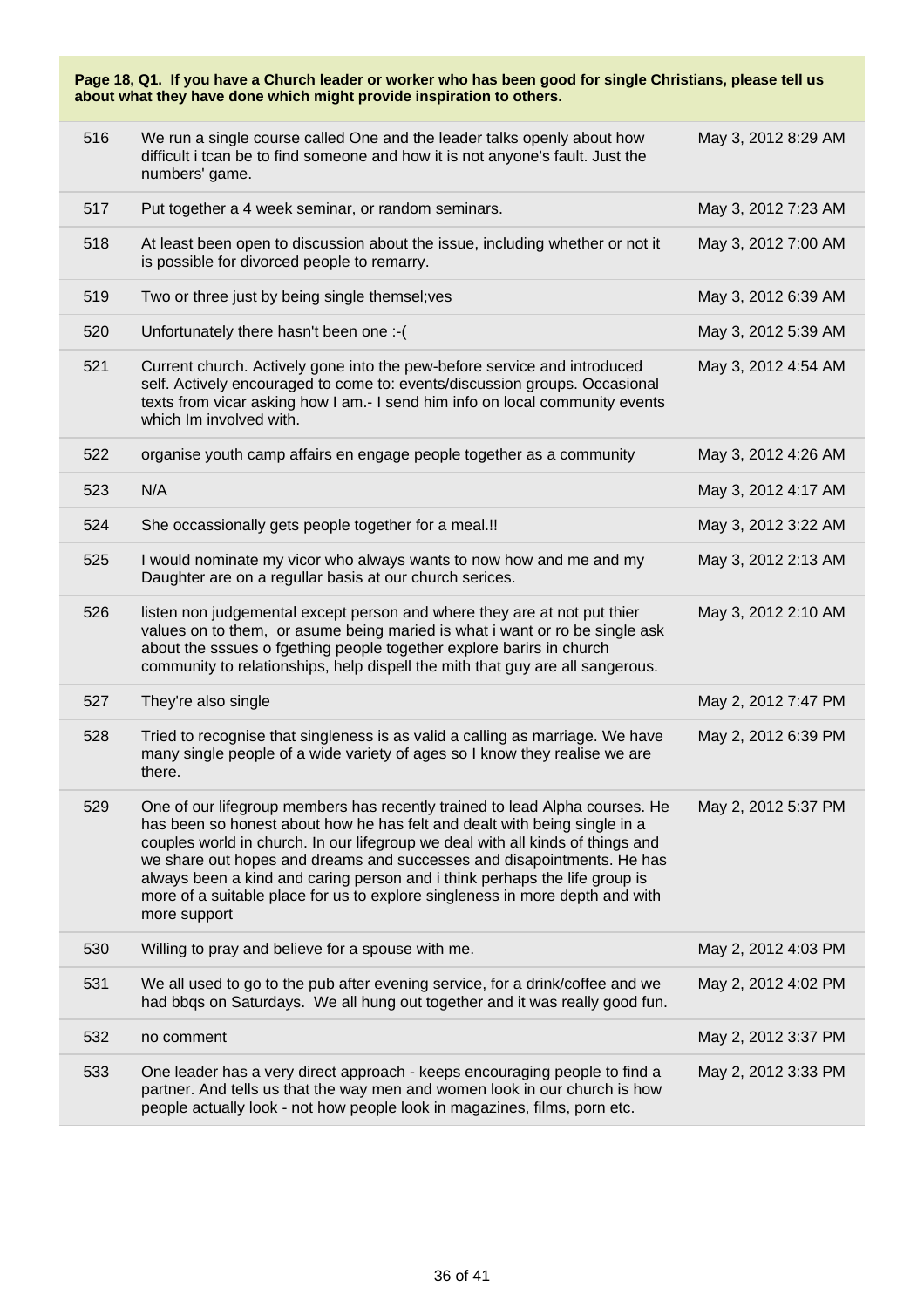| 534 | Our assistant pastor is a single man in his late twenties and openly admits<br>he wants to stay single at present to concentrate on his calling and the<br>ministry he has been given. He also set up the 20's and 30's group at the<br>church.                                                                                                                                                                                                                                                                                 | May 2, 2012 3:31 PM |
|-----|---------------------------------------------------------------------------------------------------------------------------------------------------------------------------------------------------------------------------------------------------------------------------------------------------------------------------------------------------------------------------------------------------------------------------------------------------------------------------------------------------------------------------------|---------------------|
| 535 | N/a                                                                                                                                                                                                                                                                                                                                                                                                                                                                                                                             | May 2, 2012 3:30 PM |
| 536 | Met with a pastoral minister at my church a couple of years ago who was<br>very helpful. Showed empathy and validated my feelings of unfairness at my<br>single status. He didn't judge me for being upset and angry at God for<br>singleness but listened and reminded me that God loves me all the same<br>and deeply cares for me even during the times I'm angry with him.                                                                                                                                                  | May 2, 2012 3:26 PM |
| 537 | the leader gave me time to settle in and was gentle. No big talks just hellos<br>and encouragement to go on camera club trip to London. Got time to chat<br>then.                                                                                                                                                                                                                                                                                                                                                               | May 2, 2012 3:19 PM |
| 538 | organised Sunday night after-church group and taken interest in individual<br>members                                                                                                                                                                                                                                                                                                                                                                                                                                           | May 2, 2012 3:14 PM |
| 539 | Experienced leader, easy to relate to, good listener, loving and<br>understanding, good practical advice.                                                                                                                                                                                                                                                                                                                                                                                                                       | May 2, 2012 3:03 PM |
| 540 | Both our current and previous Chairmen have been divorced, and while they<br>have not made a big issue of it, I think it has opened others' minds to how<br>God can restore divorced people.                                                                                                                                                                                                                                                                                                                                    | May 2, 2012 2:36 PM |
| 541 | The three elders are very aware of the problems especially the single mums<br>in our church face in their daily lives. They are always there for them to talk<br>to them, pray for them, help them. One of the mums has been quite ill for<br>months and elders would keep in touch w her, elders wives visiting her, etc.<br>Another single mum who was going to get a divorce has now brought her<br>soon to be ex-husband to church and they have met with one elder and his<br>wife to see if they can rescue the marriage! | May 2, 2012 2:36 PM |
| 542 | Gave a talk explaining being single is not a disease. That marriage is<br>temporary and we should value eternal things more. It wasn't a church<br>leader, but a colleague.                                                                                                                                                                                                                                                                                                                                                     | May 2, 2012 2:34 PM |
| 543 | As I stated previously, they have used scripture, personal experience and<br>real honesty to help single Christians learn more about themselves and<br>about God at their centre.                                                                                                                                                                                                                                                                                                                                               | May 2, 2012 2:30 PM |
| 544 | A sermon on sex! Invited me round for lunch on occasion which has been<br>valued. More people should give hospitality to single people                                                                                                                                                                                                                                                                                                                                                                                          | May 2, 2012 2:21 PM |
| 545 | Makes jokey & friendly comments about people getting together in the<br>chuirch, if anyone gets engged quite often they go out to the front of the<br>congregation and everyone prays for them, there are opportunities (parties,<br>events, etc) to meet people in a church enviroment, church leaders are<br>always saying positive things about spouse.                                                                                                                                                                      | May 2, 2012 2:10 PM |
| 546 | My pastor sees us as individuals not as couples. I wouldn't want to be seen<br>as "someone's other half" but as myself.                                                                                                                                                                                                                                                                                                                                                                                                         | May 2, 2012 2:09 PM |
| 547 | none                                                                                                                                                                                                                                                                                                                                                                                                                                                                                                                            | May 2, 2012 1:49 PM |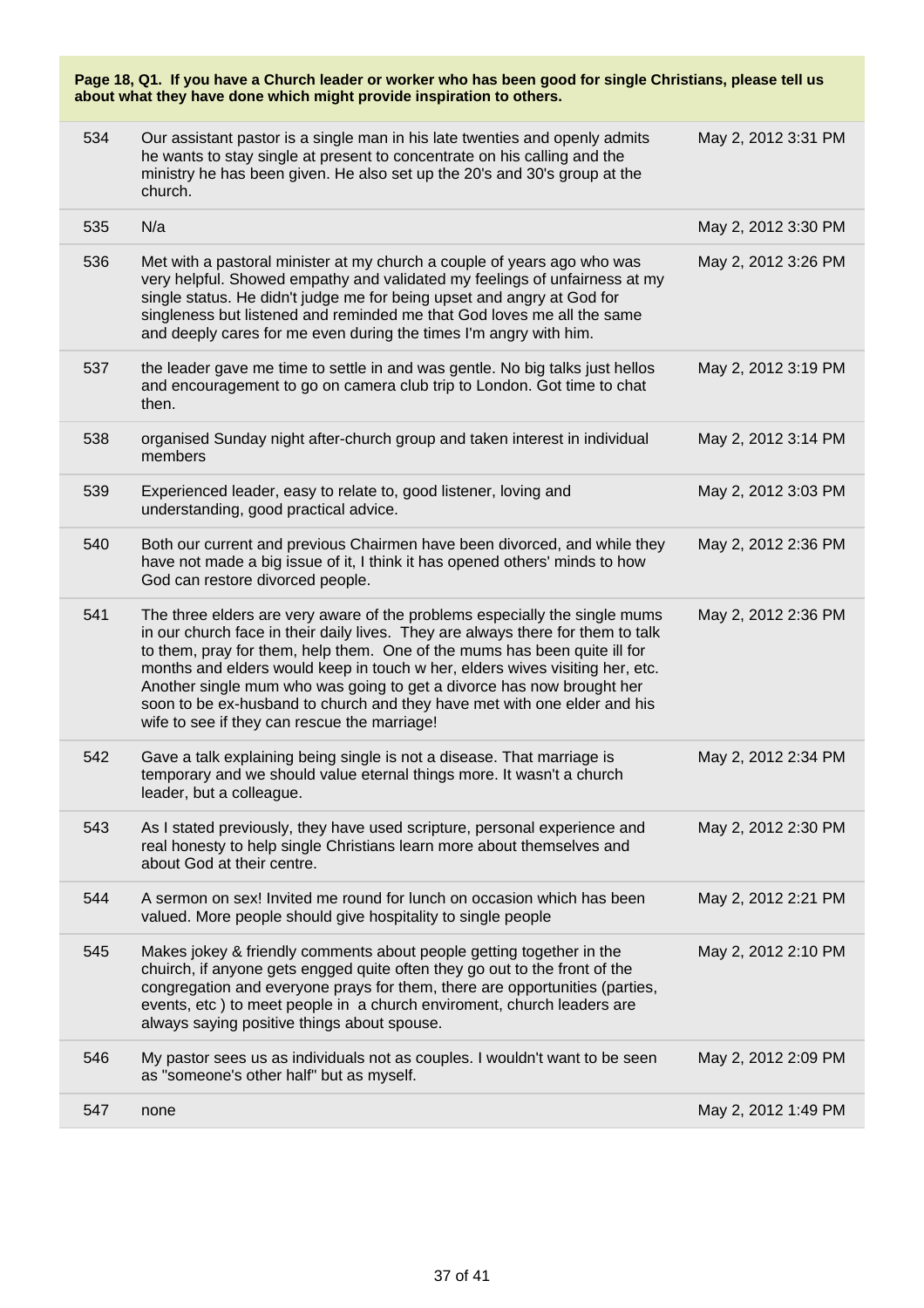| 548 | ??                                                                                                                                                                                                                                                                                                                                                                                                                                                                                                    | May 2, 2012 1:30 PM  |
|-----|-------------------------------------------------------------------------------------------------------------------------------------------------------------------------------------------------------------------------------------------------------------------------------------------------------------------------------------------------------------------------------------------------------------------------------------------------------------------------------------------------------|----------------------|
| 549 | To meet up twice a month would be great, but there is so much on at church<br>there is little time to get people together. when we do we all say we should<br>do this more often, between churches too to cover a wider area/community<br>as 1 church can,t meet all the needs.                                                                                                                                                                                                                       | May 2, 2012 1:28 PM  |
| 550 | Very odd question weird                                                                                                                                                                                                                                                                                                                                                                                                                                                                               | May 2, 2012 1:26 PM  |
| 551 | Do single meetings                                                                                                                                                                                                                                                                                                                                                                                                                                                                                    | May 2, 2012 1:18 PM  |
| 552 | <b>NA</b>                                                                                                                                                                                                                                                                                                                                                                                                                                                                                             | May 2, 2012 12:46 PM |
| 553 | Just included us, taken an active interest in our needs and taken the time to<br>spend time with us and input into our lives                                                                                                                                                                                                                                                                                                                                                                          | May 2, 2012 12:43 PM |
| 554 | One guy stood up and preached a sermon on being single/ about when he<br>was single.                                                                                                                                                                                                                                                                                                                                                                                                                  | May 2, 2012 12:35 PM |
| 555 | With regards Q17 - Difficult to answer - I listen to one homily a week of about<br>5-10 mins and the priest talks about all sorts of things - It is not the sort of<br>church where one gets long sermons on marriage.                                                                                                                                                                                                                                                                                | May 2, 2012 12:29 PM |
| 556 | Our pastor is married, the other deacon is a bachelor and I (a deacon) was<br>married for 39 years but know the experience of losing my partner. I am<br>confident that between us we could offer advice, based on our life<br>experiences, to anyone in our fellowship asks for advice.                                                                                                                                                                                                              | May 2, 2012 12:27 PM |
| 557 | Take the time to chat and mix with myself.                                                                                                                                                                                                                                                                                                                                                                                                                                                            | May 2, 2012 12:15 PM |
| 558 | Its a case of the singles doing something for themselves if they feel they are<br>missing out but the church involves everybody in everything whether single,<br>widowed or married.                                                                                                                                                                                                                                                                                                                  | May 2, 2012 11:53 AM |
| 559 | My church has been LOUSY in this department. It feels like we're in Pride<br>and Prej with the leadership team hoping everyone will marry off. New Wine<br>women in leadership and brought some interesting women to the table<br>Tonya somebody changed the way I was viewing my singleness in a big<br>way. She talked about vision and adventure and pioneering and<br>opportunity's. I am so used to pity, blame, awkward match-making,<br>conversations about my imaginary husband and wedding.  | May 2, 2012 11:51 AM |
| 560 | I led a church as a single man, and I think that was a pretty positive<br>demonstration of valuing single people.                                                                                                                                                                                                                                                                                                                                                                                     | May 2, 2012 11:35 AM |
| 561 | The best time i ever had as a single lady in church was 2 years spent in<br>Africa where I felt accepted in my singleness and whole people joked and<br>prayed for a husband it never came with the feeling that it was a necessity.<br>In the UK we seem to think marriage is the natural state and should be the<br>aim for everyone, in Africa it came across more as a blessing and a<br>community celebration. I think churches with good community care for each<br>other have less of an issue | May 2, 2012 11:24 AM |
| 562 | Have never had one unfortunately                                                                                                                                                                                                                                                                                                                                                                                                                                                                      | May 2, 2012 11:05 AM |
| 563 | not yet a leader :-) however there are plenty of single people who are an<br>extremely good example of God fulfilling their singleness in various ways and                                                                                                                                                                                                                                                                                                                                            | May 2, 2012 10:56 AM |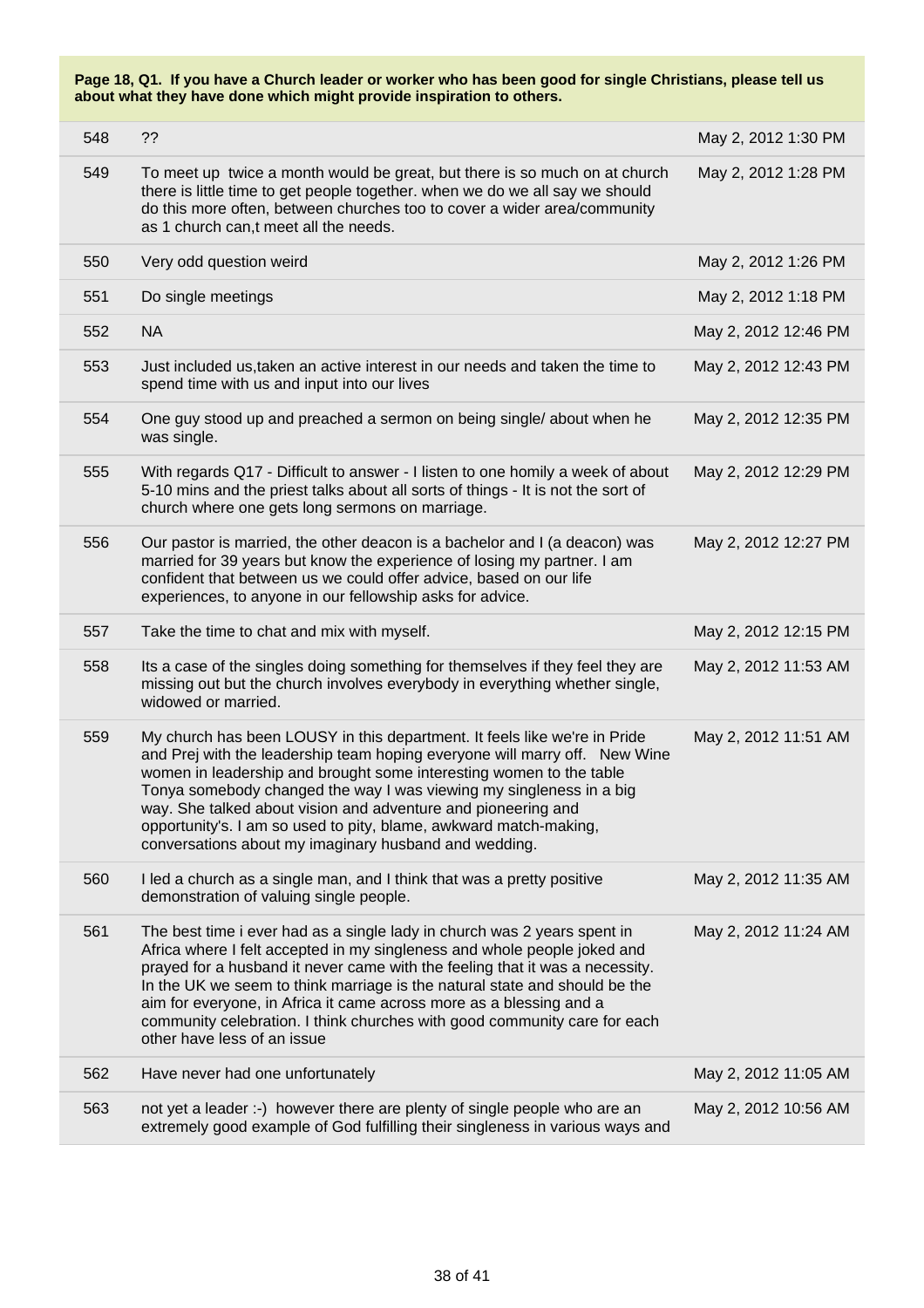with different callings.

| 564 | In the past - organised barge holidays for singles.                                                                                                                                                                                                                                                                                                | May 2, 2012 10:36 AM |
|-----|----------------------------------------------------------------------------------------------------------------------------------------------------------------------------------------------------------------------------------------------------------------------------------------------------------------------------------------------------|----------------------|
| 565 | Encouraged people to talk, invited singles over for dinner                                                                                                                                                                                                                                                                                         | May 2, 2012 10:32 AM |
| 566 | Preferr not to.                                                                                                                                                                                                                                                                                                                                    | May 2, 2012 10:29 AM |
| 567 | Challenging me to consider that people who are married or in relationships<br>actually have their own struggles, and that it's more important to embrace life<br>as it is and not place disproportionate emphasis on finding someone - good<br>advice!                                                                                             | May 2, 2012 10:20 AM |
| 568 | Seen me as a person in my own right and not excluded me from their home<br>or family just because I was on my own. Made me feel valued and included<br>by their actions and never talked down to me as someone single - danger<br>you are treated as a perennial child as you have not yet achieved the "adult"<br>status of marriage and children | May 2, 2012 10:19 AM |
| 569 | N/A                                                                                                                                                                                                                                                                                                                                                | May 2, 2012 10:17 AM |
| 570 | Just a timely reminder that our primary relationship is with the Lord and its<br>not about me. To look to seek a bigger God and the Joy of a relationship with<br>Him and it was very good advice that became a continuing great<br>blessing but then I already have a family with my children                                                     | May 2, 2012 10:16 AM |
| 571 | Very supportive when my (non live in) girlfriend died.                                                                                                                                                                                                                                                                                             | May 2, 2012 10:07 AM |
| 572 | Local Director of Youth for Christ is member of my Church and he is single                                                                                                                                                                                                                                                                         | May 2, 2012 10:07 AM |
| 573 | ensured their inclusiveness in all church activities which was a wonderful<br>thing when I was first widowed                                                                                                                                                                                                                                       | May 2, 2012 10:06 AM |
| 574 | n/a                                                                                                                                                                                                                                                                                                                                                | May 2, 2012 10:01 AM |
| 575 | Just welcoming to all and identifying everyone for their individual gifts<br>regardless of their marital status.                                                                                                                                                                                                                                   | May 2, 2012 9:57 AM  |
| 576 | THE LEADER IS VERY CAREING TO ALL.I THINK THERE SHOULD BE<br>MEETINGS FOR ALL WHO ARE SINGLE, AND LONELY.                                                                                                                                                                                                                                          | May 2, 2012 9:53 AM  |
| 577 | none                                                                                                                                                                                                                                                                                                                                               | May 2, 2012 9:51 AM  |
| 578 | our ex pastor set up a relationships event it was great we had a panel down<br>the front who answered questions. We also had a series of talk in our 18-<br>30's evening service called sex on fire which talked about relationships<br>singleness and sex.                                                                                        | May 2, 2012 9:42 AM  |
| 579 | <b>NONE</b>                                                                                                                                                                                                                                                                                                                                        | May 2, 2012 9:35 AM  |
| 580 | One of our elders is single and is a great example of someone who may not<br>have chosen singleness but is still living that life to the full and doing great<br>things for God.                                                                                                                                                                   | May 2, 2012 9:18 AM  |
| 581 | Quakers work with young people with all sorts of problems and I am sure<br>singleness comes into their discussions.                                                                                                                                                                                                                                | May 2, 2012 9:17 AM  |
|     |                                                                                                                                                                                                                                                                                                                                                    |                      |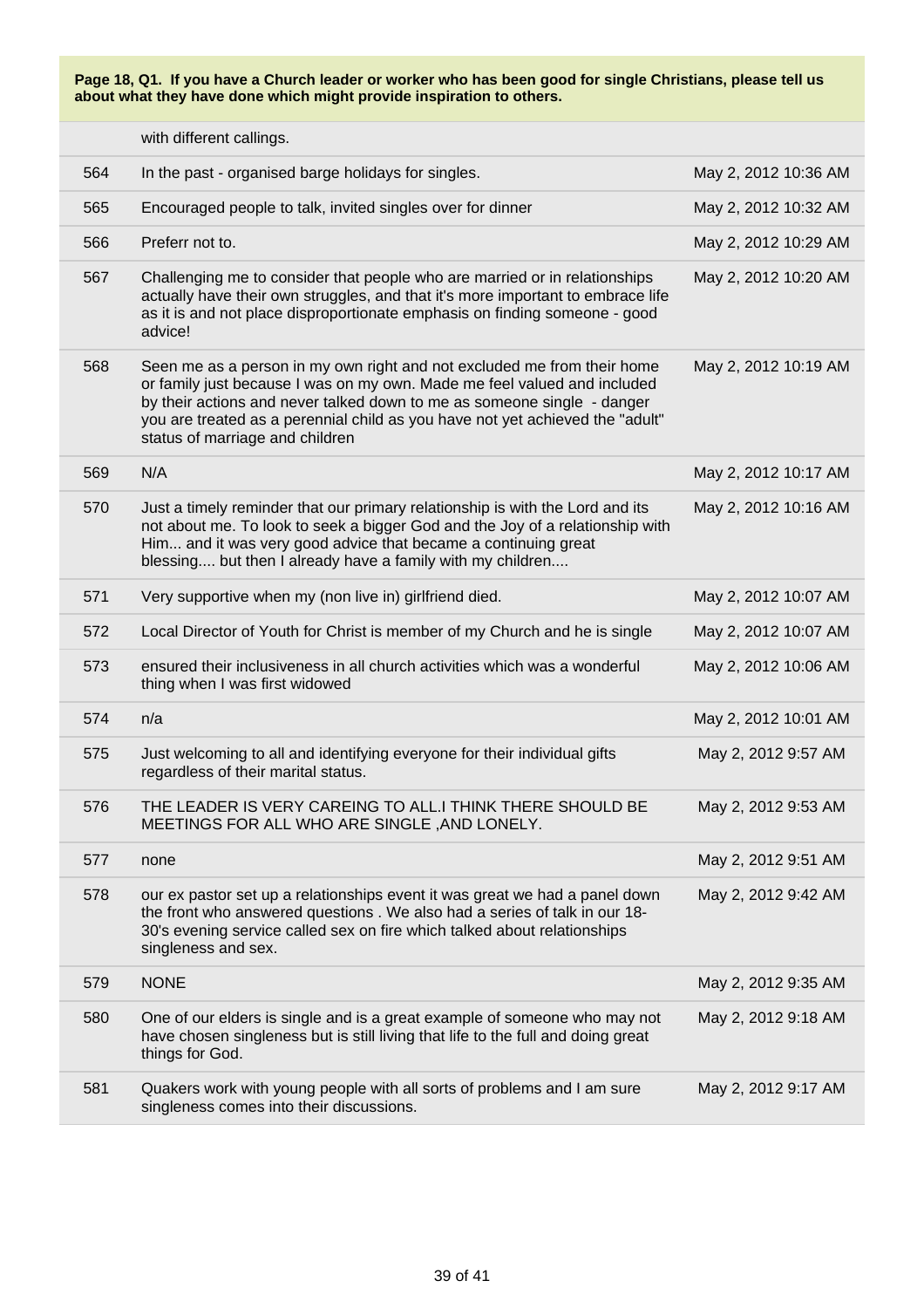| Page 18, Q1. If you have a Church leader or worker who has been good for single Christians, please tell us<br>about what they have done which might provide inspiration to others. |                                                                                                                                                                                                                                                                                                                                                                                                                                                  |                     |  |  |  |
|------------------------------------------------------------------------------------------------------------------------------------------------------------------------------------|--------------------------------------------------------------------------------------------------------------------------------------------------------------------------------------------------------------------------------------------------------------------------------------------------------------------------------------------------------------------------------------------------------------------------------------------------|---------------------|--|--|--|
| 582                                                                                                                                                                                | Tunbridge Wells Churches Together has supported the HTB Divorce and<br>Separation Recovery Course which was brilliant and reached out to people<br>who are not normally the focus of church outreach/mission.                                                                                                                                                                                                                                    | May 2, 2012 8:44 AM |  |  |  |
| 583                                                                                                                                                                                | We had a students/young people weekend which involved a talk on<br>relationships. It was good in some ways as they got other couples in to talk<br>about their relationships and had an anonymous text line for questions.<br>However, this focused a lot on the challenges of being in a relationship as a<br>christian, and had little focus on being a single christian.                                                                      | May 2, 2012 8:34 AM |  |  |  |
| 584                                                                                                                                                                                | Prayed with me, provided re-assurance, highlighted the benefits of being<br>single too!                                                                                                                                                                                                                                                                                                                                                          | May 2, 2012 8:31 AM |  |  |  |
| 585                                                                                                                                                                                | Accepted me and made sure I am in contact with them. Our Pastor keeps in<br>regular touch and is pastorally very good.                                                                                                                                                                                                                                                                                                                           | May 2, 2012 8:20 AM |  |  |  |
| 586                                                                                                                                                                                | One of my pastor last week was giving as guidance how to find a life partner<br>and what to do when you spotted some one who can potential be your life<br>partner, how to approach her/him                                                                                                                                                                                                                                                      | May 2, 2012 8:17 AM |  |  |  |
| 587                                                                                                                                                                                | I only know of one old women who remained single her entire life as she was<br>a missionary! Most people today put their careers, family, education, etc<br>ahead of God. Very few put God first. That is the only way to be a good<br>single Christian. God comes first at the exclusion of ALL others.                                                                                                                                         | May 2, 2012 8:09 AM |  |  |  |
| 588                                                                                                                                                                                | I think that often a spiritual answer is given and what is needed is to be<br>listened to and encouraged to believe that God may have someone for you.<br>That 'hope,' really makes a difference. Being told to accept your singleness<br>is not helpful at all.                                                                                                                                                                                 | May 2, 2012 8:09 AM |  |  |  |
| 589                                                                                                                                                                                | My sister wrote a very helpful study about singleness. She was single until<br>the age of 30.                                                                                                                                                                                                                                                                                                                                                    | May 2, 2012 8:04 AM |  |  |  |
| 590                                                                                                                                                                                | They ran a Divorce Care course, which attracted people from all walks of life,<br>Christian and non-Christian                                                                                                                                                                                                                                                                                                                                    | May 2, 2012 7:58 AM |  |  |  |
| 591                                                                                                                                                                                | Homegroups for Singles Talks specifically about Singelness/ Guest speakers                                                                                                                                                                                                                                                                                                                                                                       | May 2, 2012 7:58 AM |  |  |  |
| 592                                                                                                                                                                                | We dont have one                                                                                                                                                                                                                                                                                                                                                                                                                                 | May 2, 2012 7:52 AM |  |  |  |
| 593                                                                                                                                                                                | We had a curate who would myself and children for meals on days<br>traditionally thought as family days in the church ie. Sunday lunch, Bank<br>Holiday Mondays, Christmas and Easter. This was so important to me as<br>they are the days where I feel most alone. We are now very good friends and<br>try and invite other single people to join us at Easter and Christmas.                                                                   | May 2, 2012 7:47 AM |  |  |  |
| 594                                                                                                                                                                                | See above.                                                                                                                                                                                                                                                                                                                                                                                                                                       | May 2, 2012 7:45 AM |  |  |  |
| 595                                                                                                                                                                                | We have a leadership team of 3 and one of the pastors has been very<br>helpful, giving practical advice, and encouraging. I think he looks at<br>relationships as a practical pursuit rather than just a spiritual endeavour. So<br>he has asked me if there's anyone I like and have I established any type of<br>friendship with them. I know in the past he has even acted as go between for<br>two parties that we interested in each other. | May 2, 2012 7:45 AM |  |  |  |
| 596                                                                                                                                                                                | included singleness on a sermon series on 'issues' along with marriage                                                                                                                                                                                                                                                                                                                                                                           | May 2, 2012 7:40 AM |  |  |  |